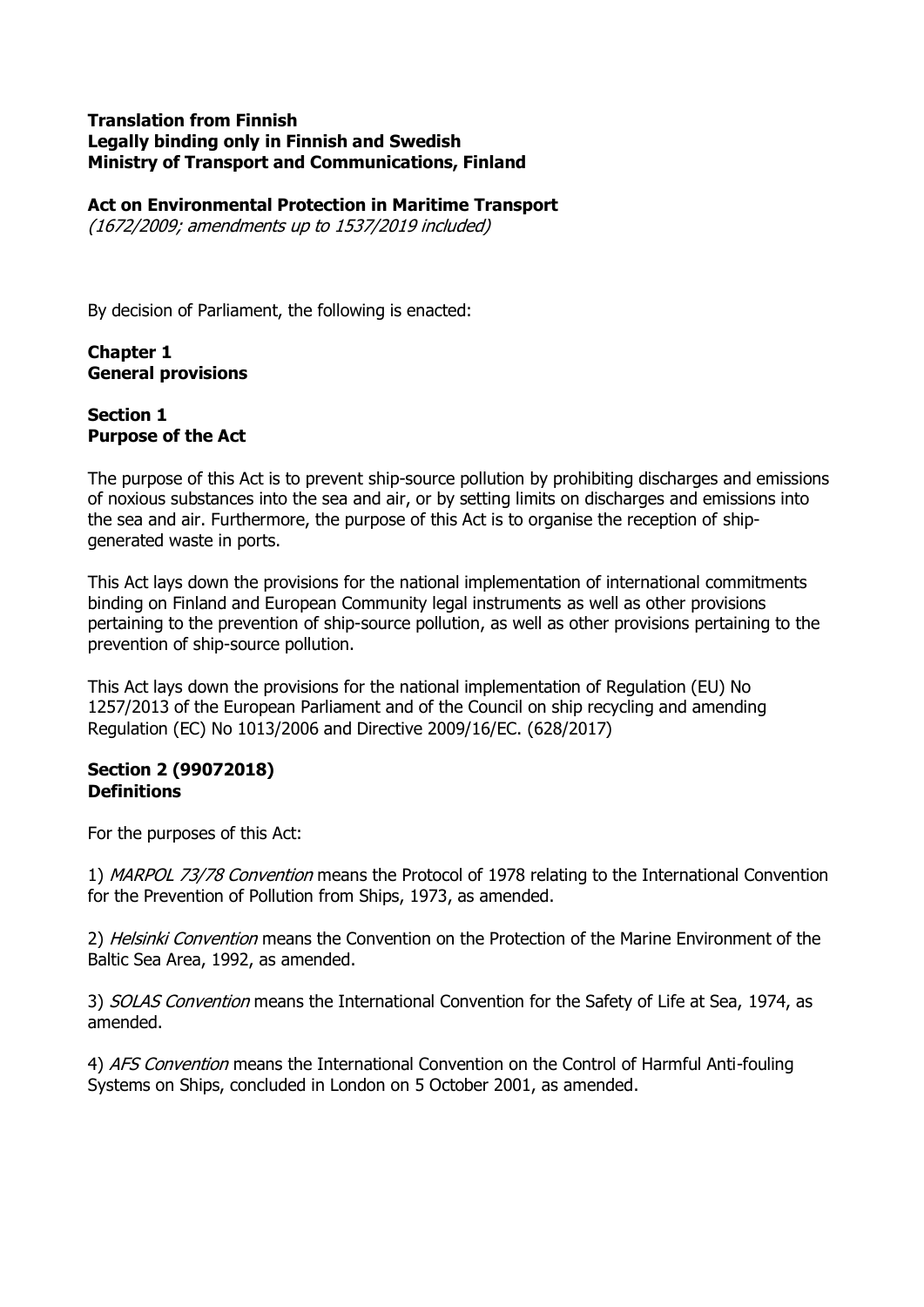5) Ballast Water Management Convention means the International Convention for the Control and Management of Ships' Ballast Water and Sediments adopted in London on 13 February 2004, as amended.

6) TBT Regulation means Regulation (EC) No 782/2003 of the European Parliament and of the Council on the prohibition of organotin compounds on ships.

7) Ship Recycling Regulation means Regulation (EU) No 1257/2013 of the European Parliament and of the Council on ship recycling and amending Regulation (EC) No 1013/2006 and Directive 2009/16/EC.

8) Territorial waters, internal waters and territorial sea means areas defined in the Act on the Delimitation of the Territorial Waters of Finland (463/1956).

9) Inland waters mean lakes, rivers, and canals.

10) Finnish waters mean the territorial waters and inland waters.

11) Finland's exclusive economic zone means the sea area defined in the Act on the Exclusive Economic Zone of Finland (1058/2004).

12) Baltic Sea area means the Baltic Sea proper with the Gulf of Bothnia, the Gulf of Finland and the entrance to the Baltic Sea bounded by the parallel of the Skaw in the Skagerrak at 57°44.8'' N, together with internal waters declared by each state.

13) Nearest land means the outer limit of the internal waters or the areas defined in the MARPOL 73/78 Convention.

14) International voyages mean voyages between Finnish and foreign ports or voyages between foreign ports, as well as voyages between a Finnish port and any area outside Finland's territorial waters, excluding voyages defined below in item 15.

15) Domestic voyages mean voyages between Finnish ports; voyages to Vyborg via the Saimaa Canal and the Russian waters immediately adjacent thereto, as well as voyages between Vichrevoy and Vyborg, shall be equated with domestic voyages.

16) Ship means any sea-going vessel or craft and includes hydrofoil boats, air-cushion vehicles, submersibles, and floating craft, as well as fixed or floating platforms.

17) Oil tanker means a ship constructed or adapted primarily to carry oil in bulk in its cargo spaces and includes combination carriers and chemical tankers when carrying a cargo of oil in bulk.

18) *Chemical tanker* means a ship constructed or adapted primarily to carry noxious liquid substances in bulk in its cargo spaces and includes oil tankers when carrying a cargo of noxious liquid substances in bulk.

19) Passenger ship means a ship entitled to carry more than 12 passengers, where 'passenger' means every person other than the master of the ship and the members of the crew or other persons employed or engaged in any capacity on board the ship in the business of that ship, and children under one year of age.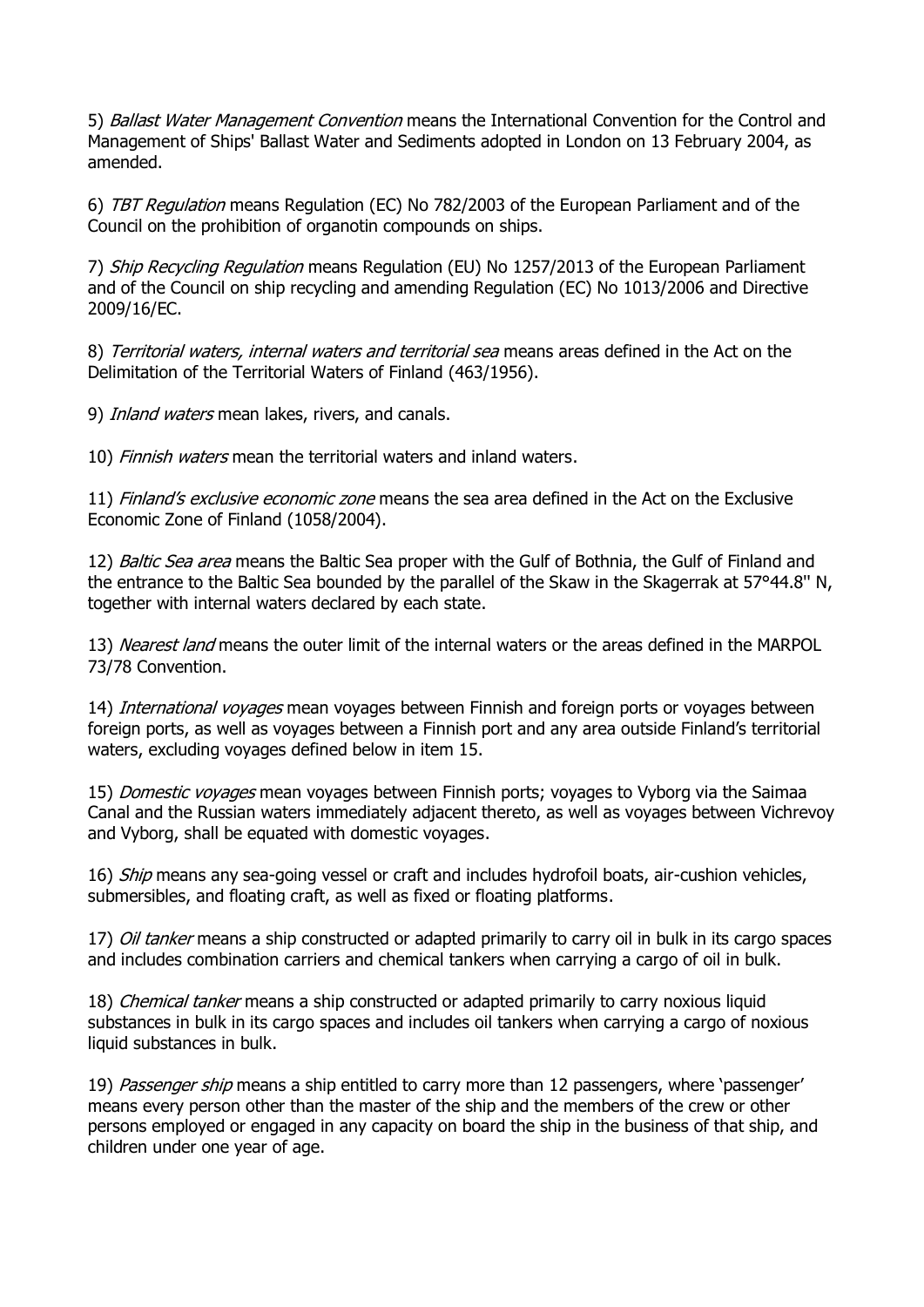20) Recreational craft means a ship of any type, regardless of the means of propulsion, intended for sports or leisure purposes.

21) *Fishing vessel* means any ship equipped or used commercially for catching fish or other living resources of the sea.

22) Inland waterway vessel means an inland waterway vessel, as defined in Article 3(c) of Directive (EU) 2016/1629 of the European Parliament and of the Council laying down technical requirements for inland waterway vessels, amending Directive 2009/100/EC and repealing Directive 2006/87/EC, and a craft that has been issued a union inland navigation certificate, as set out in Article 6 of the aforementioned Directive. (1537/2019)

23) Ship of the Finnish Defence Forces or the Border Guard means any ship with clear national insignia and under the command of a person who has been duly appointed by the Finnish Defence Forces or the Border Guard and entered into the relevant record of services or the like.

24) *Gross tonnage* means tonnage determined by using the formula set out in Annex I of the International Convention on Tonnage Measurement of Ships, 1969.

25) Ship-generated waste means all waste which is generated during the normal operation of a ship, including oily waste originating from the machinery spaces, sewage, and garbage; cargo residue(s) shall not, however, be considered ship-generated waste.

26) Noxious substance means oil, noxious liquid substances, sewage, and garbage; if a noxious substance has been mixed into a non-noxious substance, the mixture of such substances shall also be considered a noxious substance.

27) Cargo residues mean material remnants of any cargo material on board in cargo holds and tanks which must be removed from the ship as waste when the unloading procedures are completed.

28) Discharge, as defined by the MARPOL 73/78 Convention, means any release of harmful substances, however caused, from a ship, and includes any escape, disposal, spillage, leakage, pumping, emitting or emptying; for the purposes of this Act, the definition of 'discharge' does not include dumping at sea of waste generated on land  $(dumpinq)$ , harmful substances directly arising from the exploitation of sea-bed mineral resources, or the release of harmful substances for purposes of legitimate scientific research into pollution abatement or control.

29) *Pollution* means, with regard to the state of water areas, any hazards to human health, harm to living resources and to life in water areas, hindrances to fishing or to other legitimate use of water areas, impairment of water quality with respect to the use of said water, reduction of amenities, or any similar inconvenience, or harm related to air quality or to the climate, caused by the normal operation of ships, such as harm caused by nitrogen and sulphur in engine exhaust gases, or harm caused by ozone-depleting substances.

30) *Oil* means petroleum in any form including crude oil, fuel oil, sludge, oil refuse and refined products.

31) Oily mixture means a mixture with oil content.

32) Liquid substance means a substance that has a vapour pressure not exceeding 0.28 megapascals (*absolute pressure*) at a temperature of 37.8 °C.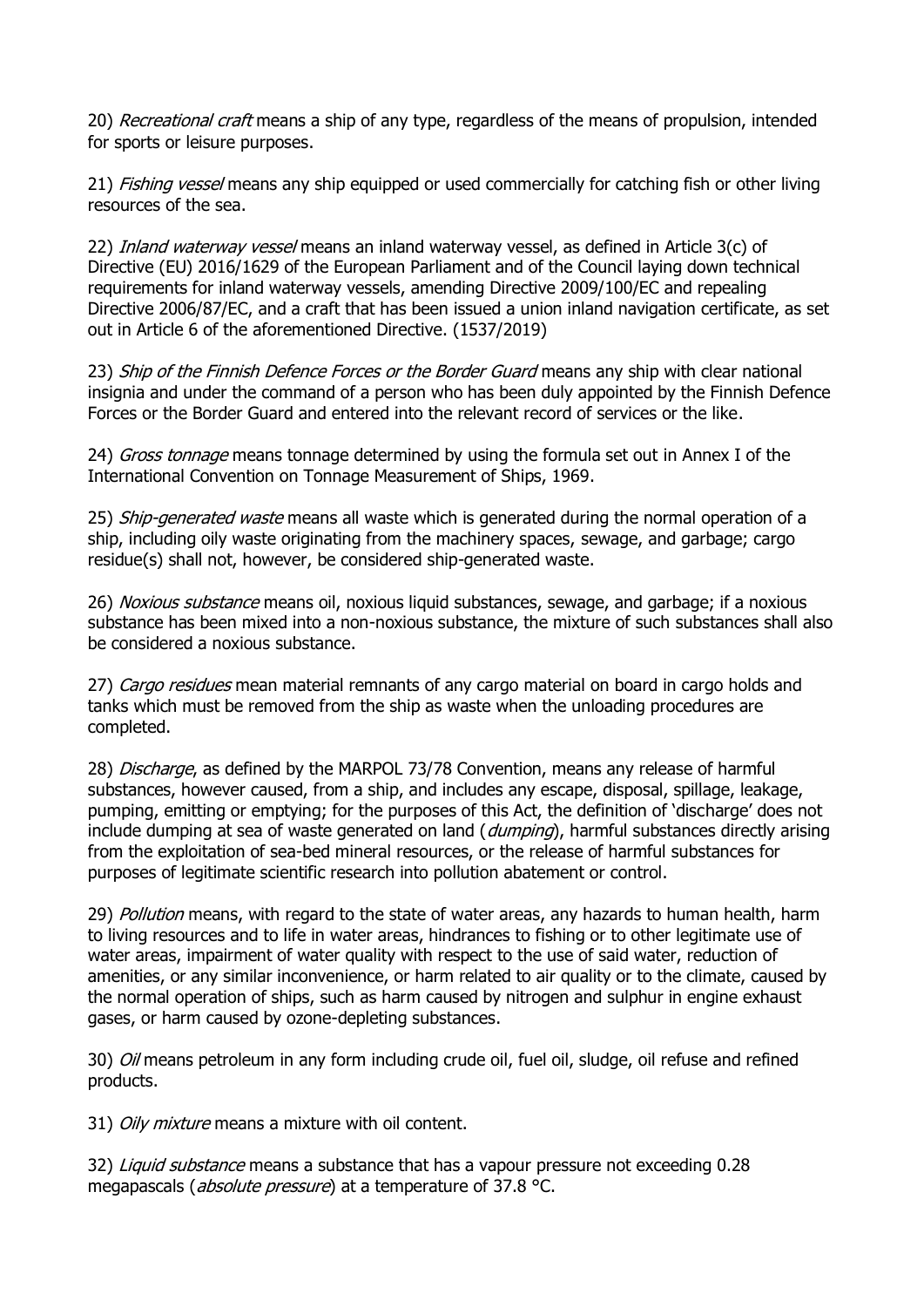33) Noxious liquid substance means substances falling into categories X, Y and Z of the list of chemicals of the MARPOL 73/78 Convention.

34) Substance means chemical elements and their compounds in the natural state or obtained by any production process.

35) Preparation means mixtures or solutions composed of two or more substances.

36) Sewage means

a) drainage and other wastes from any form of toilets, urinals and WC scuppers;

b) drainage from medical premises via washbasins, wash tubs and scuppers;

c) drainage from spaces containing living animals; and

d) other waste waters when mixed with the drainages defined above.

37) Treated sewage means sewage processed through a properly approved treatment facility.

38) Garbage means all kinds of food wastes, domestic wastes and operational wastes, all plastics, cargo residues, incinerator ashes, cooking oil, fishing gear, and animal carcasses generated during the normal operation of the ship and liable to be disposed of continuously or periodically, except those substances which are defined or listed in the Annexes to the MARPOL 73/78 Convention, excluding Annex V; garbage excludes fresh fish and parts thereof generated as a result of fishing activities undertaken during the voyage, or as a result of aquaculture activities which involve the transport of fish, including shellfish, for placement in the aquaculture facility and the transport of harvested fish including shellfish, from such facilities to shore for processing.

39) Air pollutant means substances which have been regulated in Annex VI to the MARPOL 73/78 Convention in order to prevent air pollution, and which have a harmful effect on air, water, and other environments.

40) *Fuel* means the fuel oils used in the main engines and auxiliary engines of ships.

41) Placing on the market means supplying or making available to third persons, against payment or free of charge, in areas within Finland's jurisdiction, marine fuels for on-board combustion. It excludes supplying or making available marine fuels for export in ships' cargo tanks.

42) *Marine fuel* means any petroleum-derived liquid fuel intended for use or in use on board a ship, including those fuels defined in ISO 8217.

43) Marine diesel oil means any marine fuel as defined for DMB grade in Table I of ISO 8217 with the exception of the reference to sulphur content.

44) Marine gas oil means any marine fuel as defined for DMX, DMA and DMZ grades in Table I of ISO 8217 with the exception of the reference to sulphur content.

45) Sulphur oxide emission control area means sea areas defined as such by the IMO under Annex VI to the MARPOL 73/78 Convention.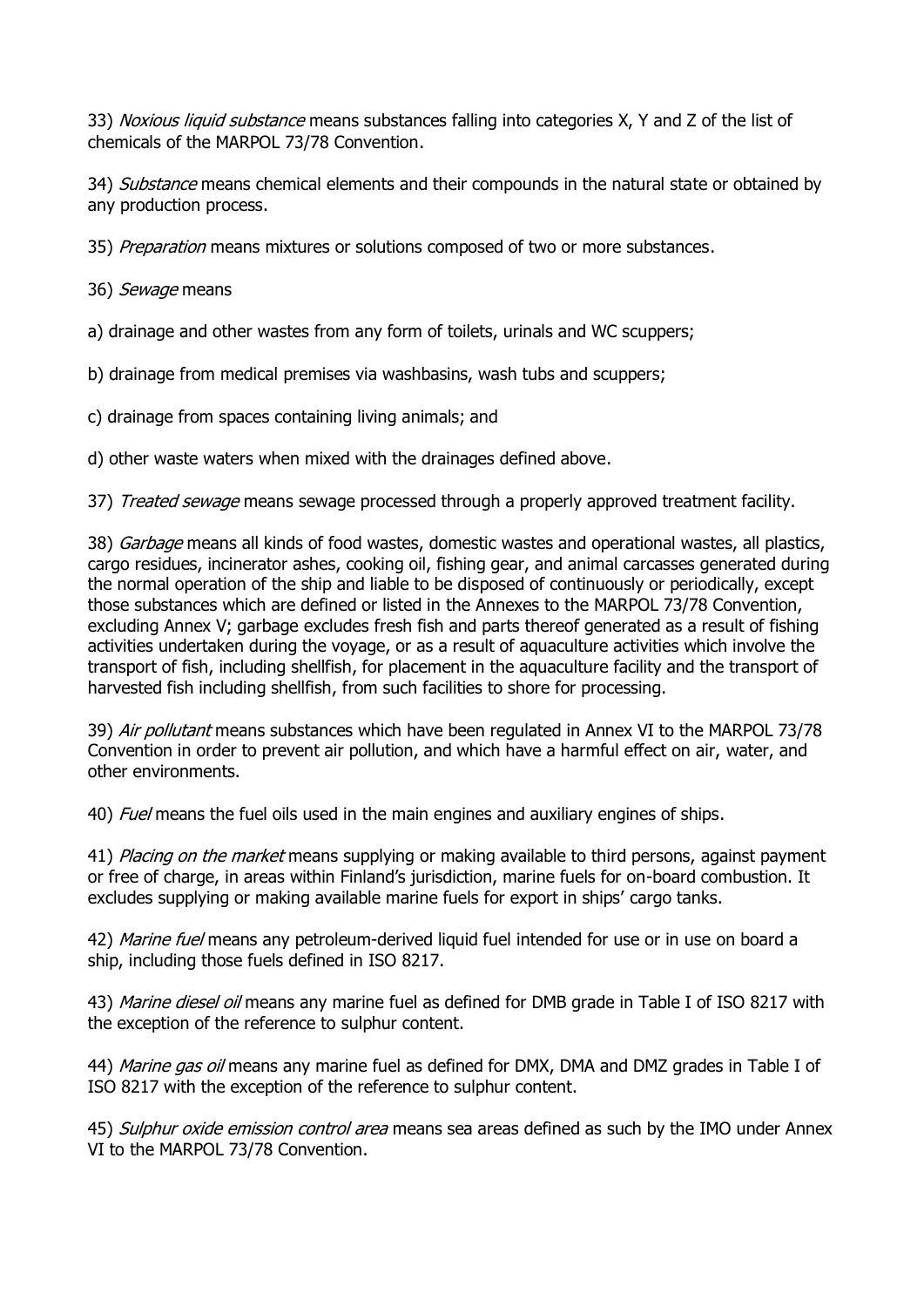46) Nitrogen oxide emission control area means sea areas defined as such by the IMO under Annex VI to the MARPOL 73/78 Convention.

47) Ship at berth means a ship which is securely moored or anchored in a Finnish port while loading or unloading, including the time spent when not engaged in cargo operations.

48) *Emission abatement method* means any fitting, material, appliance or apparatus to be fitted in a ship or other procedure, alternative fuel, or compliance method, used as an alternative to low sulphur marine fuel meeting the requirements set out in Annex VI of the MARPOL 73/78 Convention and Directive (EU) 2016/802 of the European Parliament and of the Council relating to a reduction in the sulphur content of certain liquid fuels, that is verifiable, quantifiable and enforceable.

49) Anti-fouling system means a coating, paint, surface treatment, surface or device that is used on a ship to control or prevent the attachment of unwanted organisms.

50) *Ballast water* means water and solid substances contained in it transported on a ship to control its trim, heel, draught, stability, or stress loads.

51) *Ballast water management* means mechanical, physical, chemical, and biological processes used – either singularly or in combination – to remove, render harmless, or avoid the uptake or discharge of harmful aquatic organisms and pathogens within ballast water and sediments.

52) Sediment means matter settled out of ballast water within a ship.

53) VTS provider means the VTS provider that maintains the vessel traffic service, as defined in the Vessel Traffic Service Act (623/2005).

54) Recognised organisation means an organisation referred to in section 42, paragraph 2 of the Act on the Technical Safety and Safe Operation of Ships (1686/2009).

55) Regular service means a series of ship crossings, based on a schedule or a pre-confirmed route, between designated ports, and making calls, at least once every two weeks, at a Finnish port located along the route for which an exemption from the mandatory delivery of shipgenerated waste is applied for.

56) Port means a location or a geographical area made up of such equipment as to permit, principally, the reception of ships, including fishing vessels and recreational craft; it does not, however, mean a location or area where the facilities and services available for ships are limited and the number of users and amount of waste are low.

57) Port authority means a person or body responsible for the management of the separate operational entities that make up the port, or who collects the port charge or a similar public fee for using the port.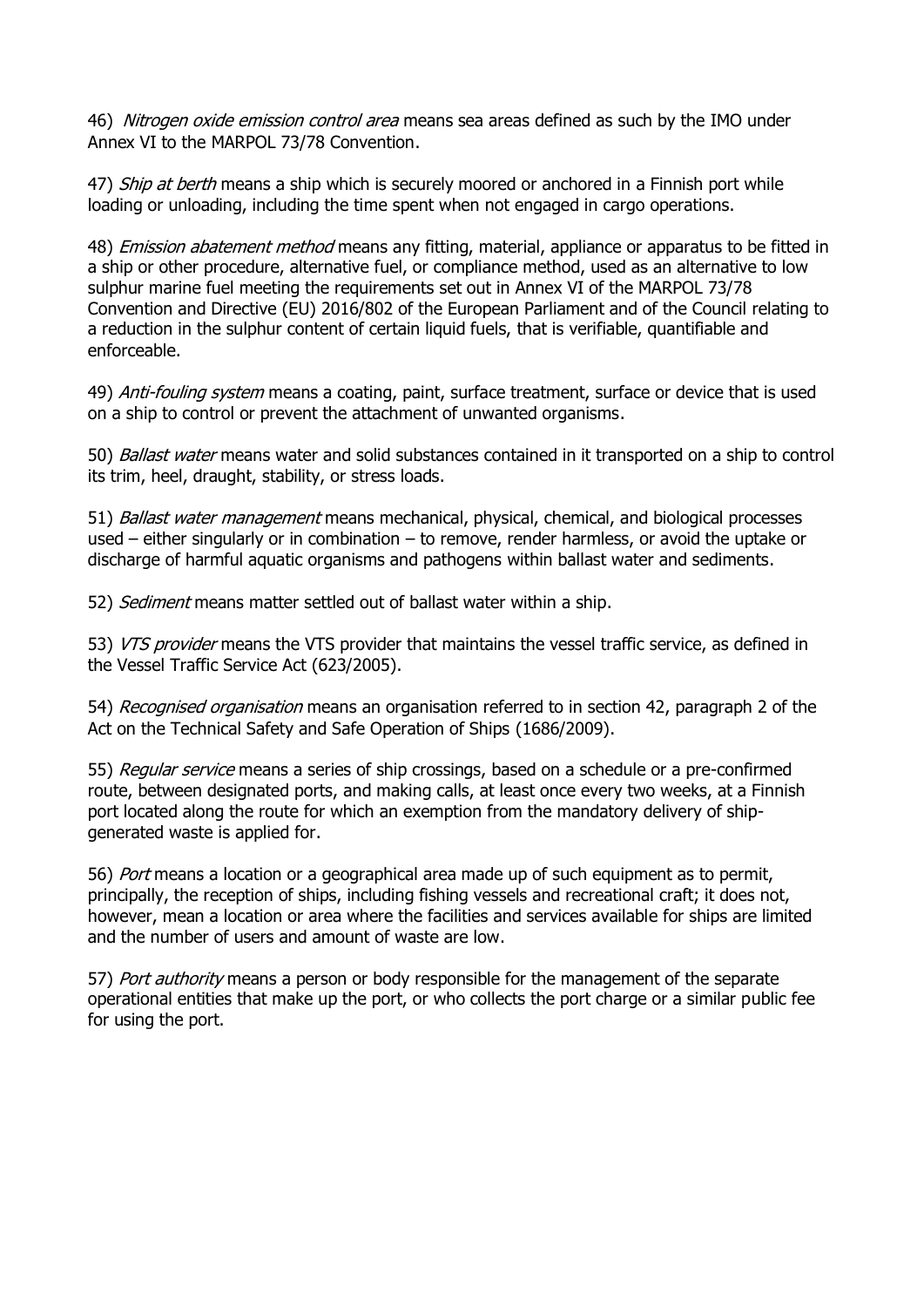# **Section 3 Scope of application**

This Act shall apply to ships sailing in Finnish waters or within Finland's exclusive economic zone. Exceptions to the application of this Act concerning inland waters and domestic voyages are set out below.

This Act shall also apply to Finnish ships when sailing outside Finnish waters or outside Finland's exclusive economic zone.

This Act shall apply to the reception of waste resulting from the normal operation of ships. The Waste Act (646/2011) shall become applicable to the waste resulting from the normal operation of ships once such waste has been delivered ashore from the ship. (655/2011)

This Act shall not apply to the release of noxious substances referred to in Article 2(3)(b)(ii) of the MARPOL 73/78 Convention, directly arising from the exploration, exploitation and associated offshore processing of sea-bed mineral resources.

### **Section 4 Applicability of the Act to ships of the Finnish Defence Forces and the Border Guard**

This Act applies to ships of the Finnish Defence Forces and the Border Guard unless the special nature of their construction or operation otherwise requires.

However, this Act applies without exception to such ships of the Finnish Defence Forces and the Border Guard that are regularly used in public transport to carry passengers or cargo.

#### **Section 5 Applicability of the Act to ships of foreign states**

Notwithstanding what is provided in this Act, provisions laid down in international treaties and agreements regarding the legal status of a ship or warship flying the flag of a foreign state must be followed.

### **Section 6**

# **Prohibition on the discharge of noxious substances and air pollutants**

It is prohibited to discharge noxious substances and air pollutants into the sea or air, as provided in, or by virtue of, this Act or as provided in European Community legal instruments.

If noxious substances falling under different discharge provisions are mixed with each other, the most stringent discharge provisions shall apply.

### **Section 7**

# **Floating platforms equipped with a fixed shore connection of a permanent nature**

The Environmental Protection Act (527/2014) and Waste Act shall apply to the prevention of pollution caused by floating platforms equipped with fixed shore connections of a permanent nature. (535/2014)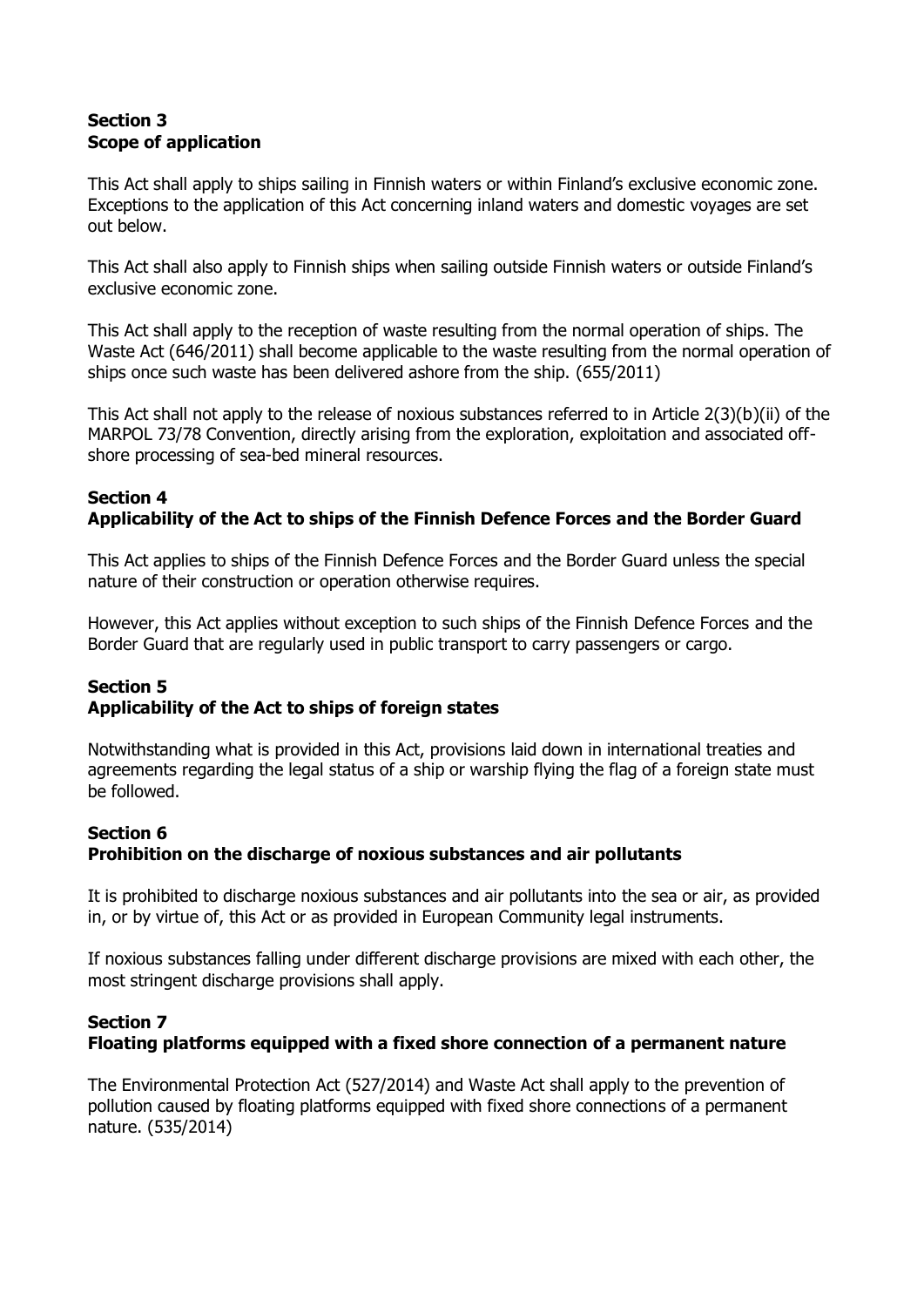A 'floating platform equipped with a fixed shore connection of a permanent nature' means a ship intended for accommodation, restaurant or recreational purposes, or work activities, having a fixed shore connection of a permanent nature, such as a water pipe, sewer, electric cable or a fixed gangway, as well as a firmly anchored floating platform intended for recreational purposes.

# **Chapter 2 Prevention of pollution by oil from ships**

### **Section 1 Prohibition and restrictions on the discharge of oil**

It is prohibited to discharge oil or oily mixtures from ships in Finnish waters or in Finland's exclusive economic zone, as well as from Finnish ships outside Finnish waters or Finland's exclusive economic zone, as set out in Annex I to the MARPOL 73/78 Convention, in the Helsinki Convention, or in other international commitments binding on Finland, or in European Community legal instruments.

In addition to the provisions of subsection 1, it is prohibited to discharge oily mixtures from the machinery spaces of ships through the bilge water filtration system in inland waters and in Finland's territorial waters within an area of four nautical miles from the nearest land.

It is prohibited to add water, chemicals, or other substances to oil discharges in order to circumvent the discharge restrictions.

# **Section 2 Discharge of oil in exceptional circumstances**

The provisions of section 1 shall not apply to the discharge of oil or oily mixtures into the sea, if:

1) the discharge is necessary for the purpose of securing the safety of the ship or saving life at sea;

2) the discharge of oil into the sea results from damage to the ship or its equipment and all reasonable precautions have been taken after the occurrence of the damage; or

3) the discharge into the sea consists of a substance containing oil that was used for the purpose of combating specific pollution incidents in order to minimise the damage, and the competent accident response authority has expressly made a decision concerning the use of such a substance.

The provisions of subsection 1, paragraph 2 shall not apply to incidents where the owner or the master acted either with intent to cause damage, or recklessly and with knowledge that damage would probably result.

# **Section 3 (990/2018) Construction and equipment requirements for the machinery spaces of ships**

In every ship of 400 gross tonnage and above, the machinery equipment, structure, and arrangements necessary to ensure the prevention of oil discharges shall be in accordance with the requirements of Annex I to the MARPOL 73/78 Convention. Upon written application, the Finnish Transport and Communications Agency may grant exemptions from the requirements set out in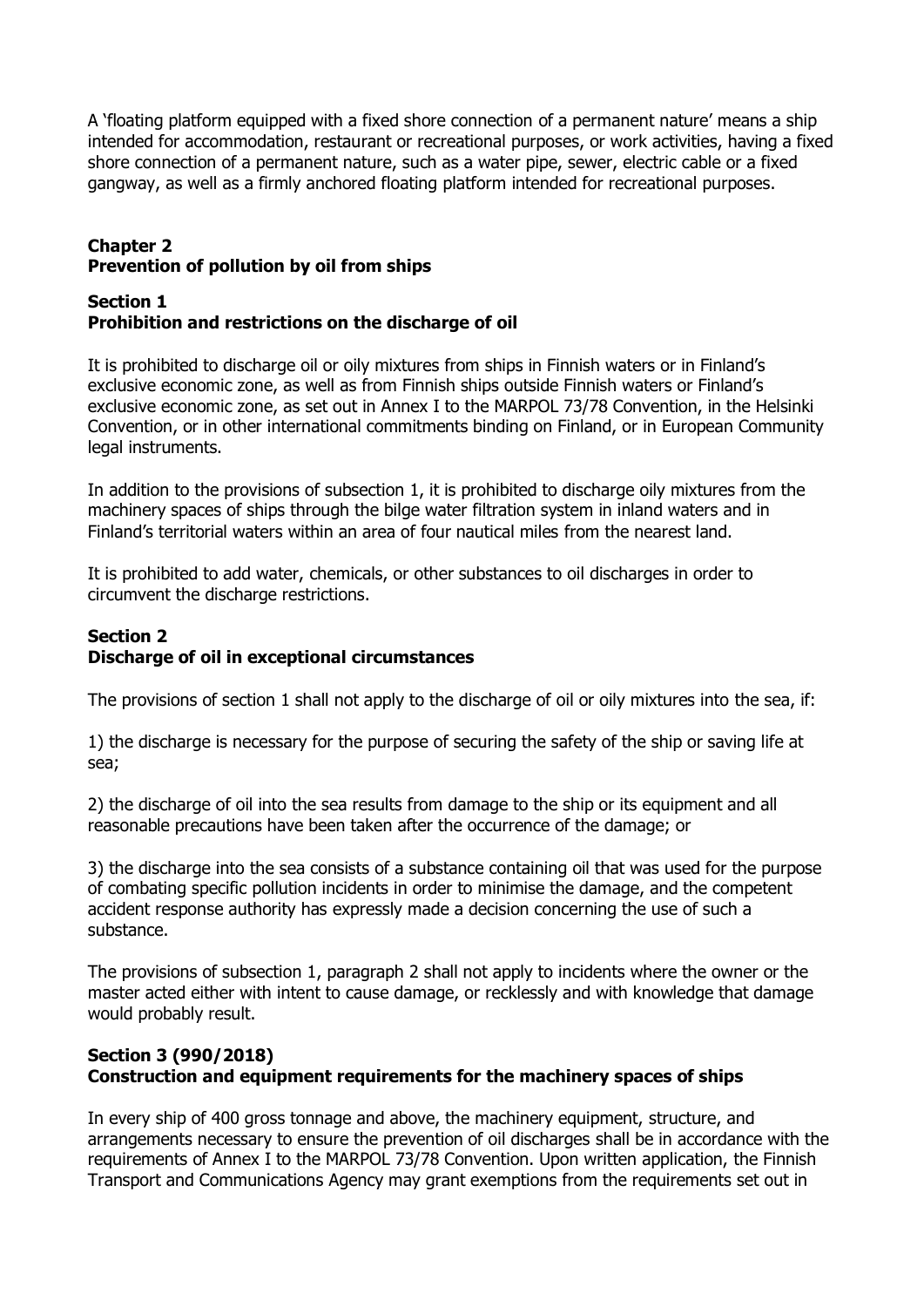this subsection, provided that the equipment, arrangements, or structure fulfils the requirements of Annex I to the MARPOL 73/78 Convention.

Finnish ships of 24 metres or more in length and less than 400 gross tonnage shall have either a bilge water holding tank, or equipment of a design approved by the Finnish Transport and Communications Agency that will ensure that the oil content of the effluent without dilution does not exceed 15 parts per million.

The Finnish Transport and Communications Agency may, on the conditions set out in Annex I to the MARPOL 73/78 Convention, decide that equipment, structure or arrangements of other types are deemed equivalent to the equipment required under subsections 1 and 2, provided that they are as effective as the equipment, structure or arrangements required under subsections 1 and 2.

In Finnish ships, oil shall not be carried in tanks located forward of the collision bulkhead.

# **Section 4 (990/2018) Construction and equipment requirements for the cargo areas of oil tankers**

The construction and equipment of oil tankers shall be in accordance with the requirements set out in Annex I to the MARPOL 73/78 Convention and Regulation (EC) No 417/2002 of the European Parliament and of the Council on the accelerated phasing-in of double hull or equivalent design requirements for single hull oil tankers and repealing Council Regulation (EC) No 2978/94, in its up-to-date version.

The Finnish Transport and Communications Agency may issue a regulation on equivalents and, in accordance with the provisions of Annex I to the MARPOL 73/78 Convention and upon written application, may grant exemptions from the requirements set out in subsection 1.

### **Section 5 (990/2018) Shipboard Oil Pollution Emergency Plan**

Oil tankers of 150 gross tonnage and above, and other ships of 400 gross tonnage and above, shall have a Shipboard Oil Pollution Emergency Plan in accordance with Annex I to the MARPOL 73/78 Convention.

The emergency plans of Finnish ships referred to in subsection 1 shall be approved by the Finnish Transport and Communications Agency or a recognised organisation.

### **Section 6 (990/2018) Oil Record Book**

In oil tankers of 150 gross tonnage and above, the master, or under his direction another of the ship's officers, shall keep an Oil Record Book.

In oil tankers of 150 gross tonnage and above and on other ships of 400 gross tonnage, the master, or under his direction another of the ship's officers shall, in addition to what is provided in subsection 1 above, keep an Oil Record Book to record relevant machinery space operations.

The Finnish Transport and Communications Agency shall approve the form of the Oil Record Book in accordance with Annex I to the MARPOL 73/78 Convention. The Finnish Transport and Communications Agency shall, in accordance with Annex I to the MARPOL 73/78 Convention, draft a model Oil Record Book for oil tankers of less than 150 gross tonnage.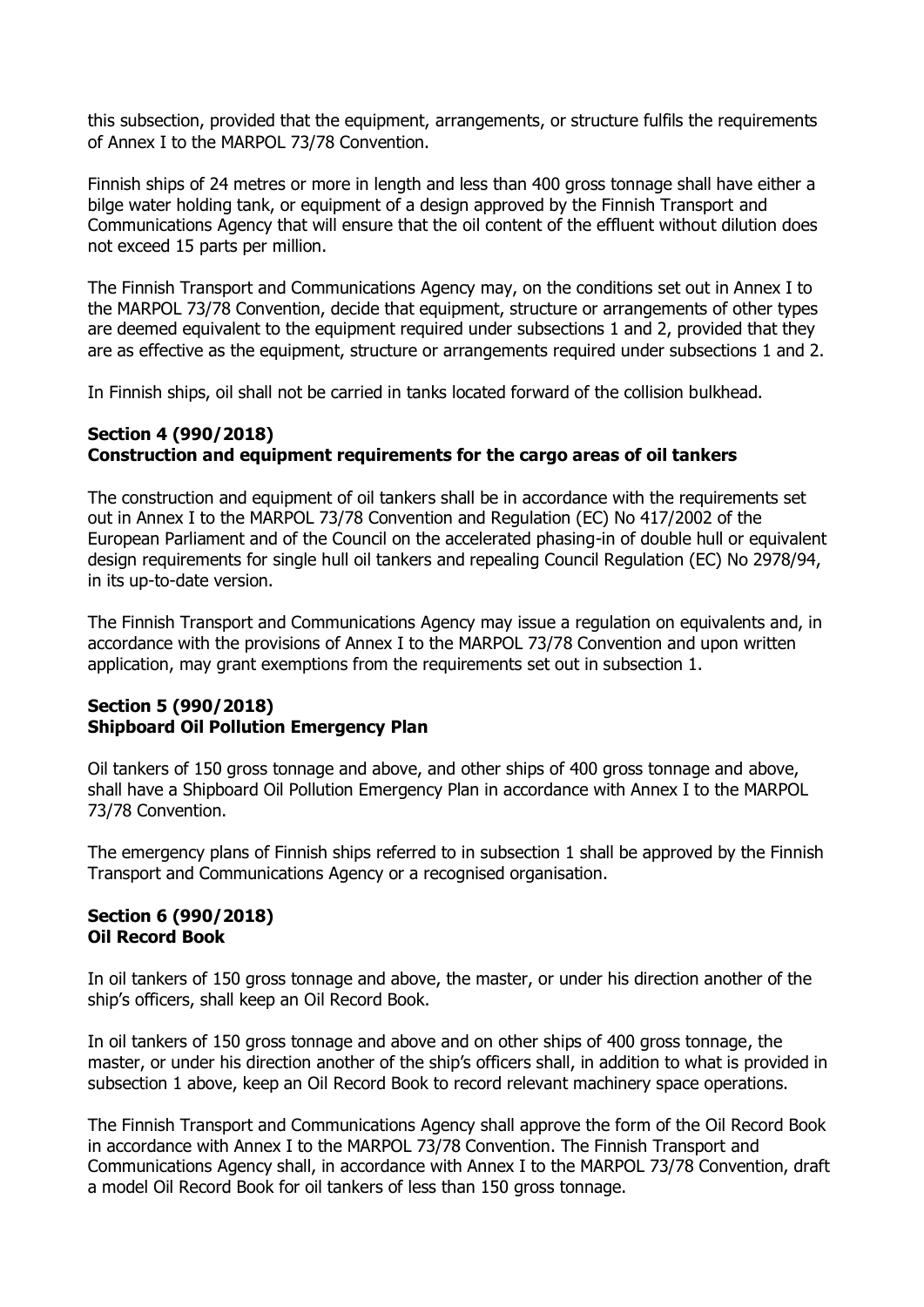The Finnish Transport and Communications Agency and, when the ship calls at a foreign port, the competent foreign authority, shall be entitled to inspect the Oil Record Book and, upon request, to receive a copy thereof that is certified by the master. The actions undertaken by the Finnish Transport and Communications Agency in accordance with this subsection shall be performed as expeditiously as possible without causing the ship to be unduly delayed.

The Oil Record Book shall be kept in a place where it is easily accessible for inspection and preserved for a period of three years after the last entry has been made.

### **Section 7 (990/2018) IOPP Certificate**

Oil tankers of 150 gross tonnage and above engaged on international voyages and other ships of 400 gross tonnage and above engaged on international voyages shall fulfil the construction and equipment requirements set out in Annex I to the MARPOL 73/78 Convention. As proof thereof, the ship shall be issued an International Oil Pollution Prevention Certificate (*IOPP Certificate*).

The Finnish Transport and Communications Agency or a recognised organisation shall, upon written application, issue an IOPP Certificate to a Finnish ship in the form set out in Annex I to the MARPOL 73/78 Convention, provided that the ship fulfils the requirements of Annex I to the MARPOL 73/78 Convention. The Finnish Transport and Communications Agency may issue the IOPP Certificate to a foreign ship at the request of the flag state. The certificate shall be issued for a fixed period of validity, not exceeding five years at a time.

### **Section 8 Transport of oil on inland waters**

Oil tankers operating on inland waters are prohibited from carrying:

1) heavy fuel oil in the cargo tanks; and

2) oil of any type whatsoever in cargo tanks located along the bottom shell area or along the outer surface of the hull.

### **Section 9 Drilling rigs and other platforms**

The following provisions shall apply to the fixed and floating drilling rigs or other platforms referred to in Annex I to the MARPOL 73/78 Convention which are engaged in the exploration, exploitation and associated off-shore processing of sea-bed mineral resources:

1) chapter 1, section 6, subsection 2 on the mixing of noxious substances;

2) sections 1–4 of this chapter on the discharge of oil and the prevention thereof; and

3) section 6, subsections 2–4 of this chapter on the Oil Record Book concerning machinery space operations.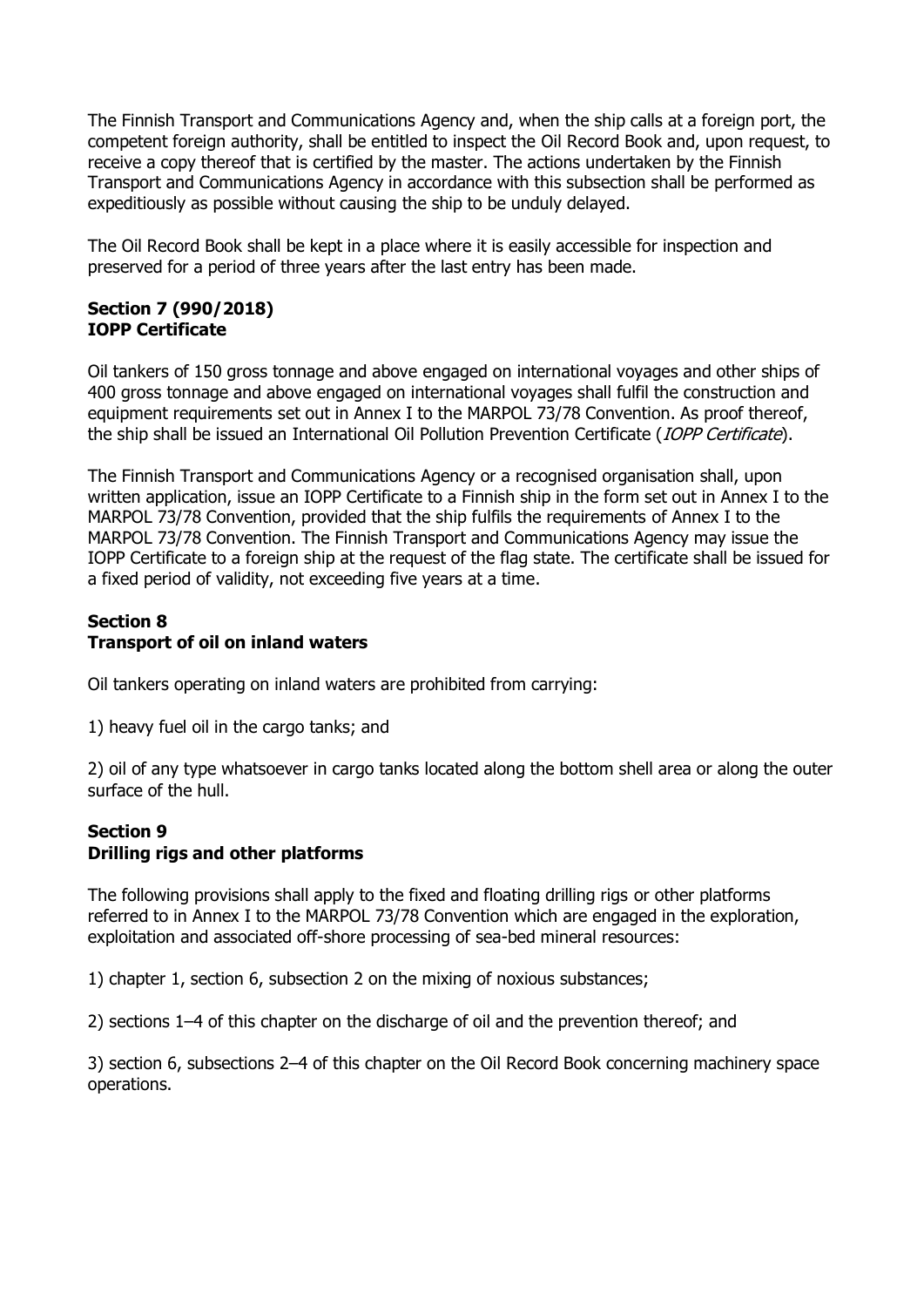#### **Section 10 (990/2018) Further provisions**

Further provisions on the handling, properties and origin of oily mixtures, as well as on the discharge restrictions relating to the operation of ships, drilling rigs or other types of platforms, within Finland's territorial waters or Finland's exclusive economic zone, and also regarding Finnish ships outside Finland's territorial waters or Finland's exclusive economic zone, may be issued by government decree for the implementation of Annex I to the MARPOL 73/78 Convention, the Helsinki Convention and Finland's other international commitments, as well as for the implementation of European Community legal instruments.

Technical regulations on the following subjects may be issued by the Finnish Transport and Communications Agency for the implementation of Annex I to the MARPOL 73/78 Convention, the Helsinki Convention, and European Community legal instruments, concerning Finland's territorial waters and Finland's exclusive economic zone, as well as Finnish ships sailing outside Finland's territorial waters or Finland's exclusive economic zone:

1) exemptions and equivalents concerning requirements set out for ships, drilling rigs and other platforms, as well as the design of oil filtering equipment, and models for the transfer of liquids for such ships and platforms, referred to in sections 3 and 4;

2) the contents and outline of the emergency plan referred to in section 5;

- 3) the form of the Oil Record Book referred to in section 6; and
- 4) the form of the IOPP Certificate referred to in section 7.

The further provisions referred to in subsection 1 and the technical regulations referred to in subsection 2 may be extended to apply to ships sailing on inland waters and engaged on domestic voyages.

### **Chapter 2a (275/2017) Ship-to-ship oil cargo transfer operations**

### **Section 1 (990/2018) Areas designated for STS transfer operations**

Ship-to-ship oil cargo transfer operations between oil tankers (STS transfers) may only be carried out in port areas and in designated areas in Finnish waters and Finland's exclusive economic zone.

In order to maintain the protection of the marine environment the Finnish Transport and Communications Agency shall, after negotiating with the Border Guard, the Finnish Environment Institute, the Customs and the VTS provider, designate the areas referred to in subsection 1 and keep a list of them. Before the areas are designated, the relevant stakeholders shall be consulted.

The Finnish Transport and Communications Agency may grant exceptions to what is provided in subsection 1 for specific reasons and after consulting the authorities referred to in subsection 2.

The Finnish Transport and Communications Agency may prohibit a planned STS transfer operation for reasons associated with the protection of the marine environment.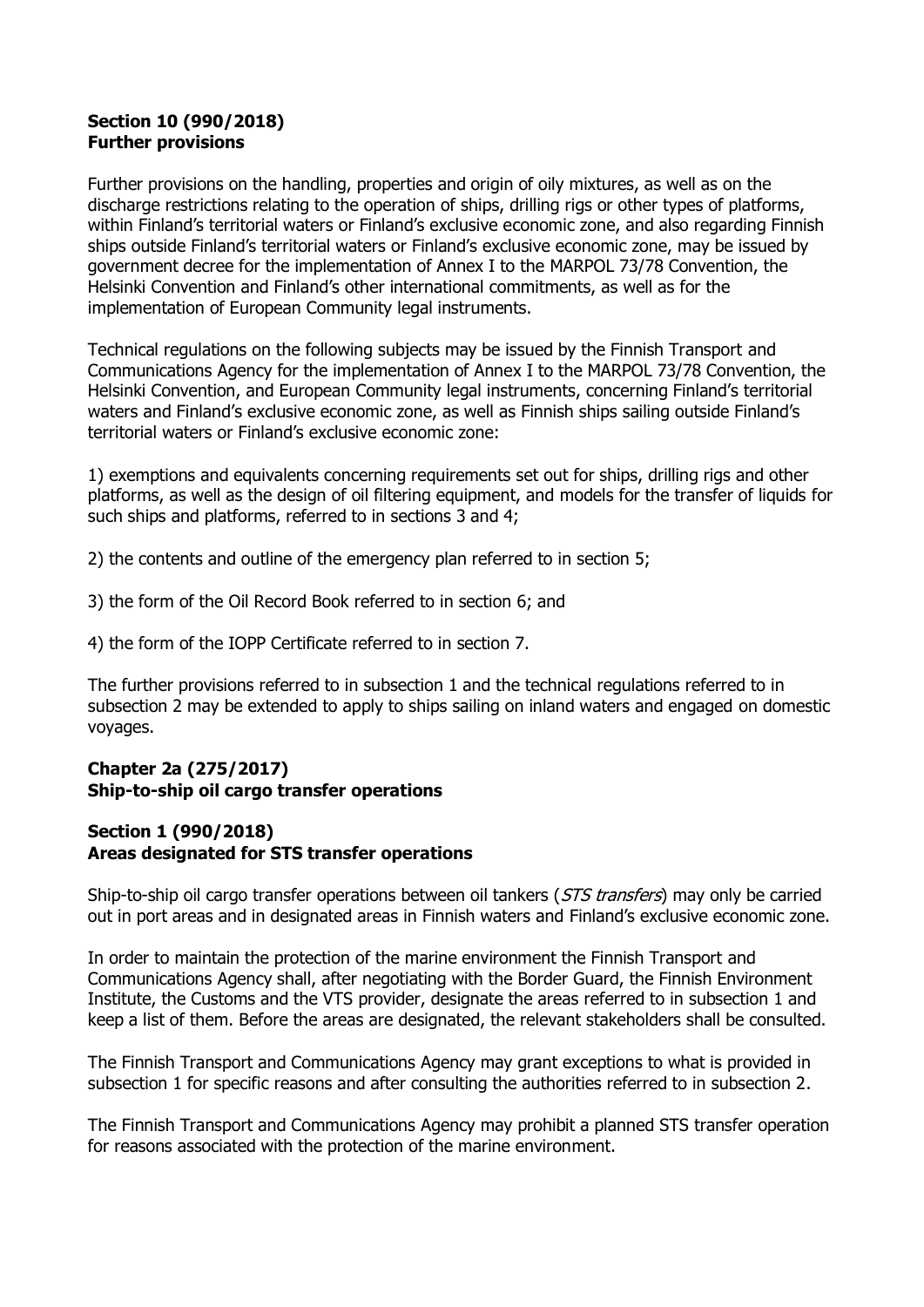The provisions in this chapter shall not apply to STS transfer operations necessary for the purpose of securing the safety of the ship or saving life at sea, or carried out to prevent certain pollution incidents for the purpose of reducing the damage caused by pollution.

### **Section 2 (990/2018) STS Operations Plan**

Oil tankers of 150 gross tonnage and above used for STS transfer operations at sea shall have an STS Operations Plan for oil cargoes (*STS Operations Plan*), which meets the requirements of Annex I to the MARPOL 73/78 Convention.

The STS Operations Plans of Finnish ships shall be approved by the Finnish Transport and Communications Agency or a recognised organisation.

### **Section 3 (990/2018) Obligation to give advance notification of an STS transfer operation**

The operator, owner, agent, or master of the ship shall give notification:

1) to the Customs of any plan to carry out an STS transfer operation using the electronic maritime information management system referred to in section 20a of the Vessel Traffic Service Act;

2) to the VTS provider of its plan to carry out an STS transfer operation within Finland's exclusive economic zone as referred to in paragraph 1.

The notification referred to in subsection 1 shall be given in good time, at least 48 hours before the planned STS transfer operation is carried out. The notification shall contain the information specified in Annex I to the MARPOL 73/78 Convention.

If, by way of exception, all of the information specified in Annex I to the MARPOL 73/78 Convention is not available at least 48 hours in advance, the oil tanker intending to discharge the oil cargo shall notify the authorities referred to in subsection 1, using the procedure described in it, at least 48 hours in advance that an STS transfer operation will occur. Information specified in Annex I to the MARPOL 73/78 Convention shall be submitted to the authorities at the earliest opportunity.

The Customs and the VTS provider shall inform the Finnish Transport and Communications Agency and the other authorities referred to in section 1, paragraph 2 of the STS transfer operation notification. In addition, section 22a of the Vessel Traffic Service Act applies to STS transfer operations taking place in Finnish waters, whereas the provisions on the VTS provider of that Act apply to STS transfer operations taking place within Finland's exclusive economic zone.

### **Section 4 (275/2017) Qualification requirements of persons having overall control of STS transfer operations**

Every ship referred to in section 2 shall have a person in overall advisory control of STS transfer operations qualified to perform all relevant duties as set out in Annex I to the MARPOL 73/78 Convention.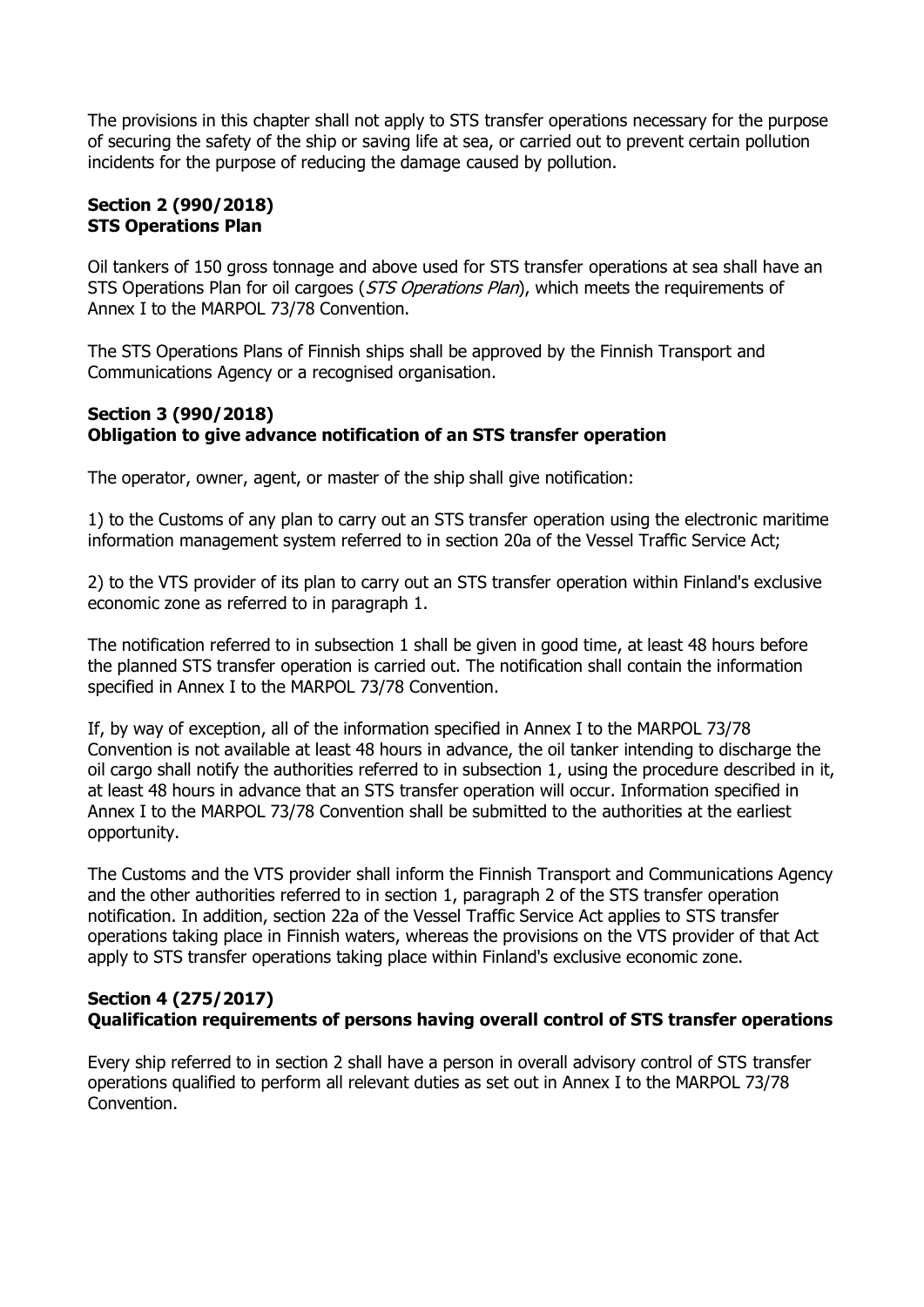# **Section 5 (275/2017) Responsibility for the costs of preparedness measures**

The operator or owner of the vessel receiving the oil shall assume responsibility for the costs incurred by the Finnish oil pollution response authorities from preparedness in connection with an STS transfer operation.

### **Section 6 (990/2018) Further provisions**

Further provisions on the arrangements and restrictions related to STS transfer operations, including preparedness measures and the costs incurred from them in Finnish waters or within Finland's exclusive economic zone and, concerning Finnish ships, also outside Finnish waters or Finland's exclusive economic zone, may be issued by government decree for the implementation of Annex I to the MARPOL 73/78 Convention, the Helsinki Convention and Finland's other international commitments, as well as for the application of European Union legal instruments.

Technical regulations on the following subjects for the implementation of Annex I to the MARPOL 73/78 Convention, the Helsinki Convention or European Community legal instruments may be issued by the Finnish Transport and Communications Agency:

1) the practical arrangements of STS transfer operations in Finnish waters or within Finland's exclusive economic zone, or also regarding Finnish ships outside Finnish waters or Finland's exclusive economic zone; and

2) the contents of the STS Operations Plan.

The further provisions referred to in subsection 1 and the technical regulations referred to in subsection 2 may also be extended to apply to ships operating on inland waters and engaged on domestic voyages.

# **Chapter 3 Oil discharge fee**

#### **Section 1 Obligation to pay an oil discharge fee**

For a violation of the prohibition, laid down in chapter 2, section 1, on the discharge of oil or oily mixtures in Finland's territorial waters or Finland's exclusive economic zone, a monetary penalty (*oil discharge fee*) shall be imposed, unless the discharge is deemed minor in amount and impact. However, an oil discharge fee shall be imposed on foreign ships in transit for any violation of the discharge prohibition in Finland's exclusive economic zone, only if the discharge causes considerable damage or risk of damage to Finland's shoreline or to the interests pertaining thereto, or to the natural resources in Finland's territorial sea or within Finland's exclusive economic zone.

The oil discharge fee shall be imposed on a natural person or a legal person, who is the owner (*party liable for payment*) at the time of the offence. The oil discharge fee cannot be imposed on the owner, if he or she can prove that a manager, operator, or bareboat charterer has been operating the ship in the owner's stead.

For a shipping partnership, the owners shall be jointly and severally liable for the oil discharge fee.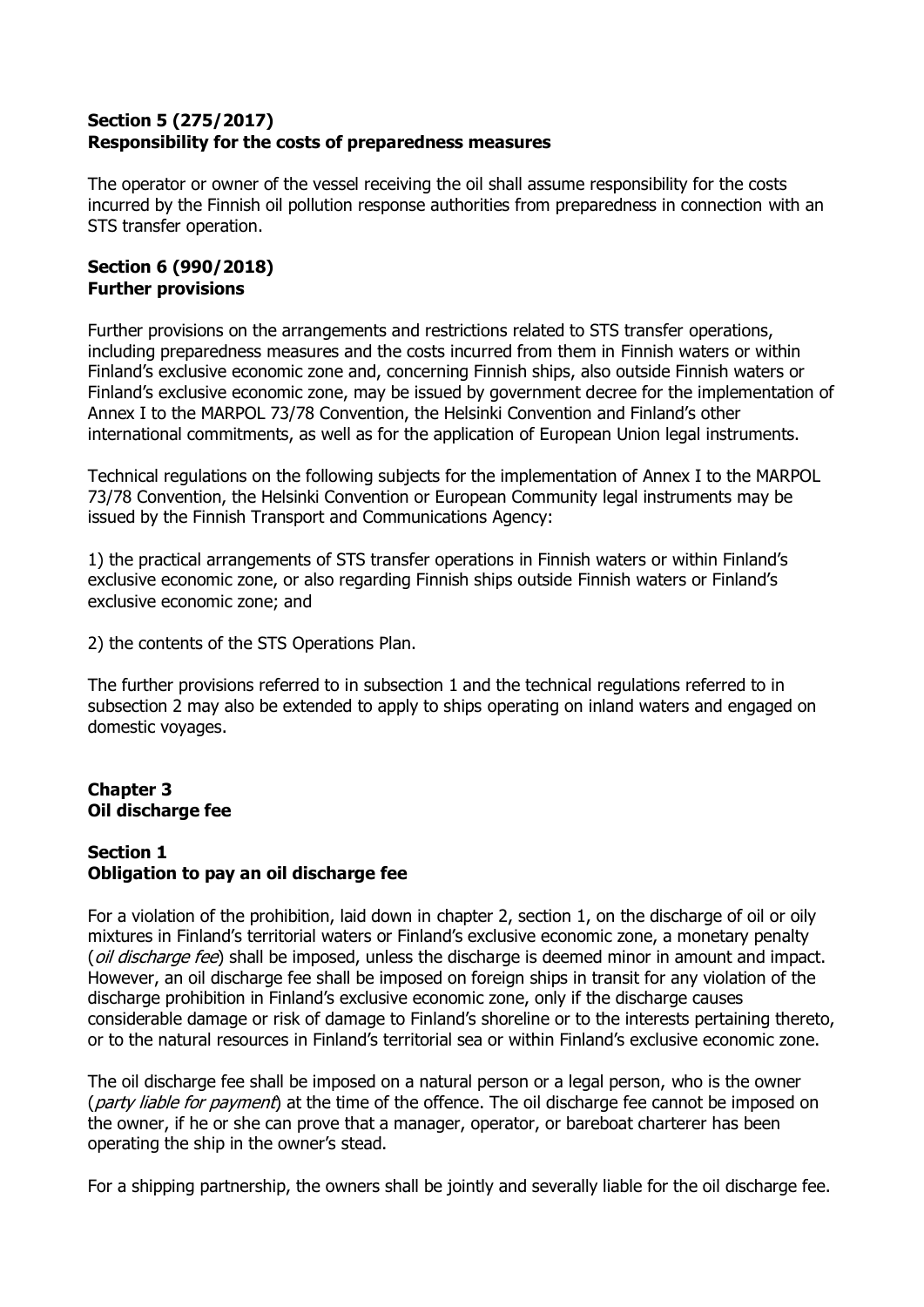The provisions set out in this chapter shall not apply to ships belonging to the Police, the Customs, the Finnish Defence Forces, or the Border Guard. (998/2014)

#### **Section 2 Amount of the oil discharge fee**

The amount of the oil discharge fee shall be determined based on the amount of oil discharged and the gross tonnage of the ship, in accordance with the rates specified in the appendix to this Act.

### **Section 3 Exemption from the oil discharge fee**

The competent authority may waive the imposition of an oil discharge fee or reduce the amount of the fee if the party liable for payment shows that the imposition of the fee would be manifestly unfair due to an emergency or accident to which the special provisions of chapter 2, section 2, cannot be applied, or due to some other comparable reason.

### **Section 4 Subsidiary function of the oil discharge fee**

Oil discharge fees cannot be imposed on a person who has received a legally valid sanction for the oil discharge incident in question.

The authority that has imposed the oil discharge fee shall, upon application, waive the fee, if the person upon whom the oil discharge fee has been imposed is subsequently subject to a sanction for the same oil discharge incident.

# **Section 5 Imposing the oil discharge fee**

The oil discharge fee shall be imposed by the Border Guard. Within the Border Guard, a decision on the matter shall be made by the Commander or the Deputy Commander of the Coast Guard, or the Head of the Operational Office.

The oil discharge fee shall be payable to the State.

### **Section 6 Actions to secure the imposition of the oil discharge fee**

Measures under this chapter and under sections 11–13 of chapter 12 required to solve the matter may be undertaken in order to impose the oil discharge fee. (1005/2010)

The Border Guard can also detain ships on the conditions set out in sections 11 and 12 of chapter 12 if this is justifiable in order to secure due payment. For a justifiable reason, a decision to detain a ship may be reached before making a decision concerning payment. The Border Guard may impose conditions under which ships are able to continue their voyage, namely that a sufficient cash deposit be provided to the Border Guard for the fulfilment of potential payment obligations. Provisions of the Act on the Deposit of Cash, Book Entries, Securities, or Instruments in Payment of Debts or for Release from Other Liabilities (281/1931) shall apply to the depositing of the payment guarantee. The cash deposit shall be refunded to the depositor once the conditions for holding it no longer exist. (1005/2010)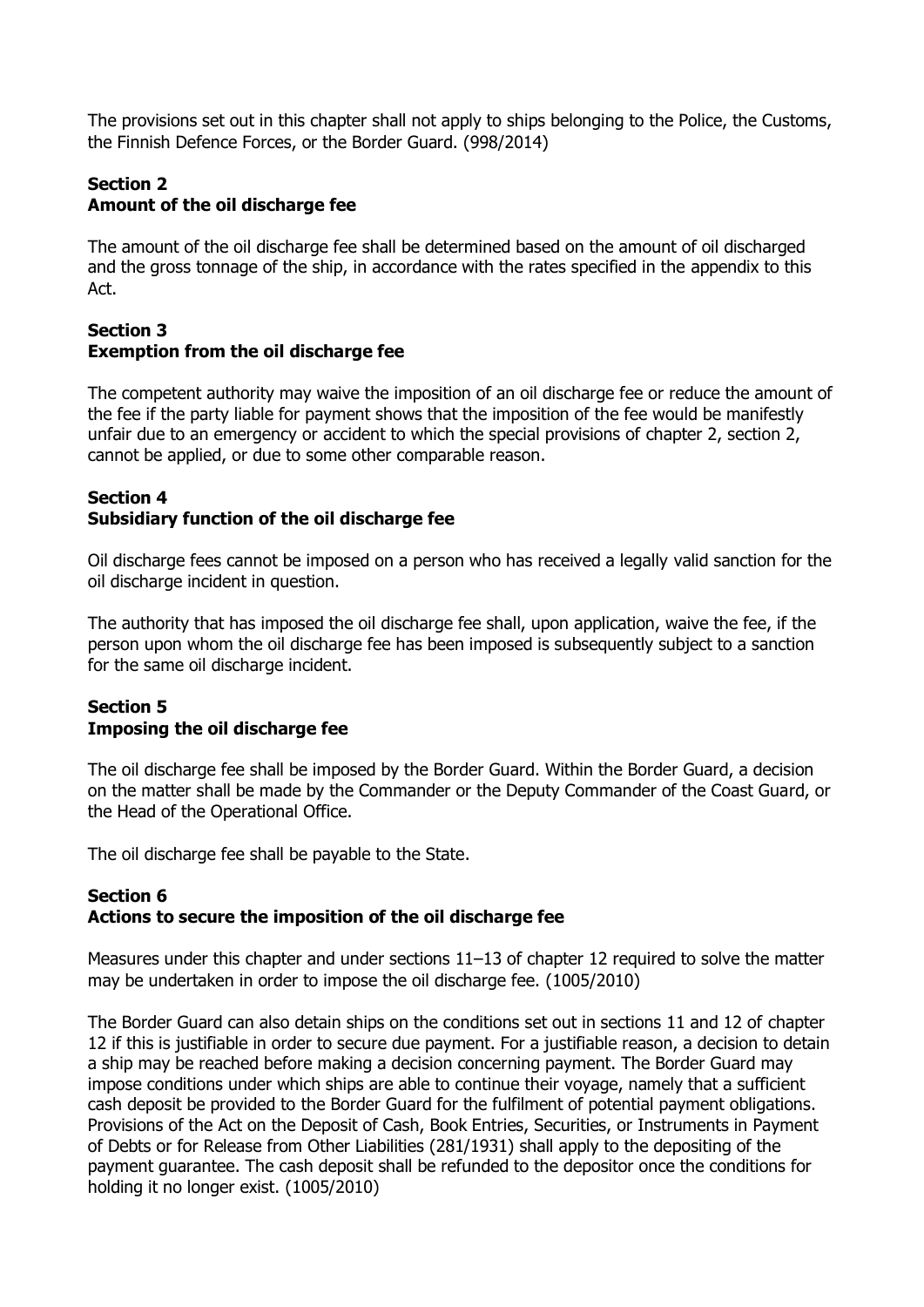Detention orders and decisions concerning the cash deposit shall be complied with regardless of appeal. If a cash deposit has been provided for the payment of the oil discharge fee or if other grounds for detaining a ship have ceased to exist, the detention order shall immediately be revoked. Detention orders shall remain valid for a period not exceeding 14 days from the date of issue of the order.

In case of a foreign ship, the flag state shall be informed without delay of the conditions under which the ship may continue its voyage.

# **Section 7 Opportunity to be heard**

Before a decision is made on the fee, the owner or the company shall be given the opportunity and sufficient time, considering the nature of the matter, to present an explanation.

If the purpose underlying the decision referred to in section 6, subsection 2 would otherwise be put at risk, the matter can be resolved without hearing the party involved.

The master shall represent the party liable for payment in matters relating to the oil discharge fee.

# **Section 8 Executive assistance in matters relating to the oil discharge fee**

For the Border Guard to carry out its duties concerning the oil discharge fee, competent authorities shall give the Border Guard any necessary executive assistance they are authorised to provide.

### **Section 9 Right to receive information**

If disclosing information does not hinder the resolution of the issue, the authority conducting the preliminary investigation shall, notwithstanding the secrecy provisions of the Act on the Openness of Government Activities (621/1999), be entitled to disclose to the Border Guard information that has emerged during the preliminary investigations on the illegal discharge of oil that may be of significance when deciding on the imposition of the oil discharge fee for the oil discharge incident.

# **Section 10 Right of appeal**

The party liable for payment is entitled to appeal the decision regarding the oil discharge fee and the order referred to in section 6, subsection 2 by submitting his or her appeal to the maritime court operating within the Helsinki District Court.

The maritime court shall have a quorum in the composition required under chapter 21, section 1, subsection 3 of the Maritime Code (674/1994).

### **Section 11 Appeal procedure**

An appeal shall be submitted in writing within 30 days of the date the decision and the appeal instructions thereto were given to the party liable for payment. The petition for appeal shall be submitted to the Border Guard.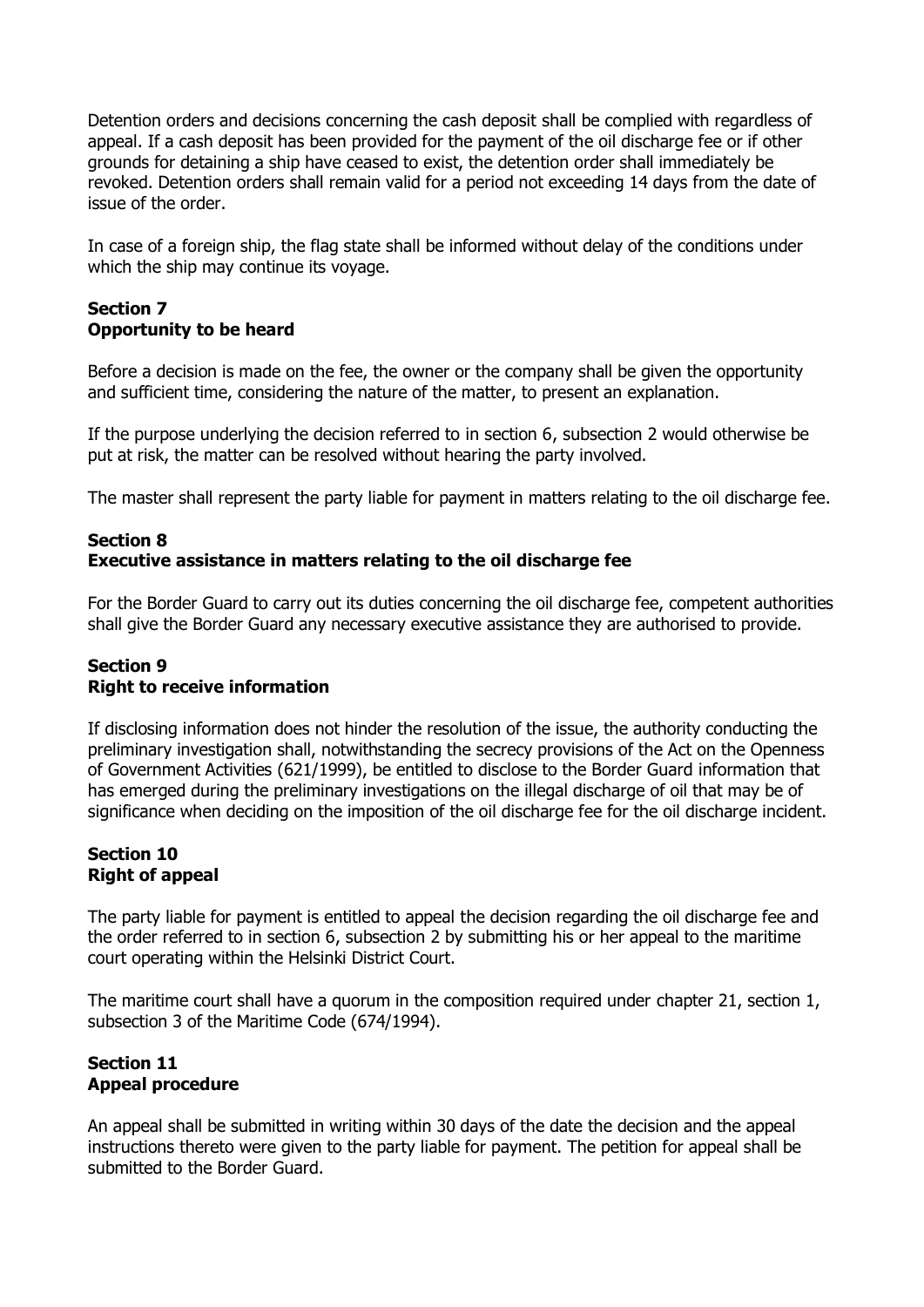The Border Guard shall, without delay, deliver the petition for appeal to the registry of the Helsinki District Court and attach to the petition for appeal copies of all accumulated documentation and its own statement. When delivering the documents to the District Court, the date of receipt of the petition for appeal shall be declared.

The appeal shall be initiated in the maritime court upon the arrival of the documents required under subsection 2 to the registry of the court. Without delay, the court shall notify the appellant and the Border Guard of the time and place of the hearing and of the consequences of the appellant's non-attendance.

If the appellant has submitted the petition for appeal directly to the competent court, the appellant shall not lose the right to plead.

### **Section 12 Procedure in the maritime court**

Based on the appeal and other evidence obtained in the matter, the maritime court shall examine whether the prerequisites for imposing the oil discharge fee exist. Insofar appropriate, what is provided concerning criminal procedure applies to the hearing of the case in court.

During proceedings in the maritime court, the Border Guard shall show justification for the imposition of the oil discharge fee by providing proof of the necessary facts on which the fee was based. The maritime court shall ensure that the case is processed thoroughly.

The decision-maker or an official representative shall be present in the maritime court when the case is being heard. The appellant is entitled to be present in the maritime court. The case may be decided in the absence of the appellant, if:

1) the court does not deem it necessary to hear the appellant in person; and

2) the appellant has been ordered to be present under threat that the case may be heard and decided regardless of his or her absence.

### **Section 13 Continued appeal**

Any appeal against a decision reached by the maritime court shall be presented to the Court of Appeal, as stipulated in the Code of Judicial Procedure. An order of the maritime court in a case concerning the detention of a ship and a cash deposit is not subject to appeal.

The provisions of chapters 26 and 30 of the Code of Judicial Procedure shall, where appropriate, be applied to the consideration of the case in the Court of Appeal and to appeals to the Supreme Court. When considering an appeal, the Court of Appeal shall provide the Border Guard with an opportunity to be heard with respect to the appeal and, where necessary, to present evidence in the case.

Where necessary for upholding the uniformity of legal practice, the Border Guard is entitled to appeal a decision issued by the maritime court or the Court of Appeal on the basis of this Act, if the maritime court or the Court of Appeal has revised or repealed the Border Guard's decision.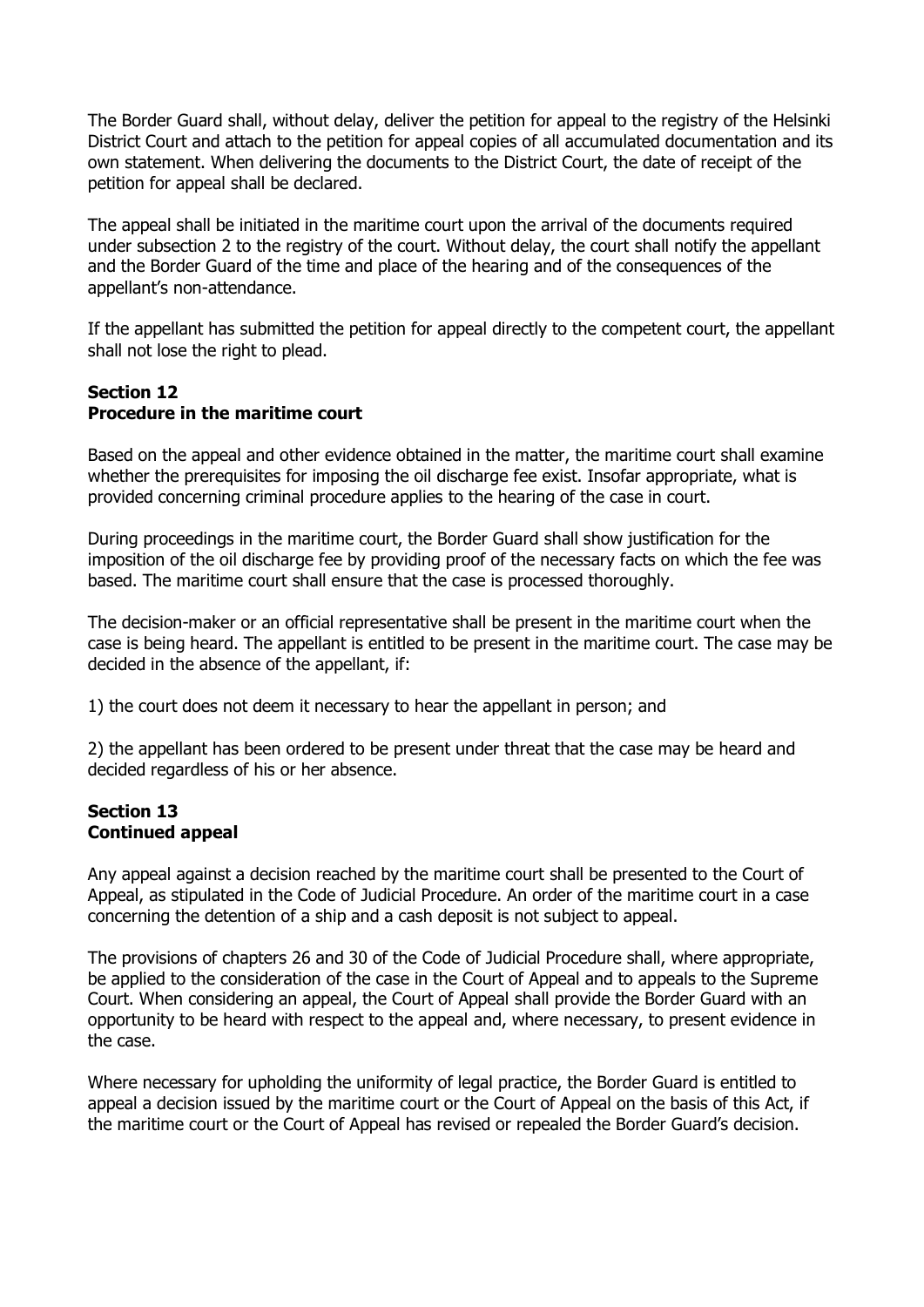## **Section 14 Deadline for imposing the oil discharge fee**

The oil discharge fee can no longer be imposed when three years have passed from the date of the discharge.

# **Section 15 Enforcement of the oil discharge fee**

A decision on the fee shall be enforced once it has attained legal validity.

# **Section 16 Payment deadline for, and interest on, the oil discharge fee**

The oil discharge fee must be paid within 30 days of the receipt of notice of the decision.

Penalty interest shall be charged for the late payment of the oil discharge fee, in accordance with the interest rate specified in section 4, subsection 1 of the Interest Act (633/1982) when the fee has fallen due and has not been paid by the deadline.

# **Section 17 Authority responsible for the enforcement of the oil discharge fee**

The Legal Register Centre shall be responsible for the enforcement of decisions concerning oil discharge fees.

The Border Guard and the court shall notify the Legal Register Centre of their decisions. The Legal Register Centre shall also be notified of decisions to reduce or revoke the oil discharge fee.

### **Chapter 4 Prevention of the discharge of noxious liquid substances from ships**

# **Section 1 (990/2018) Categorisation of noxious liquid substances**

In accordance with regulation 6 of Annex II to the MARPOL 73/78 Convention, the Annex shall be applied to the transport of noxious liquid substances falling into Categories X, Y or Z.

If a noxious liquid substance does not fall into Categories X, Y or Z, the substance shall be assessed in accordance with Annex II in order to determine the applicable carriage procedures.

The Finnish Transport and Communications Agency may, on a case-by-case basis and upon written application, grant an exemption regarding the categorisation of a noxious liquid substance when such a substance is being carried on domestic voyages, provided that adherence to the categorisation provisions would cause unreasonable inconvenience or unreasonable expenses, and would be ill-founded due to the minor hazard presented to the environment.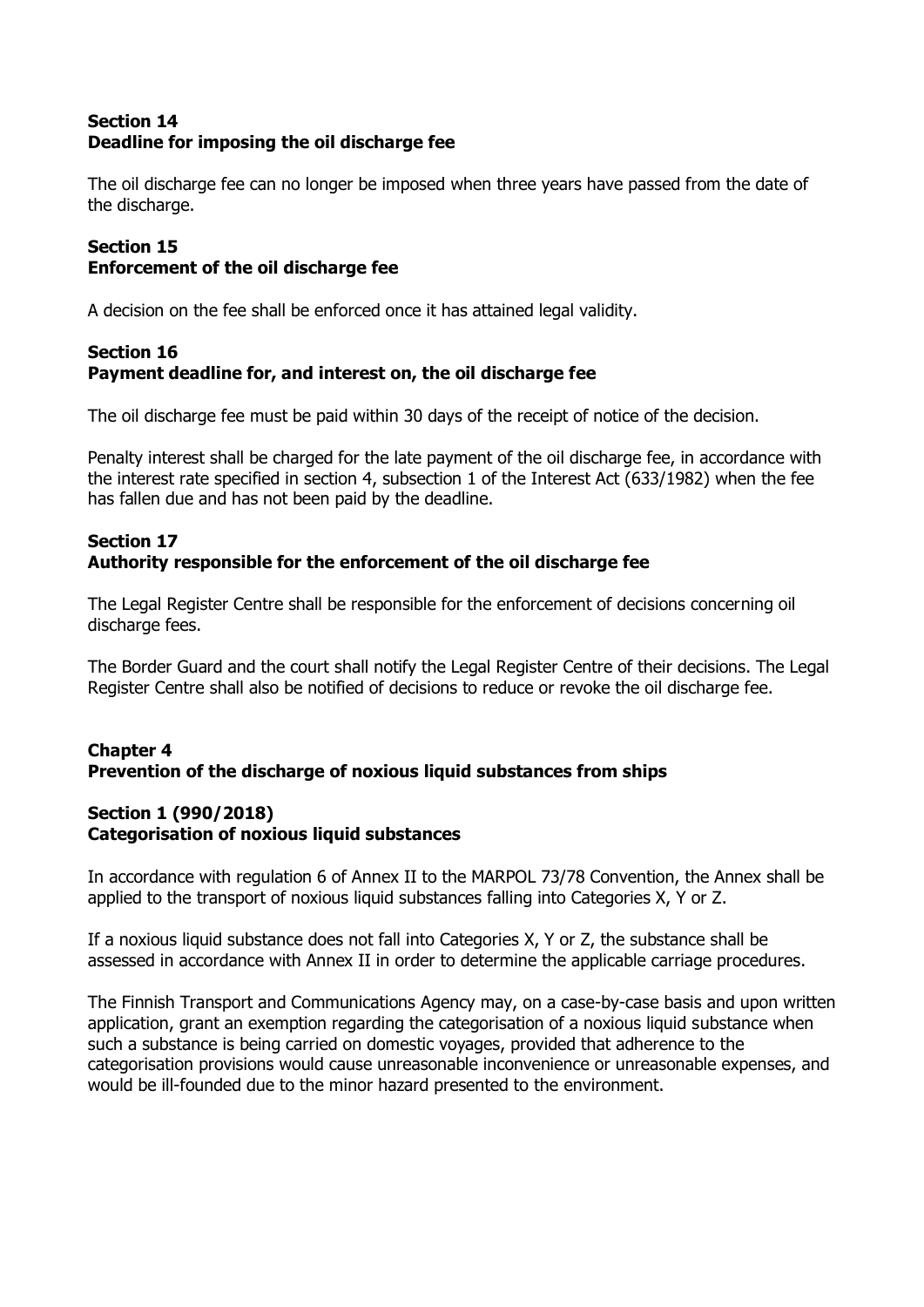### **Section 2 Prohibition against and restrictions on the discharge of noxious liquid substances**

It is prohibited to discharge noxious substances from ships in Finnish waters or in Finland's exclusive economic zone, as well as from Finnish ships outside Finnish waters or Finland's exclusive economic zone, as laid down in Annex II to the MARPOL 73/78 Convention, in the Helsinki Convention, or in other international commitments binding on Finland, or in European Community legal instruments.

Subsection 2 was repealed by Act 275/2017.

# **Section 3 Discharge of noxious liquid substances in exceptional circumstances**

The provisions of section 2 shall not apply to the discharge of noxious liquid substances into the sea, if:

1) the discharge is necessary for the purpose of securing the safety of the ship or saving life at sea;

2) the discharge of the noxious liquid substance into the sea results from damage to the ship or its equipment and all reasonable precautions have been taken after the occurrence of the damage; or

3) the discharge into the sea consists of a noxious liquid substance that was used to minimise damage from pollution, and the competent accident response authority has expressly made a decision concerning the use of such a substance.

The provisions of subsection 1, paragraph 2 shall not apply to incidents where the owner or the master acted either with intent to cause damage, or recklessly and with knowledge that damage would probably result.

### **Section 4 (990/2018) Construction and equipment requirements for chemical tankers**

Chemical tankers carrying noxious liquid substances falling into Categories X, Y or Z in accordance with section 1 above shall meet the requirements set out in Annex II to the MARPOL 73/78 Convention.

The performance tests of individual ships concerning the pumping and piping systems of chemical tankers are subject to approval by the Finnish Transport and Communications Agency or a recognised organisation as set out in Annex II to the MARPOL 73/78 Convention. (275/2017)

The Finnish Transport and Communications Agency may, in accordance with the provisions of Annex II to the MARPOL 73/78 Convention, grant exceptions from and, upon written application, exemptions to the requirements set out in subsection 1, or issue regulations on equivalents to such requirements.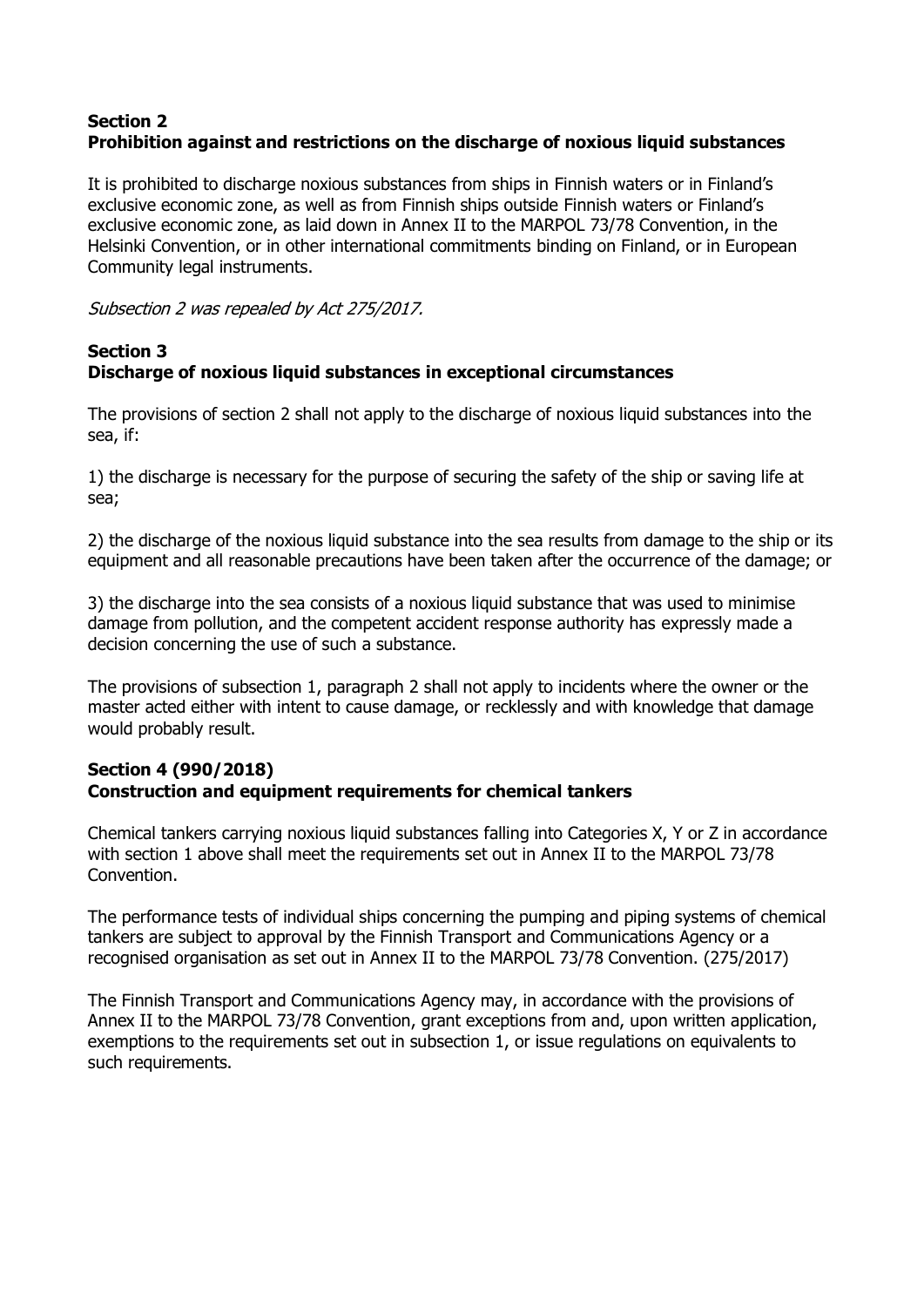### **Section 5 (990/2018) Shipboard Marine Pollution Emergency Plan**

Chemical tankers of 150 gross tonnage and above shall have a Shipboard Marine Pollution Emergency Plan for noxious liquid substances, as set out in Annex II to the MARPOL 73/78 Convention.

The plan referred to in subsection 1 may be combined with the Shipboard Oil Pollution Emergency Plan required under chapter 2, section 5. The title of such a combined plan shall be 'Shipboard Marine Pollution Emergency Plan'.

The emergency plans of Finnish ships referred to in subsections 1 and 2 shall be approved by the Finnish Transport and Communications Agency or a recognised organisation.

### **Section 6 (990/2018) Procedures and Arrangements Manual**

The master of a chemical tanker, or under his direction another of the ship's officers, shall keep a Procedures and Arrangements Manual concerning the unloading and cleaning of the ship, as set out in Annex II to the MARPOL 73/78 Convention.

The Procedures and Arrangements Manuals of Finnish ships shall be approved by the Finnish Transport and Communications Agency or a recognised organisation upon written application, provided that the manual complies with the requirements set out in Annex II to the MARPOL 73/78 Convention.

### **Section 7 (990/2018) Cargo Record Book**

The master of a chemical tanker, or under his direction another of the ship's officers, shall keep a Cargo Record Book concerning cargo operations and damage incurred in the context of unloading, as set out in Annex II to the MARPOL 73/78 Convention.

The Finnish Transport and Communications Agency and, when the ship is in a foreign port, the competent foreign authority is entitled to inspect the Cargo Record Book and, upon request, to receive a copy thereof which shall be certified by the master. The actions undertaken by the Finnish Transport and Communications Agency in accordance with this subsection shall be performed as expeditiously as possible without causing the ship to be unduly delayed.

The Cargo Record Book shall be kept in a place where it is easily accessible for inspection and shall be preserved for a period of three years from the date of the last entry.

The Finnish Transport and Communications Agency shall approve the form of the Cargo Record Book.

# **Section 8 (990/2018) Other certificates concerning the carriage of noxious liquid substances**

Chemical tankers shall have a Certificate of Conformity with the standard for the safe carriage by sea of dangerous and noxious liquid chemicals in bulk *(IBC Code*) or the standard for the safe carriage of dangerous and noxious chemicals in bulk *(BCH Code*) of the International Maritime Organization.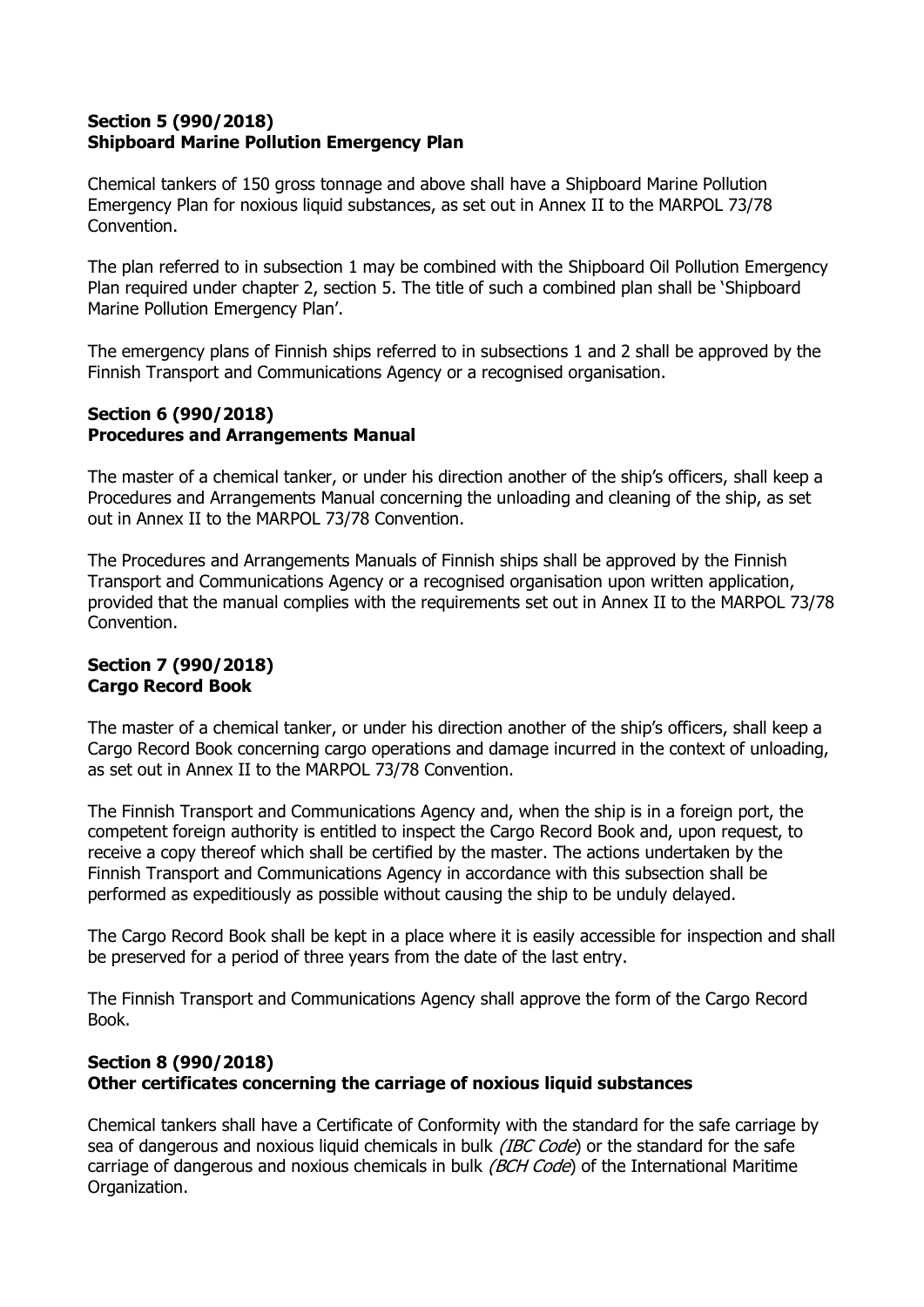Chemical tankers shall have a Certificate of Conformity with requirements, except for the requirement concerning the location of the cargo tank, laid down in the IBC Code concerning type 3 ships, as set out in Annex II to the MARPOL 73/78 Convention.

The Finnish Transport and Communications Agency or a recognised organisation shall issue the certificate referred to in subsection 1 or 2 to a Finnish ship upon written application, provided that the ship complies with the requirements set out in Annex II to the MARPOL 73/78 Convention. The Finnish Transport and Communications Agency may issue a certificate to a foreign ship at the request of the flag state. The certificate shall be issued for a fixed period of validity, not exceeding five years at a time.

### **Section 9 (990/2018) Unloading of cargo and supervising the cleaning of tanks**

The master of a chemical tanker shall be liable for ensuring that noxious liquid substances are unloaded, and that tanks and piping are cleaned, tank washings are discharged and entries are made in the Cargo Record Book in accordance with the provisions of Annex II to the MARPOL 73/78 Convention and the Helsinki Convention.

At ports where noxious liquid substances are loaded or unloaded, inspectors nominated by the Finnish Transport and Communications Agency shall inspect that the loading and unloading of cargo belonging to different categories, the cleaning of the tanks and piping, and the entries into the Cargo Record Book are done in accordance with this Act and the provisions issued under it, as well as Annex II of the MARPOL 73/78 Convention and the Helsinki Convention. Ships shall be liable for the expenses arising from inspections.

The ship's agent shall notify the Finnish Transport and Communications Agency of any unloading of a noxious liquid substance falling into Categories X or Y at a given port. Such notification shall be given in good time and, where possible, at least 48 hours before unloading is to commence.

The provisions of Annex II to the MARPOL 73/78 Convention shall apply to the prewash and ventilation of cargo tanks and holds. The Finnish Transport and Communications Agency may grant exemptions from prewashing and issue regulations on the ventilation of cargo residues in accordance with Annex II.

### **Section 10 (990/2018) Further provisions**

Further provisions on the following subjects may be issued by government decree for the implementation of Annex II to the MARPOL 73/78 Convention, the Helsinki Convention and Finland's other international commitments, as well as European Community legal instruments, concerning Finland's territorial waters and Finland's exclusive economic zone, as well as Finnish ships sailing outside Finland's territorial waters or Finland's exclusive economic zone:

1) the categorisation of noxious liquid substances, referred to in section 1;

2) discharge limitations pertaining to the unloading of cargo, prewash requirements, the contents of effluent, control of the washing of tanks, the ventilation of cargo spaces, and the effluent discharge conditions, referred to in sections 2 and 9; and

3) construction and equipment requirements for chemical tankers, referred to in section 4.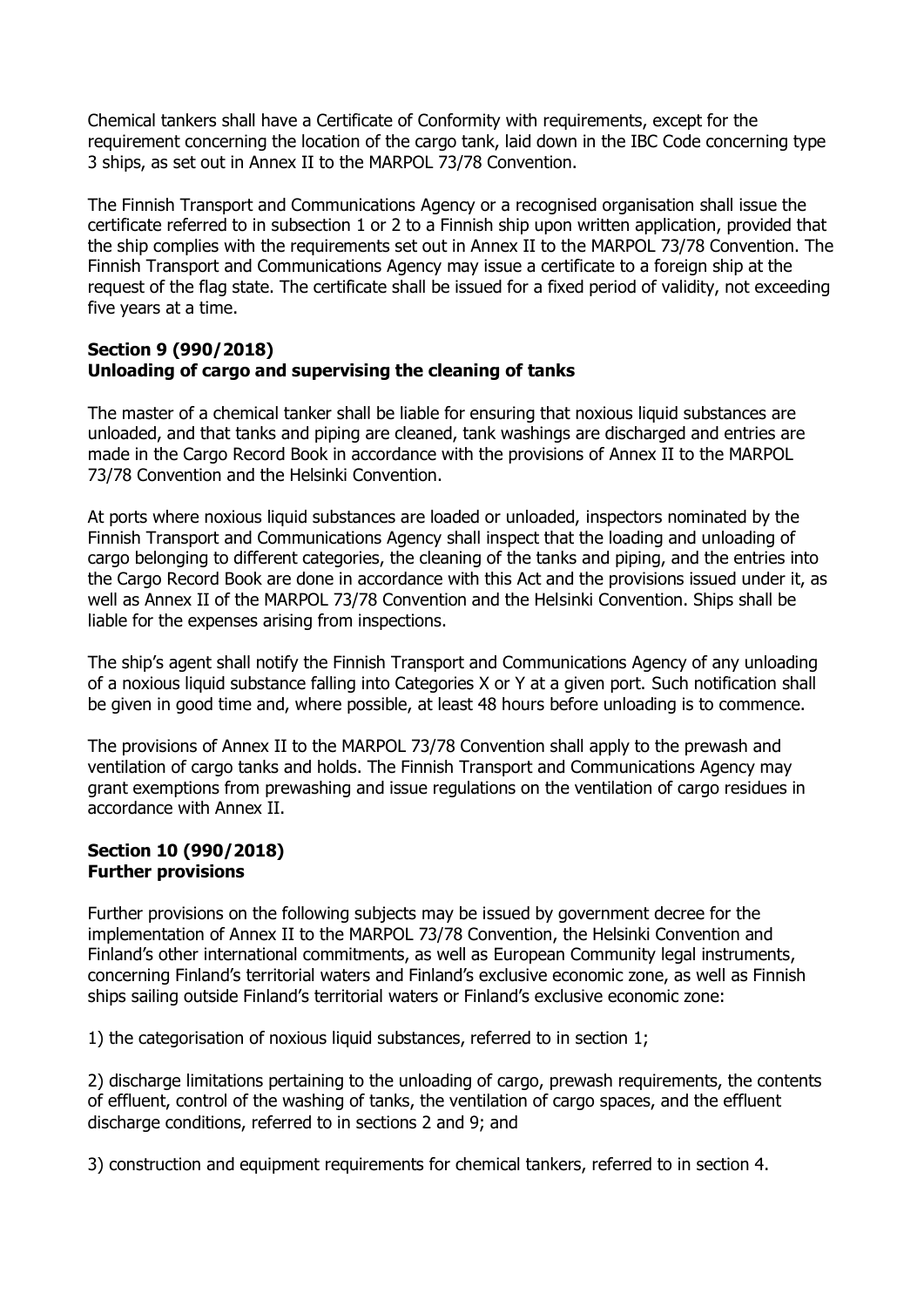Technical regulations on the following subjects may be issued by the Finnish Transport and Communications Agency for the implementation of Annex II to the MARPOL 73/78 Convention, the Helsinki Convention, and European Community legal instruments, concerning Finland's territorial waters and Finland's exclusive economic zone, as well as Finnish ships sailing outside Finland's territorial waters or Finland's exclusive economic zone:

- 1) exceptions, exemptions and equivalents referred to in section 4;
- 2) the emergency plan referred to in section 5;
- 3) the Procedures and Arrangements Manual referred to in section 6;
- 4) the Cargo Record Book referred to in section 7; and
- 5) the certificates referred to in section 8.

The further provisions referred to in subsection 1 and the technical regulations referred to in subsection 2 may also be extended to apply to ships operating on inland waters and engaged on domestic voyages.

### **Chapter 5 Prevention of discharges of ship-generated sewage**

### **Section 1 (990/2018) Prohibition against and restrictions on the discharge of sewage**

It is prohibited to discharge both untreated and treated sewage from ships in Finnish waters or in Finland's exclusive economic zone, as well as from Finnish ships outside Finnish waters or Finland's exclusive economic zone, as set out in Annex IV to the MARPOL 73/78 Convention, in the Helsinki Convention, or in other international commitments binding on Finland, or in European Community legal instruments.

The Finnish Transport and Communications Agency or a recognised organisation shall approve the individual rates of Finnish ships calculated according to guidelines issued by the International Maritime Organization at which untreated sewage may be released at sea at a distance exceeding 12 nautical miles from the nearest land in accordance to Annex IV to the MARPOL 73/78 Convention.

### **Section 2 Discharge of sewage in exceptional circumstances**

The provisions of section 1 shall not apply to the discharge of sewage into the sea, if:

1) the discharge is necessary for the purpose of securing the safety of the ship and those on board or saving life at sea;

2) the discharge of sewage results from damage to the ship or its equipment, and all reasonable precautions have been taken before and after the occurrence of the damage for the purpose of preventing or minimising the discharge.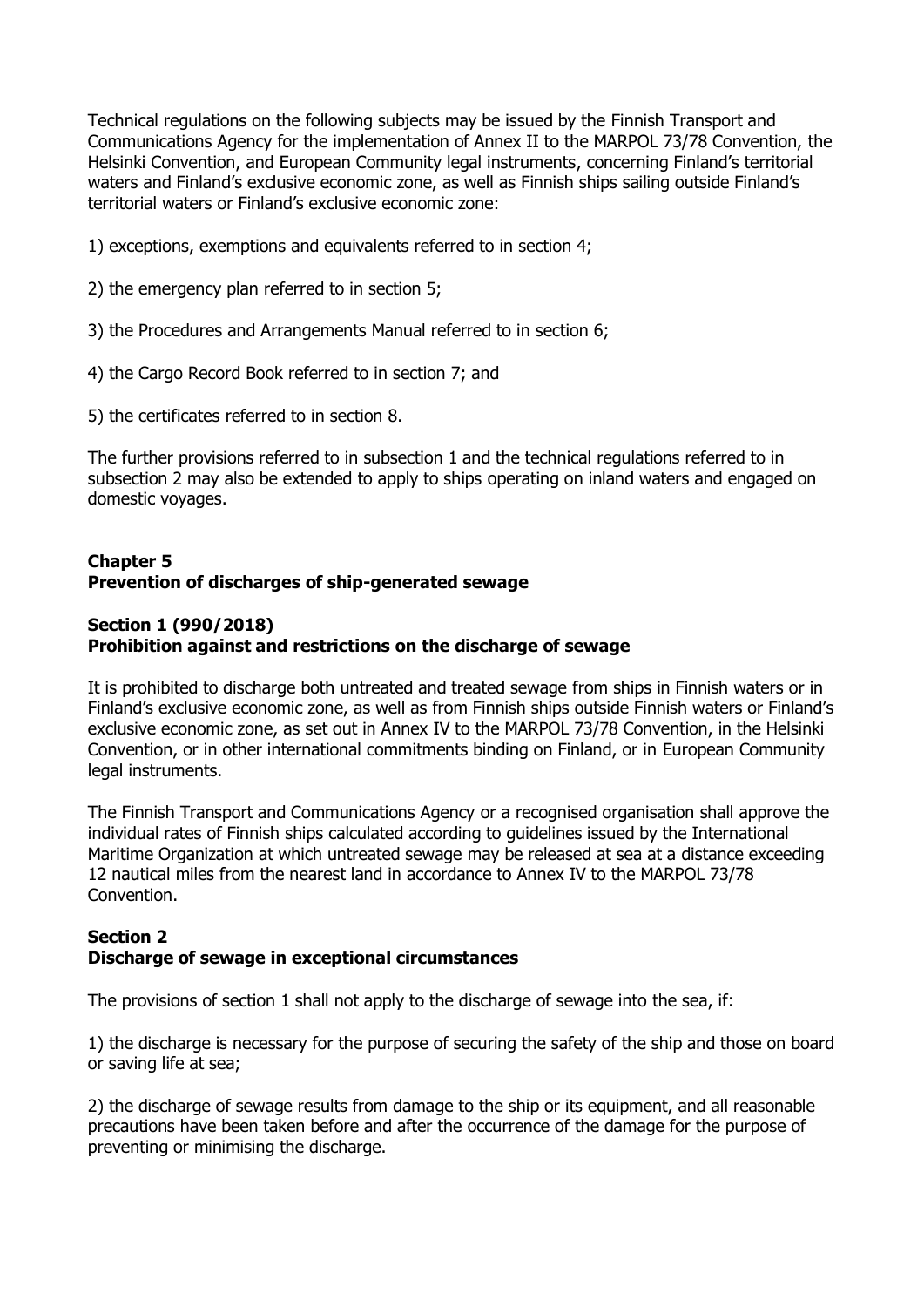## **Section 3 (990/2018) Requirements applicable to ships' sewage systems**

Ships of 400 gross tonnage and above, ships certified to carry more than 15 persons and all passenger ships shall comply with the requirements set out in Annex IV to the MARPOL 73/78 Convention.

Every Finnish ship that does not meet the criteria of subsection 1 and that is not a recreational craft, but which is fitted with a toilet, shall comply with the provisions of Annex IV to the MARPOL 73/78 Convention.

The Finnish Transport and Communications Agency or a recognized classification society shall, upon written application, approve a Finnish ship's sewage treatment system or sewage comminution and disinfection system provided that the system meets the requirements of European Union legal instruments and Annex IV to the MARPOL 73/78 Convention.

The Finnish Transport and Communications Agency may issue more detailed technical regulations applicable within Finland's territorial waters or Finland's exclusive economic zone, and also regarding Finnish ships outside Finland's territorial waters or Finland's exclusive economic zone, on the structure and other properties of the ship's sewage tank.

# **Section 4 Requirements for recreational craft**

Recreational craft fitted with a toilet shall be equipped with a retention system for sewage in accordance with Regulation 5 of Annex IV to the Helsinki Convention, such that the ship has a functioning holding tank or a sewage treatment facility that is in compliance with the MARPOL 73/78 Convention. The water closet on the recreational craft must be connected to the holding tank or to the sewage treatment facility.

# **Section 5 (990/2018) ISPP Certificate**

Ships of 400 gross tonnage and above or certified to carry more than 15 persons on international voyages, and all passenger ships engaged on international voyages, shall have an International Sewage Pollution Prevention Certificate (*ISPP Certificate*) compliant with the requirements laid down in Annex IV to the MARPOL 73/78 Convention.

The Finnish Transport and Communications Agency or a recognized classification society shall, upon written application, issue the ISPP Certificate to Finnish ships in the form set out in Annex IV to the MARPOL 73/78 Convention, provided that the ships fulfil the requirements set out in Annex IV to the Convention. The Finnish Transport and Communications Agency may issue the ISPP Certificate to foreign ships at the request of the flag state. The certificate shall be issued for a fixed period of validity, not exceeding five years at a time.

# **Section 6 (990/2018) Granting of exemptions from the prohibition on the discharge of sewage**

The Finnish Transport and Communications Agency may, upon written application and on the conditions laid down in Annex IV to the Helsinki Convention, grant exemptions from the prohibition and restrictions on the discharge of untreated sewage into the sea and from compliance with the requirements concerning sewage retention systems within Finnish waters, if such an exemption is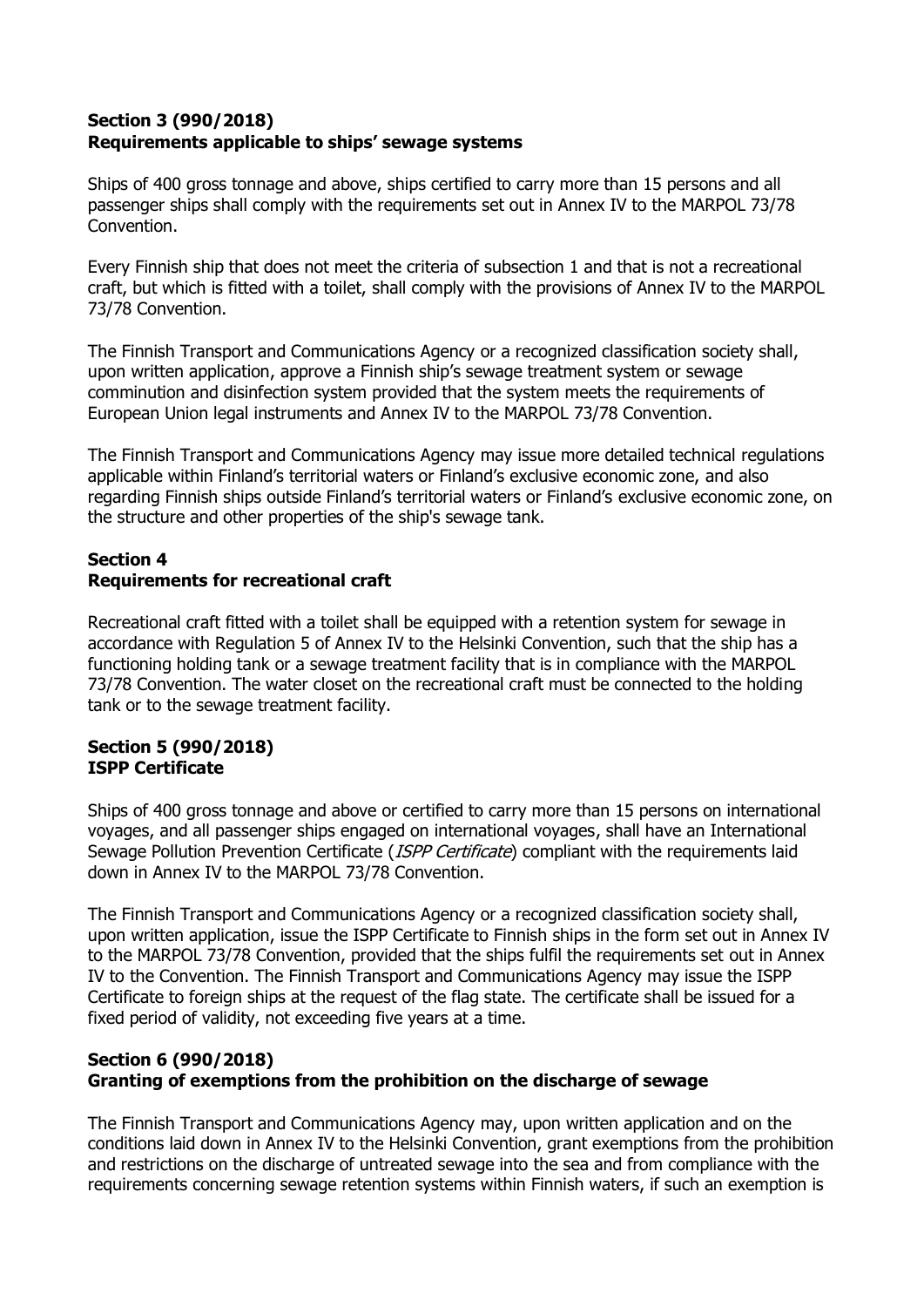not in contradiction with international commitments binding on Finland or with European Community legal instruments, and the exemption has only minor implications for the prevention of marine pollution.

The preconditions for granting exemptions, in addition to the preconditions laid down in subsection 1, are as follows:

1) the ship is a recreational craft or other type of ship of less than 400 gross tonnage or is certified to carry no more than 15 persons;

2) the ship has been built before 1 January 2000; and

3) the installation of facilities or equipment necessary for complying with the discharge prohibition is technically difficult or the installation costs are unreasonably high considering the value of the ship.

The Finnish Transport and Communications Agency shall notify the Baltic Marine Environment Protection Commission of decisions made in accordance with this section.

### **Section 7 Further provisions**

Further provisions on the following subjects may be issued by government decree for the implementation of Annex IV to the MARPOL 73/78 Convention, the Helsinki Convention and Finland's other international commitments, as well as European Community legal instruments, concerning Finland's territorial waters or Finland's exclusive economic zone, as well as Finnish ships sailing outside Finland's territorial waters or Finland's exclusive economic zone:

1) the prohibition and restrictions on the discharge of sewage, referred to in section 1;

2) what type of sewage shall be considered 'treated sewage' as defined in section 1;

3) requirements for ships and recreational craft, referred to in sections 3 and 4; and

4) exceptions to the discharge prohibition, referred to in section 6.

The further provisions referred to in subsection 1 may also be extended to ships sailing on inland waters and on domestic voyages.

# **Chapter 6 Prevention of discharges of ship-generated garbage**

### **Section 1 (990/2018) Prohibition against and restrictions on the disposal of garbage**

It is prohibited to dispose of garbage from ships in Finnish waters or in Finland's exclusive economic zone, as well as from Finnish ships outside Finland's territorial waters or Finland's exclusive economic zone, as set out in Annex V to the MARPOL 73/78 Convention, in the Helsinki Convention, or in other international commitments binding on Finland, or in European Community legal instruments.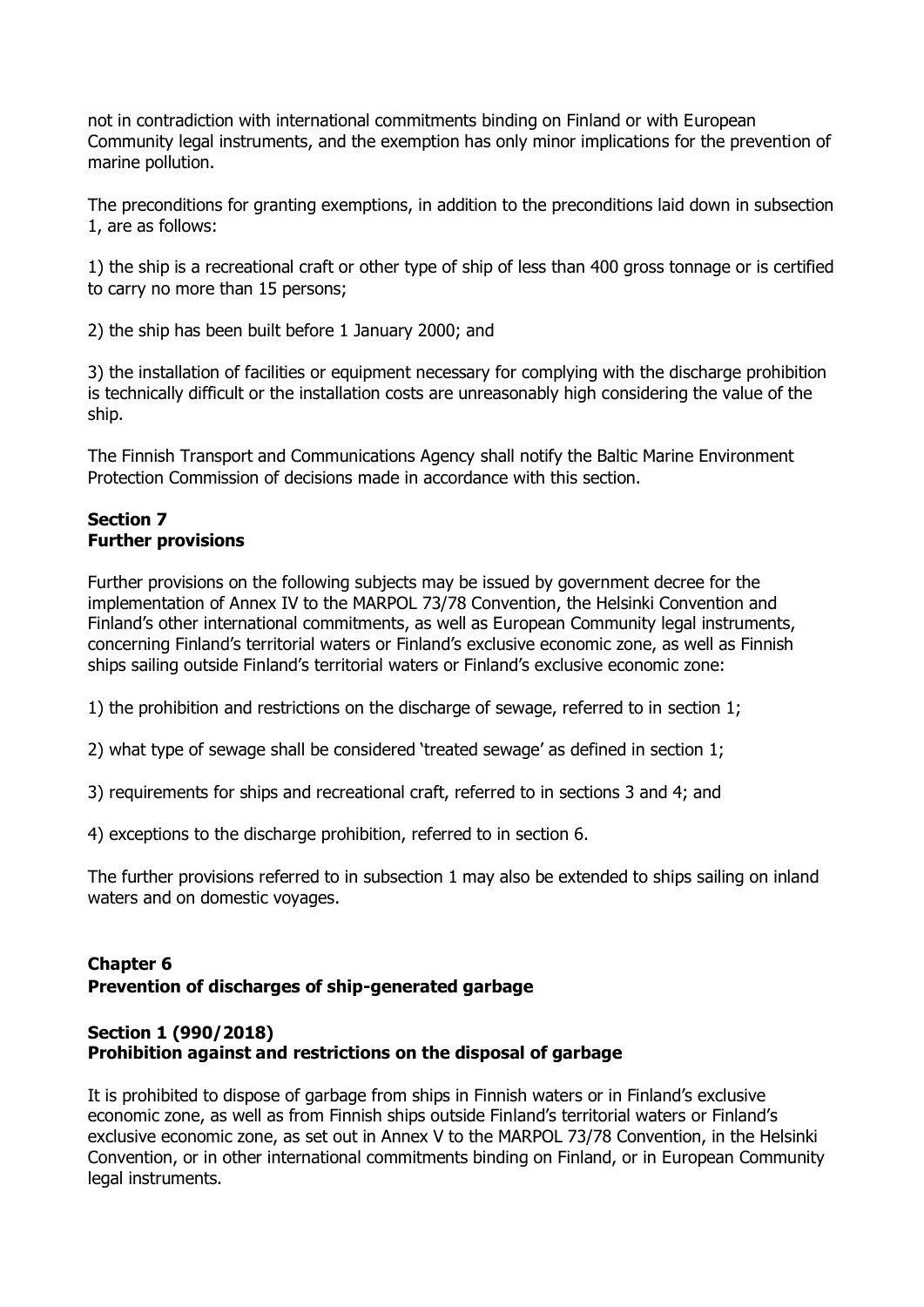It is prohibited to dispose of garbage from Finnish ships or from fixed or floating platforms used for exploration, exploitation and associated offshore processing of seabed mineral resources, as set out in Annex V to the MARPOL 73/78 Convention, in the Helsinki Convention, or in other international commitments binding on Finland, or in European Community legal instruments.

The Finnish Transport and Communications Agency may, in accordance with Annex V to the MARPOL 73/78 Convention, issue type approvals for garbage comminutors and grinders. When such equipment is used, the more lenient provisions referred to in Annex V to the MARPOL 73/78 Convention concerning the disposal of garbage into water may be applied.

### **Section 2 (990/2018) Disposal of garbage in exceptional circumstances**

The provisions in section 1 shall not apply when:

1) the disposal of garbage from the ship is necessary for the purpose of securing the safety of the ship and those on board or saving life at sea;

2) the escape of garbage results from damage to the ship or its equipment, provided that all reasonable precautions have been taken before and after the occurrence of the damage for the purpose of preventing or minimising the escape;

3) the disposal of fishing gear for the purpose of protecting the marine environment or securing the safety of the ship and those on board or saving life at sea; or

4) the accidental loss of fishing gear, provided that all reasonable precautions have been taken to prevent such a loss.

The requirements concerning the ship's operation set out in Regulations 4 and 6 of Annex V to the MARPOL 73/78 Convention shall not apply to the disposal of food wastes if it is obvious that storing these wastes on the ship presents an immediate health risk to those on board.

The disposal or escape referred to in subsection 1 shall be recorded in the Garbage Record Book or, on a ship of less than 400 gross tonnage, in the ship's log.

In Finnish waters or in Finland's exclusive economic zone, as well as on Finnish ships outside Finland's territorial waters or exclusive economic zone, accidental loss or disposal of fishing gear causing a significant threat to the marine environment or shipping shall be reported to the Finnish Transport and Communications Agency. When the loss or disposal from a Finnish ship takes place in waters falling within the jurisdiction of another coastal state, the report shall also be made to the coastal state in question.

### **Section 3 (275/2017) Placards on garbage disposal prohibitions and restrictions**

Ships of 12 metres or more in length shall have a conspicuously placed placard as required in Annex V to the MARPOL 73/78 Convention, declaring that the requirements concerning the handling of garbage, as required under Regulations 3–6 of Annex V, are observed on board the ship. The placard shall be written in the working language of the ship, and on ships engaged on international voyages, also in English, French or Spanish.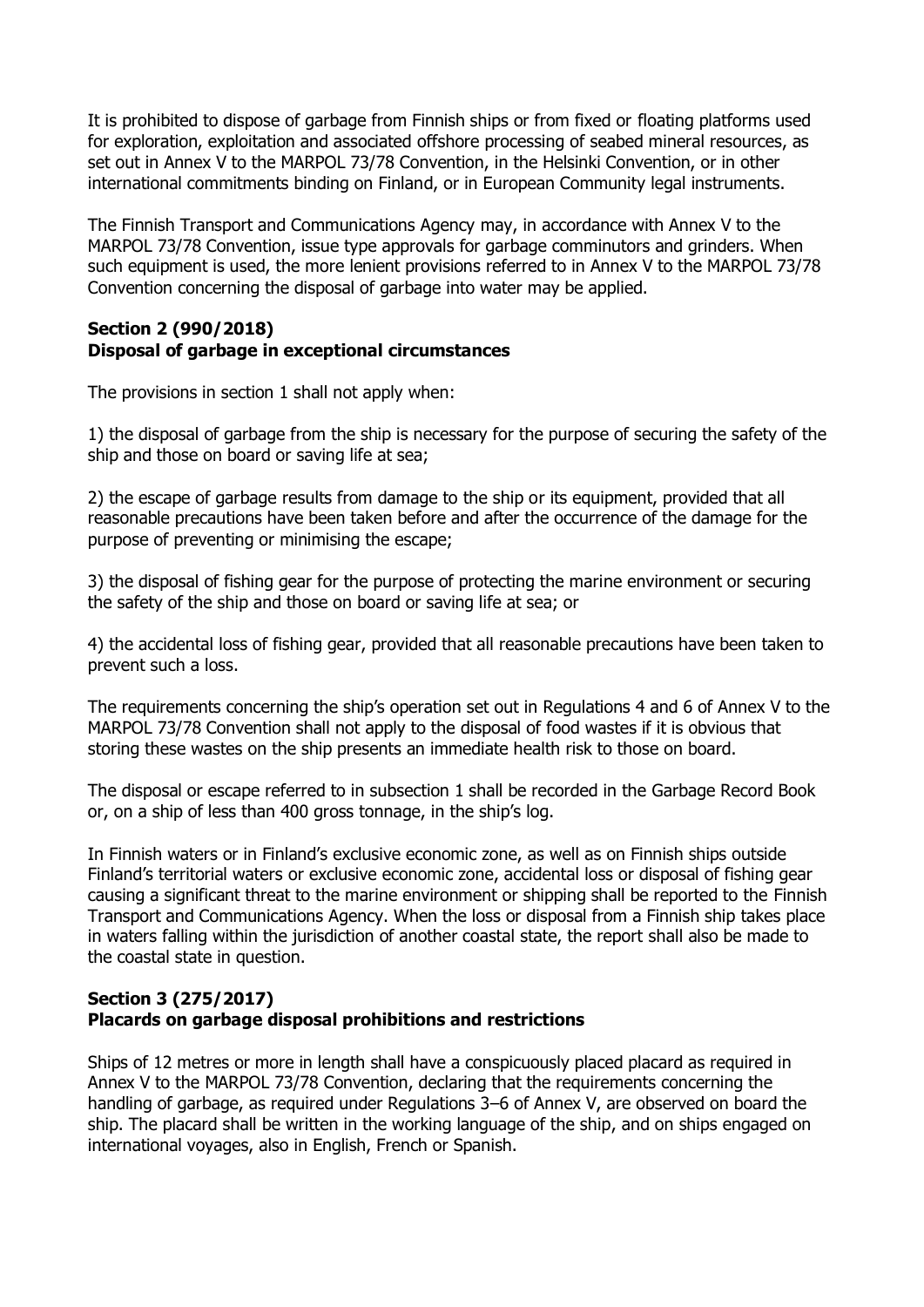# **Section 4 (275/2017) Garbage Management Plan**

Ships of 100 gross tonnage and above and ships certified to carry 15 persons or more, as well as fixed or floating platforms, shall have a Garbage Management Plan written in the working language of the ship, as set out in Annex V to the MARPOL 73/78 Convention. The crew shall follow the ship's Garbage Management Plan.

### **Section 5 (990/2018) Garbage Record Book**

On board Finnish ships and foreign ships of 400 gross tonnage and above engaged on international voyages calling at a Finnish port, or on board ships certified to carry 15 persons or more, as well as on fixed or floating platforms, the master, or under his direction another of the ship's officers, shall keep a Garbage Record Book.

The Garbage Record Book shall be kept in a place where it is easily accessible for inspection and shall be preserved for a period of two years from the date of the last entry.

The Finnish Transport and Communications Agency and, when the ship is in a foreign port or at an offshore terminal, the competent foreign authority shall be entitled to inspect the Garbage Record Book and, upon request, to receive a copy thereof certified by the master. This also applies to the ship's logs of ships of less than 400 gross tonnage. The actions of the Finnish Transport and Communications Agency in accordance with this subsection shall be performed as expeditiously as possible without causing the ship to be unduly delayed.

The Finnish Transport and Communications Agency shall confirm the form of the Garbage Record Book in accordance with Annex V to the MARPOL 73/78 Convention.

The Finnish Transport and Communications Agency may, on the conditions set out in Annex V to the MARPOL 73/78 Convention and upon written application, grant an exemption from the requirement to keep a Garbage Record Book on board a ship.

### **Section 6 (990/2018) Further provisions**

Further provisions on the prohibition and restrictions on disposal, referred to in section 1, may be issued by government decree for the implementation of Annex V to the MARPOL 73/78 Convention, the Helsinki Convention and Finland's other international commitments, as well as European Community legal instruments, concerning Finland's territorial waters or Finland's exclusive economic zone, as well as Finnish ships sailing outside Finland's territorial waters or Finland's exclusive economic zone.

Technical regulations on the following subjects may be issued by the Finnish Transport and Communications Agency for the implementation of Annex V to the MARPOL 73/78 Convention, the Helsinki Convention, and European Community legal instruments, concerning Finland's territorial waters and Finland's exclusive economic zone, as well as Finnish ships sailing outside Finland's territorial waters or Finland's exclusive economic zone:

1) type approvals for comminuters and grinders needed for compliance with the garbage disposal prohibition, referred to in section 1; and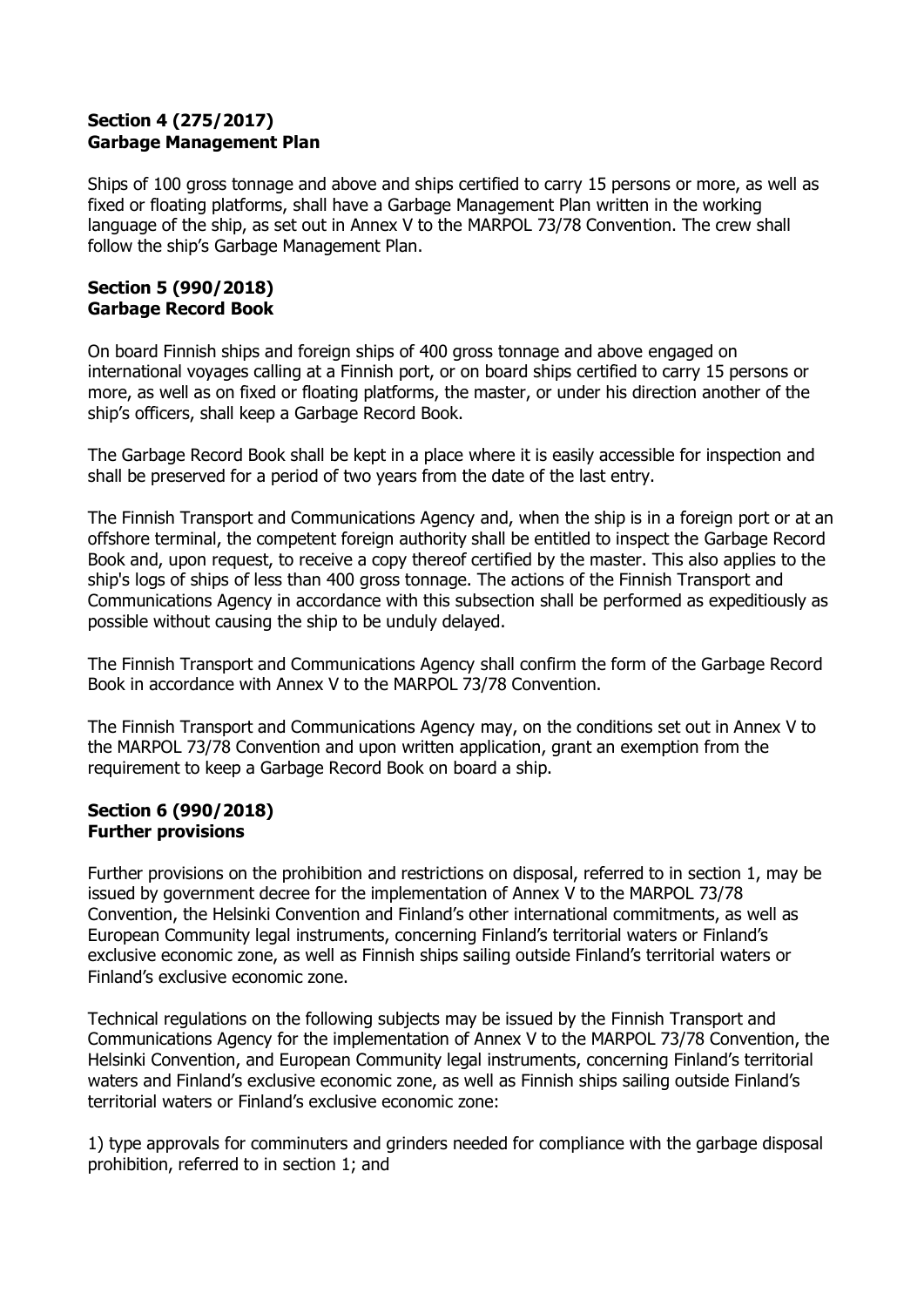2) the form of ships' Garbage Record Book, referred to in section 5.

The further provisions referred to in subsection 1 and the technical regulations referred to in subsection 2 may be extended to apply to ships operating on inland waters and engaged on domestic voyages.

# **Chapter 7 Prevention of air pollution from ships**

### **Section 1 Prohibition against and restrictions on the emission of air pollutants**

It is prohibited to emit air pollutants from ships in Finnish waters or in Finland's exclusive economic zone, as well as from Finnish ships outside Finland's territorial waters or Finland's exclusive economic zone, as set out in Annex VI to the MARPOL 73/78 Convention, in the Helsinki Convention, or in other international commitments binding on Finland, or in European Community legal instruments.

### **Section 2**

### **Prohibition against and restrictions on emissions of volatile organic compounds from oil and chemical tankers**

Emissions of volatile organic compounds from oil and chemical tankers may be prohibited in accordance with the provisions of section 15, or restrictions can be imposed on such emissions in ports located within the territory of Finland in accordance with the provisions of Annex VI to the MARPOL 73/78 Convention, other international commitments binding on Finland, or European Community legal instruments.

# **Section 3 Restrictions on and prohibition against the use of ozone-depleting substances**

Provisions on limitations to and prohibiting the use of ozone-depleting substances in ships are laid down in the Environmental Protection Act and in the provisions issued under it, unless otherwise provided in European Community legal instruments.

### **Section 4 (586/2018) Emission of air pollutants in exceptional circumstances**

The prohibitions against and restrictions on emissions laid down in this chapter shall not apply to:

1) emissions necessary for the purpose of securing the safety of the ship or saving life at sea;

2) emissions resulting from damage to the ship or its equipment, provided that all reasonable precautions have been taken after the occurrence or discovery of the damage or the discharge for the purpose of preventing or minimising the emissions, and provided that neither the owner nor the master acted either with intent to cause damage, or recklessly and with knowledge that damage would probably result; nor

3) as set out in Regulation 13.5 of Annex VI to the MARPOL 73/78 Convention and provided that the criteria laid down in the Regulation are met, to diesel engines of a ship operating within a nitrogen oxide emission control area which are subject to the emission limits applicable to the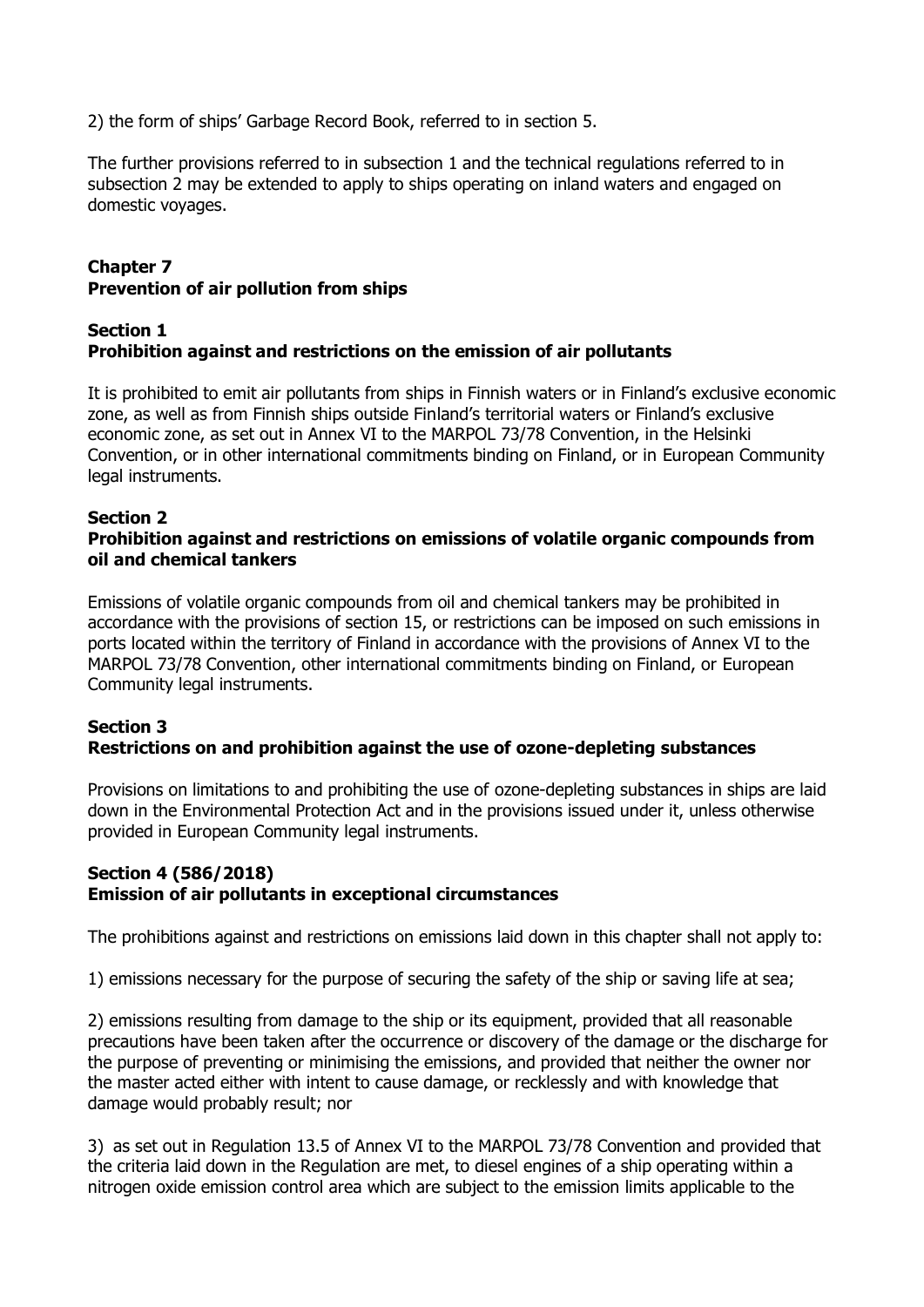nitrogen oxide emission control area but which do not meet these limits, or which are capable of running on both gas and liquid fuels.

# **Section 5 (990/2018) Requirements for shipboard equipment**

The cleaning equipment and cleaning methods of ships' diesel engines and exhaust gases shall meet the requirements set out in European Community legal instruments. If the power output of a diesel engine exceeds 130 kilowatts, the cleaning equipment and cleaning methods shall also meet the requirements set out in Annex VI to the MARPOL 73/78 Convention.

The Finnish Transport and Communications Agency or a recognised organisation authorised by the Agency shall, upon written application, approve the diesel engine and exhaust gas cleaning equipment and cleaning methods used in Finnish ships, provided that they meet the requirements set out in Annex VI to the MARPOL 73/78 Convention.

The Finnish Transport and Communications Agency may issue regulations on the equivalency, based on efficiency, of a specific fitting, material, appliance or apparatus and, upon written application, grant exemptions on a case-by-case basis, as set out in Annex VI to the MARPOL 73/78 Convention and in European Community legal instruments.

### **Section 6 (990/2018) IAPP Certificate**

Ships of 400 gross tonnage and above engaged on international voyages shall have an International Air Pollution Prevention Certificate (*IAPP Certificate*) to prove that they comply with the provisions of Annex VI to the MARPOL 73/78 Convention.

The Finnish Transport and Communications Agency or a recognized classification society shall, upon written application, issue the IAPP Certificate to Finnish ships in the form set out in Annex VI to the MARPOL 73/78 Convention, provided that the ships fulfil the requirements set out in Annex VI to the Convention. The Finnish Transport and Communications Agency may issue IAPP Certificates to foreign ships at the request of the flag state. The certificate is issued for a fixed period of validity, not exceeding five years at a time.

### **Section 6a (586/2018) Entries to be made in the ship's engine room logbook**

The data set out in Regulation 1 of Annex VI to the MARPOL 73/78 Convention shall be entered in the ship's engine room logbook as regards diesel engines certified to meet both Tier II and Tier III emission regulations on the reduction of nitrogen oxide emissions under Annex VI whenever the ship enters or exits a Tier III emission control area, as set out in Regulation 13 of Annex VI, or whenever the diesel engine's Tier II or Tier III on/off status as regards the reduction of nitrogen oxide emissions changes in such an area.

# **Section 7 (990/2018) Requirements for fuel oil quality**

Fuel oils used on board ships shall meet the requirements set out in Annex VI to the MARPOL 73/78 Convention and in European Union legal instruments.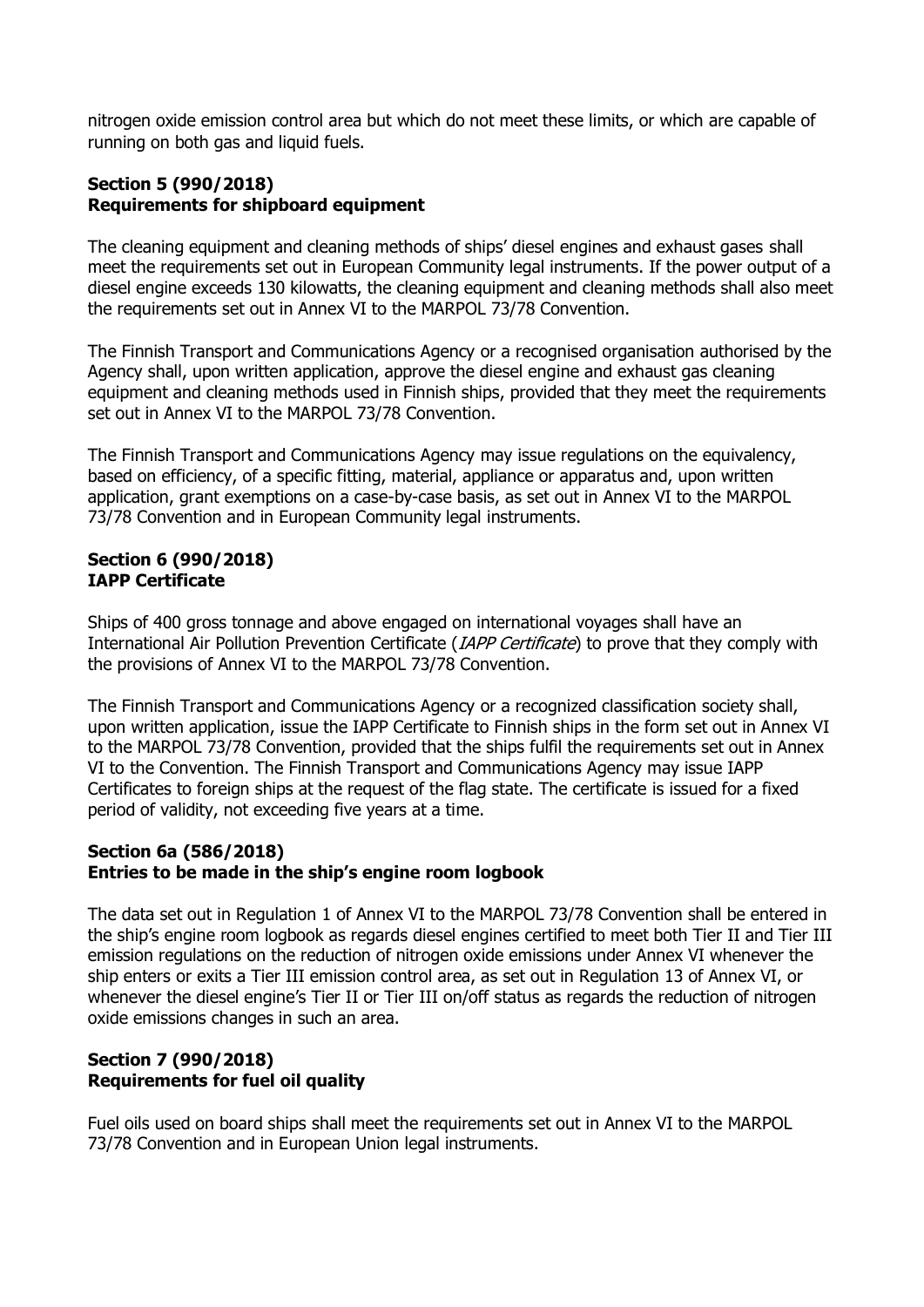The requirements referred to in subsection 1 shall not, however, apply to fuel oils intended for research and testing purposes, nor to fuel oils used on ships operating an approved emission abatement system referred to in section 9a that meets the requirements set out in Annex VI to the MARPOL 73/8 Convention and European Union legal instruments.

If obtaining marine fuel that meets the requirements set out in subsection 1 for the ship has not been possible, the master or a person duly authorised by the master shall notify the flag state competent authority and the competent authority in the port of destination. The competent authority for Finnish ships and Finnish ports is the Finnish Transport and Communications Agency.

The Finnish Transport and Communications Agency shall report to the European Commission and the International Maritime Organization any cases where a ship calling at a Finnish port has shown proof that marine fuel meeting the requirements set out in subsection 1 has not been available.

### **Section 8 Methods for determining the compliance of marine fuels**

The methods used to determine the compliance of marine fuels shall meet the requirements set out in Annex VI, in the Helsinki Convention, in European Community legal instruments, and in other international commitments binding on Finland.

#### **Section 9 (998/2014) Bunker Delivery Notes, fuel oil samples and entries on fuel oil in the ship's logbook and the Oil Record Book**

Ships of 400 gross tonnage and above on international voyages shall carry a Bunker Delivery Note issued by the fuel oil supplier, as set out in Annex VI to the MARPOL 73/78 Convention, accompanied by a representative sample of fuel oil. The delivery note and the sample shall be kept on board as set out in Annex VI to the MARPOL 73/78 Convention.

Any actions relevant to fuel oil shall be recorded in the ship's logbook and Oil Record Book in compliance with Annex VI to the MARPOL 73/78 Convention and European Union legal instruments.

#### **Section 9a (998/2014) Emission abatement methods**

Instead of fuel compliant with the requirements set out in section 7, subsection 1, an emission abatement method may be used on the ship, by means of which the ship's sulphur dioxide emissions can be fully and continuously reduced at minimum to the level they would be if fuel compliant with the requirements set out in section 7, subsection 1 were used on the ship.

Emission abatement methods used on Finnish ships shall be approved in compliance with the provisions of Directive 2012/33/EU of the European Parliament and of the Council amending Council Directive 1999/32/EC as regards the sulphur content of marine fuels.

### **Section 10 (990/2018) Testing of new emission abatement methods**

Testing of new ship emission abatement methods shall meet the requirements set out in Annex VI to the MARPOL 73/78 Convention and in European Union legal instruments.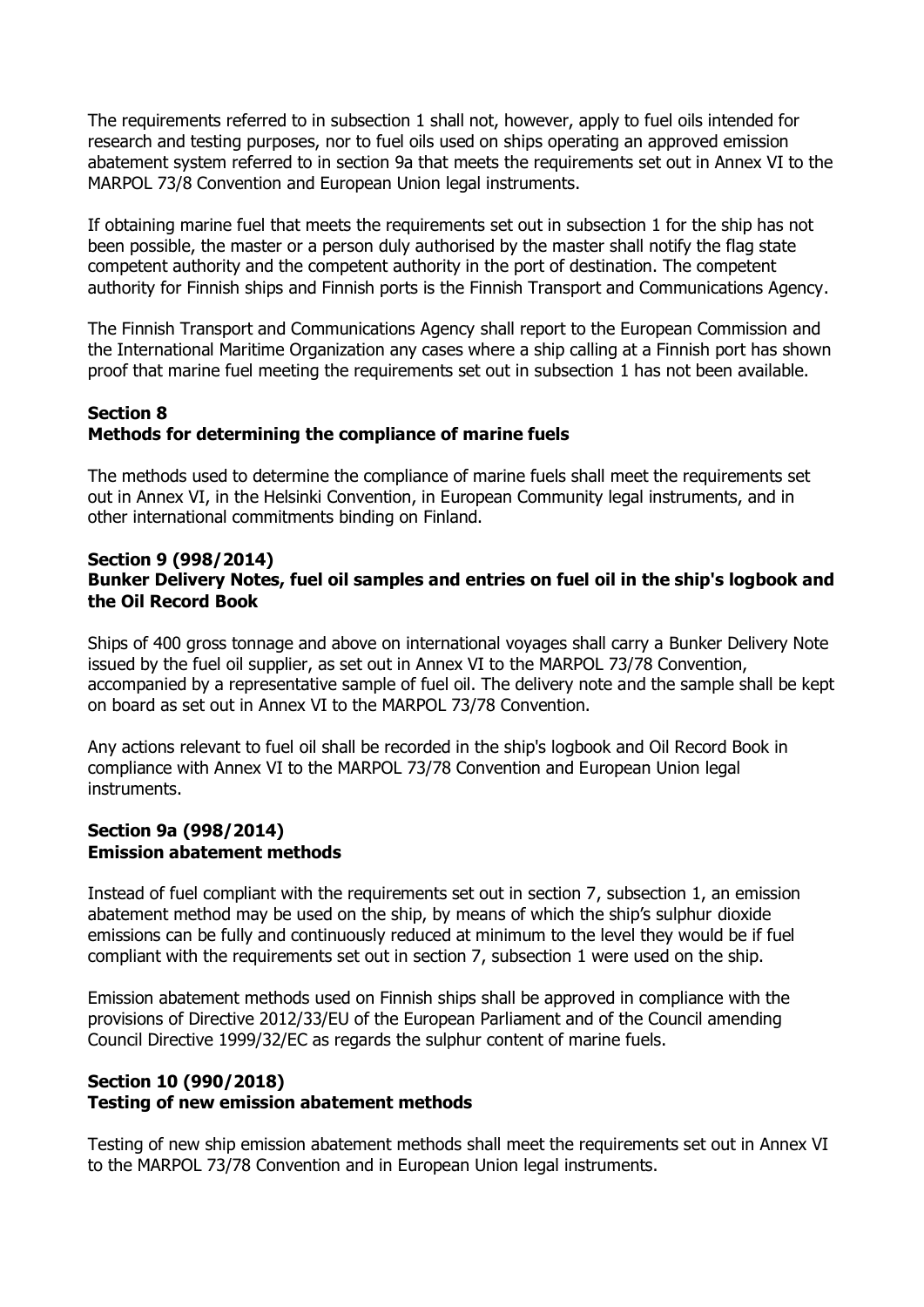The Finnish Transport and Communications Agency shall, upon written application, issue testing permits, provided that the requirements referred to in subsection 1 are met. Such permits may be issued for a period not exceeding 18 months.

Test results shall be delivered to the Finnish Transport and Communications Agency. The Agency will publish the results within six months of the date upon which testing was completed.

### **Section 11 Shipboard incineration**

It is prohibited to incinerate ship-generated waste on board ships sailing in Finnish waters.

The incineration of ship-generated waste within Finland's exclusive economic zone, and on Finnish ships sailing outside Finland's exclusive economic zone, is allowed only in shipboard incinerators. Provisions concerning substances that may not be incinerated within Finland's exclusive economic zone and on board Finnish ships sailing outside Finland's exclusive economic zone are laid down in Annex VI to the MARPOL 73/78 Convention and in European Union legal instruments.

Shipboard incinerators shall meet the requirements set out in Annex VI to the MARPOL 73/78 Convention.

### **Section 11a (998/2014) Obligations of marine fuel suppliers**

Marine fuel suppliers shall issue to ships of 400 gross tonnage and above engaged on international voyages a Bunker Delivery Note as set out in Annex VI to the MARPOL 73/78 Convention and European Union legal instruments, accompanied by a sealed sample of the fuel oil delivered, certified by a representative of the receiving ship. The marine fuel supplier shall keep a copy of the Bunker Delivery Note for a minimum of three years after its issue.

### **Section 12 (990/2018) Verification of marine fuel oil compliance**

The Customs is responsible for the verification of whether marine fuel oils delivered to ships from Finland are compliant with sulphur limits. The verification shall be performed by taking a representative number of samples from fuel oil storages and distribution stations, by analysing the samples, and by reporting the results to the Finnish Transport and Communications Agency.

The Finnish Transport and Communications Agency supervises compliance with the requirements applicable to marine fuels set out in Annex VI to the MARPOL 73/78 Convention and European Union legal instruments.

# **Section 13 (990/2018) Reporting and information exchange concerning marine fuel oils**

Manufacturers, sellers and importers of marine fuel oils are obliged to submit information to the Finnish Transport and Communications Agency concerning the amounts and quality of marine fuel oils placed on the Finnish market, as set out in Annex VI to the MARPOL 73/78 Convention and in European Community legal instruments.

The Finnish Transport and Communications Agency shall maintain a public register of local suppliers of marine fuels.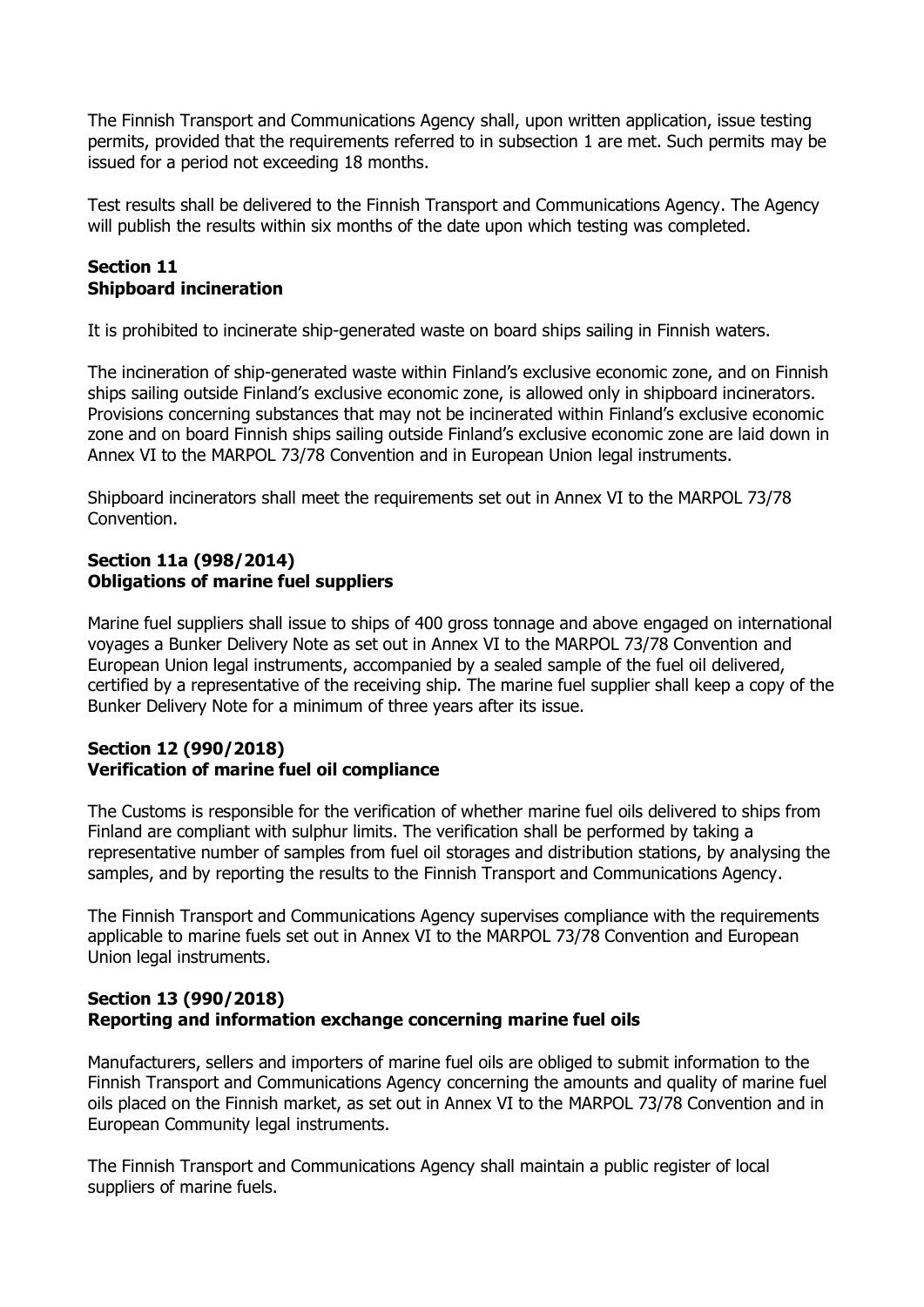The Finnish Transport and Communications Agency shall report on marine fuels to the European Commission and the International Maritime Organization and ensure information exchange concerning marine fuels as set out in Annex VI to the MARPOL 73/78 Convention and European Community legal instruments.

### **Section 14**

### **Temporary exemptions from fuel oil quality requirements**

The Ministry of the Environment may, upon written application and on the conditions set out in Annex VI to the MARPOL 73/78 Convention, grant temporary exemptions from the fuel oil quality requirements laid down in this chapter and in European Community legal instruments. Such exemptions shall be valid for a period not exceeding six months at a time.

#### **Section 14a (990/2018) Competent authority**

The competent authority referred to in Regulation (EU) 2015/757 of the European Parliament and of the Council on the monitoring, reporting and verification of carbon dioxide emissions from maritime transport, and amending Directive 2009/16/EC, is the Finnish Transport and Communications Agency.

#### **Section 14b (275/2017) National accreditation body**

The national accreditation body referred to in Regulation (EU) 2015/757 of the European Parliament and of the Council on the monitoring, reporting and verification of carbon dioxide emissions from maritime transport, and amending Directive 2009/16/EC, is the Finnish Accreditation Service FINAS.

### **Section 15 (990/2018) Further provisions**

Further provisions on the following subjects may be issued by government decree for the implementation of Annex VI to the MARPOL 73/78 Convention, the Helsinki Convention and Finland's other international commitments, as well as for the implementation of European Union legal instruments, concerning Finnish waters or Finland's exclusive economic zone, as well as Finnish ships sailing outside Finland's territorial waters or Finland's exclusive economic zone:

1) the prohibition and restrictions on emissions referred to in section 1;

2) the prohibition and restrictions on emissions referred to in section 2;

3) the emission requirements for ships' engines, the exhaust gas cleaning equipment and cleaning methods used in engines, and discharges into the sea due to the use of exhaust gas cleaning equipment, referred to in section 5;

4) exemptions granted from the requirements for the cleaning equipment and cleaning methods of ships' diesel engines and exhaust gases, referred to in section 5;

5) the IAPP Certificate, referred to in section 6;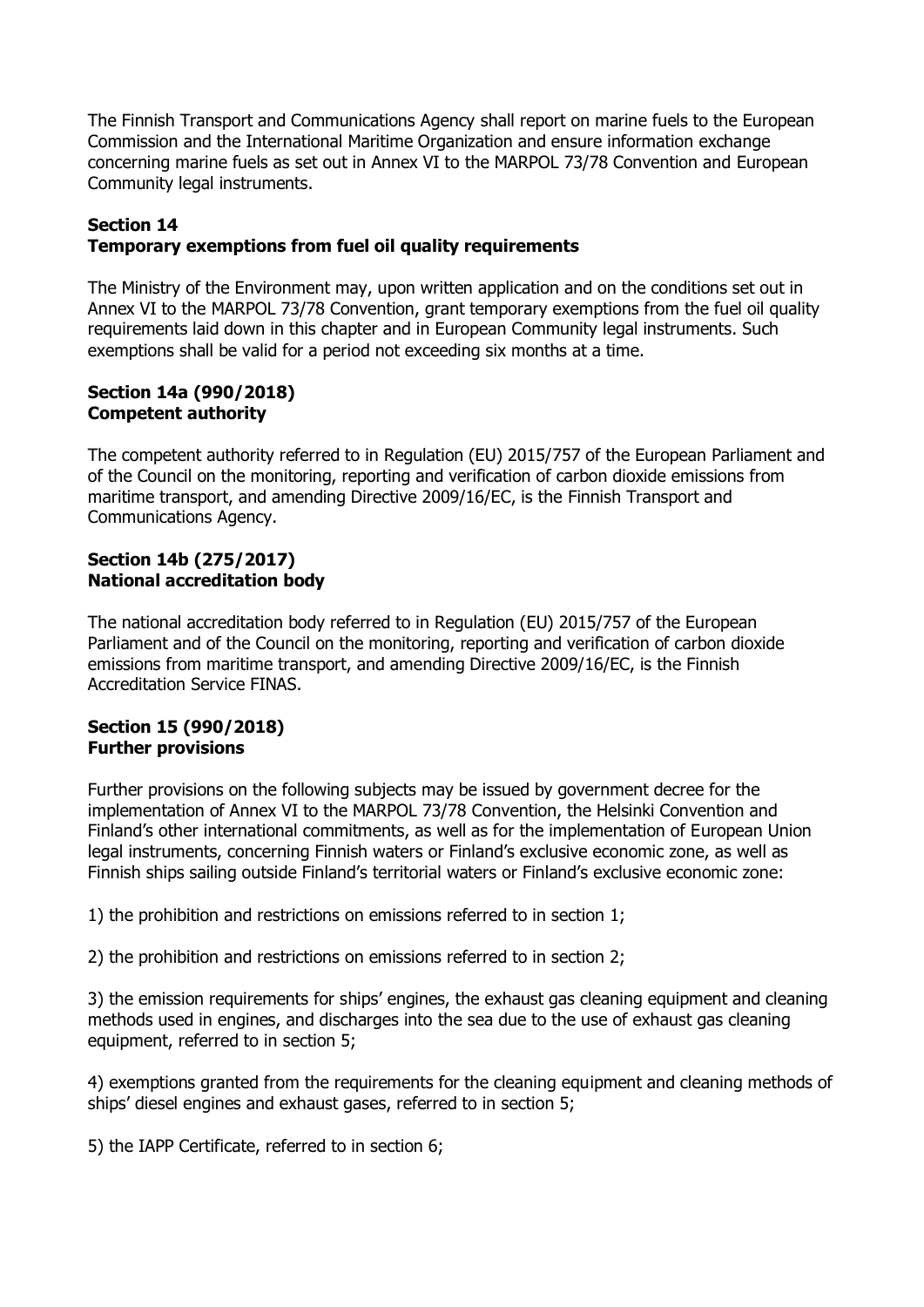6) the quality requirements for fuel oils used on board ships, fuel control procedures, Bunker Delivery Notes and their issuance, and arranging the related verification and control, referred to in sections 7–9;

6a) the emission abatement methods referred to in section 9a and their approval;

7) testing of new ship emission abatement technologies, referred to in section 10;

8) substances referred to in section 11 that may not be incinerated on board ships within Finland's exclusive economic zone and on board Finnish ships outside Finland's territorial waters and Finland's exclusive economic zone;

9) the operators' obligation to submit information to the authority designated by decree on the amounts, quality and sulphur content of fuel oil, and on the results of the testing of ship emission reduction and control technologies, referred to in sections 10 and 13, in order for the operators to fulfil their obligations laid down in this chapter; and

10) more detailed grounds for granting temporary exemptions to fuel oil quality requirements, referred to in section 14.

Technical regulations on the following subjects may be issued by the Finnish Transport and Communications Agency for the implementation of Annex VI to the MARPOL 73/78 Convention, the Helsinki Convention, and European Union legal instruments, concerning Finland's territorial waters and Finland's exclusive economic zone, as well as Finnish ships sailing outside Finland's territorial waters and Finland's exclusive economic zone:

1) equivalents based on the efficiency of any specific fitting, material, appliance or apparatus with the required cleaning equipment and cleaning methods of ships' engines and exhaust gases referred to in section 5, subsection 3;

2) entries in the ship's logbook and Oil Record Book referred to in section 9, subsection 2.

The further provisions referred to in subsection 1 and the technical regulations referred to in subsection 2 may be extended to apply to ships operating on inland waters and engaged on domestic voyages.

### **Chapter 7a (998/2014) Ship energy efficiency**

### **Section 1 (998/2014) Requirements for ship energy efficiency**

An attained Energy Efficiency Design Index value shall be calculated for ships in accordance with the requirements set out in Annex VI to the MARPOL 73/78 Convention.

The attained Energy Efficiency Design Index value of a ship shall be compliant with the requirements set out in Annex VI to the MARPOL 73/78 Convention.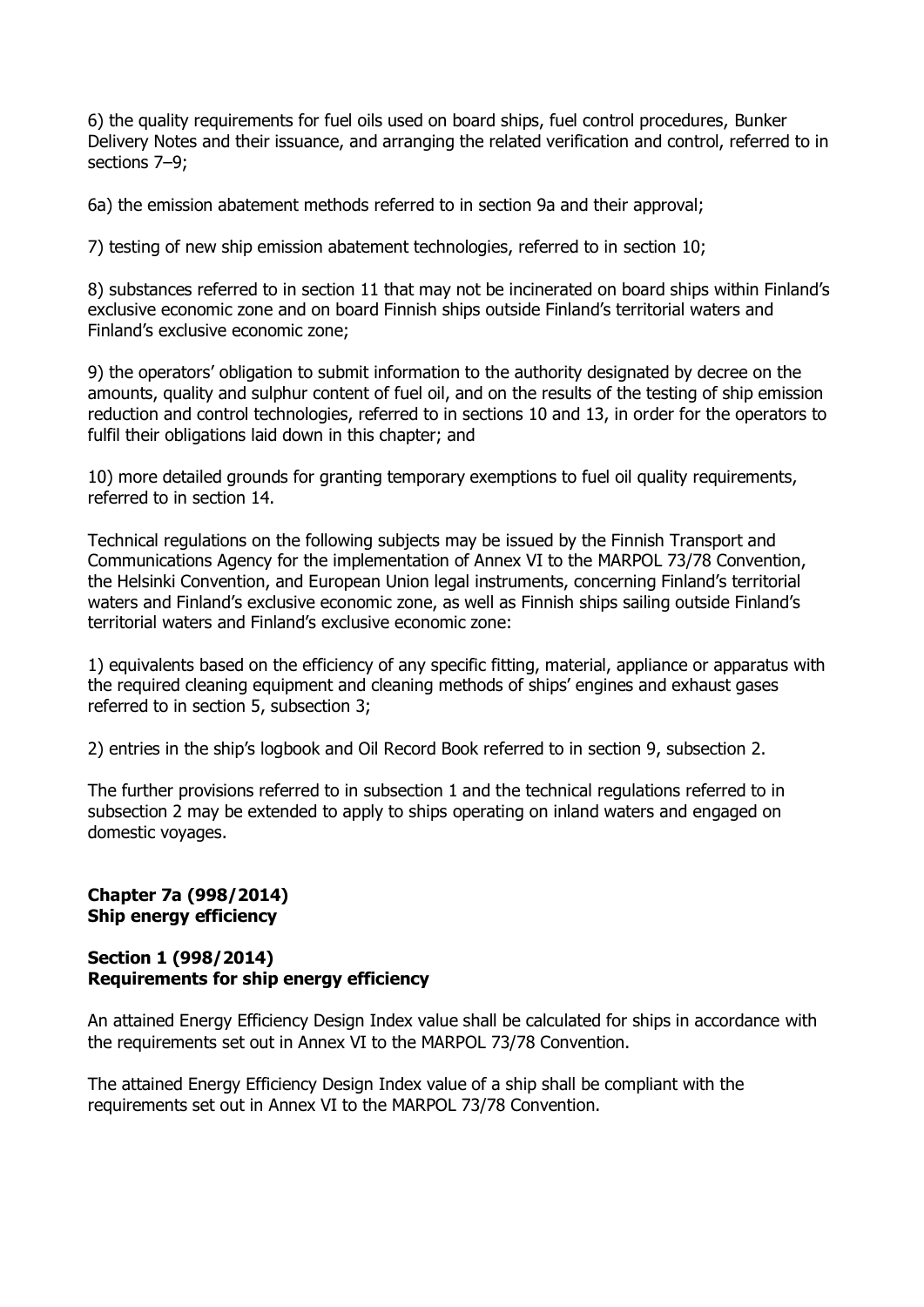#### **Section 2 (998/2014) SEEM Plan**

Ships of 400 gross tonnage and above shall have a Ship Energy Efficiency Management Plan (SEEM Plan) compliant with Annex VI to the MARPOL 73/78 Convention. This plan may be part of the ship's safety management system.

#### **Section 2a (1032/2018) Changes in the SEEM Plan due to the data collection system for fuel oil consumption of ships**

Every ship of 5 000 gross tonnage and above shall collect data, which is to be reported to the IMO Ship Fuel Oil Consumption Database, as of calendar year 2019 as set out in Annex VI to the MARPOL 73/78 Convention.

SEEM Plans of ships referred to in subsection 1 shall, before the end of 2018, contain a description in accordance with Annex VI to the MARPOL 73/78 Convention of the method used for collecting fuel oil consumption data, and a description of the procedures used for reporting the data to the competent authority or the recognized classification society.

The Finnish Transport and Communications Agency or a recognised organisation verifies that the SEEM Plan of ships referred to in subsection 1 meets the requirements of Annex VI to the MARPOL 73/78 Convention and provides the ships with a statement of compliance, which is to be carried on board.

### **Section 2b (1032/2018) Data to be reported**

Every ship referred to in section 2a, subsection 1 shall collect the aggregated data on fuel oil consumption and submit the data to the Finnish Transport and Communications Agency or a recognized classification society, as specified in Annex VI of the MARPOL 73/78 Convention. Such data shall

1) be collected at the end of the calendar year and be submitted not later than three months after the end of the calendar year in question.

2) be collected and submitted on the date of transfer of the ship or as soon as practicable, if the ship is transferred during the calendar year from one Administration to another, from one Company to another or from one Administration and Company to another.

The ship shall submit the specific data that forms the basis for the data to be transferred to the Ship Fuel Oil Consumption Database, to the Finnish Transport and Communications Agency or to the recognised organisation, and, in other instances than those referred to in subsection 1, paragraph 2 above, shall keep them readily available for at least 12 months after the end of the calendar year in question, as specified in Annex VI of the MARPOL 73/78 Convention.

The fuel oil consumption data shall be verified.

The Finnish Transport and Communications Agency or the recognised organisation shall report the verified data to the IMO Ship Fuel Oil Consumption Database. The Agency shall ensure that the verified fuel oil consumption data is submitted to the International Maritime Organization no later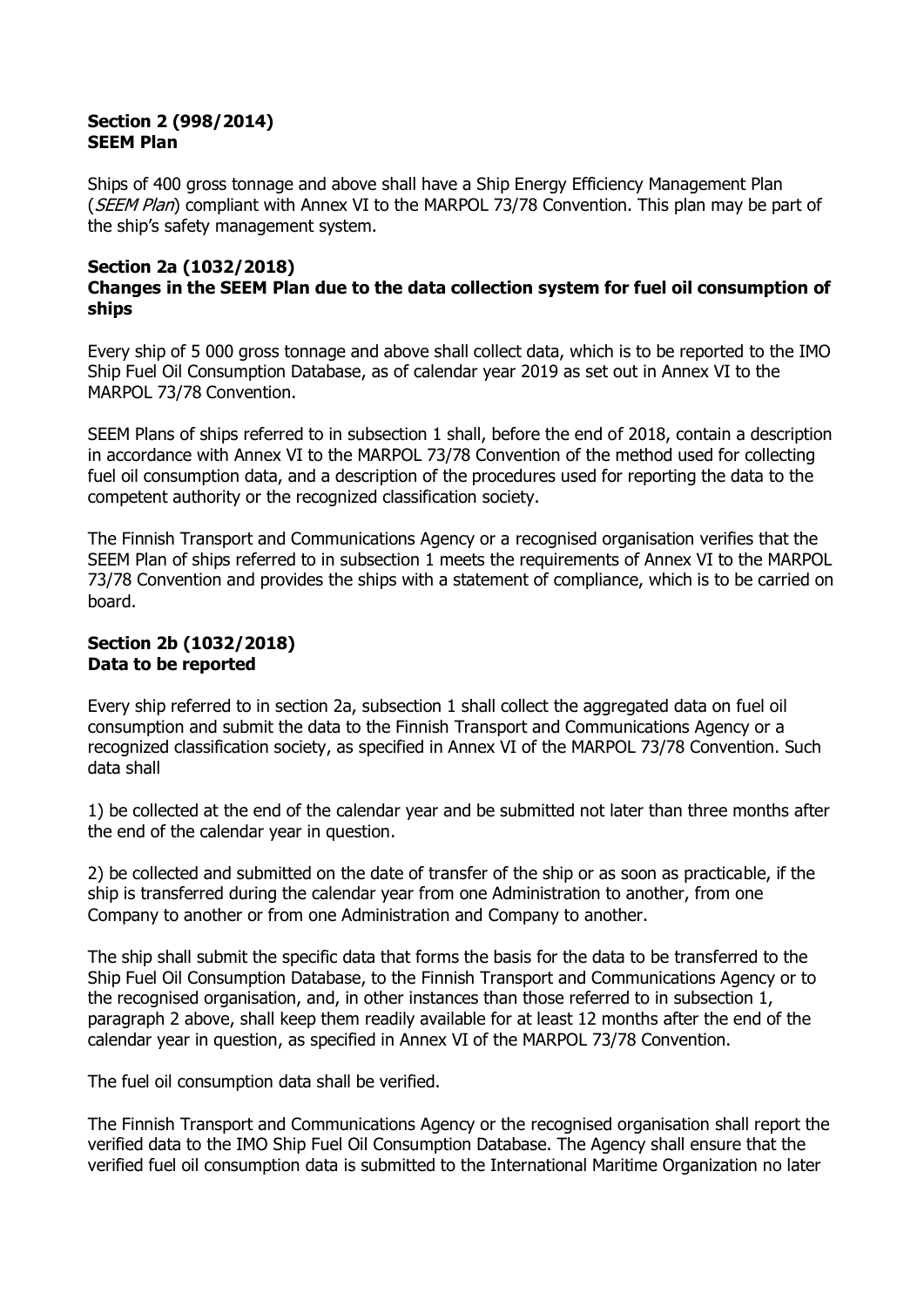than a month after the issue of a Statement of Compliance to the ship, as specified in Annex VI to the MARPOL 73/78 Convention.

# **Section 2c (1032/2018) Statement of Compliance**

Having received the fuel oil consumption data, the Finnish Transport and Communications Agency or the recognised organisation issues a Statement of Compliance to the ship, provided that the data has been reported as specified in Annex VI of the MARPOL 73/78 Convention. The Statement of Compliance shall be issued

1) no more than five months after beginning of the calendar year, or

2) without delay, if the situation is such as described in section 2b, subsection 1, paragraph 2.

The Statement of Compliance is valid for the calendar year in which it is issued, for the following calendar year, and for the first five months of the subsequent calendar year. The Statement of Compliance shall be kept on board for at least the period of its validity.

### **Section 3 (990/2018) IEE Certificate**

Ships of 400 gross tonnage and above engaged on international voyages shall have an International Energy Efficiency Certificate (IEE Certificate) proving their compliance with the provisions of Annex VI to the MARPOL 73/78 Convention.

The Finnish Transport and Communications Agency or a recognised organisation shall, upon written application, issue a Finnish ship an IEE Certificate, provided that the ship complies with the requirements set out in Annex VI to the MARPOL 73/78 Convention. The Finnish Transport and Communications Agency may issue IEE Certificates to foreign ships at the request of the flag state. The certificate shall be issued for a fixed period of validity, not exceeding five years at a time.

### **Section 4 (990/2018) Exceptions to the requirements for ship energy efficiency**

The Finnish Transport and Communications Agency shall make decisions on exceptions set out in Annex VI, Regulation 19 of the MARPOL 73/78 Convention to ship energy efficiency requirements.

### **Section 5 (1032/2018) Further provisions**

Further provisions on the following subjects may be issued by government decree for the implementation of Annex VI to the MARPOL 73/78 Convention, the Helsinki Convention and Finland's other international commitments, as well as for the implementation of European Union legal instruments, concerning Finnish waters or Finland's exclusive economic zone, as well as Finnish ships sailing outside Finland's territorial waters or Finland's exclusive economic zone:

1) arrangements for supervising compliance with the requirements of the Energy Efficiency Design Index referred to in section 1;

2) exceptions to the requirements for ship energy efficiency referred to in section 4;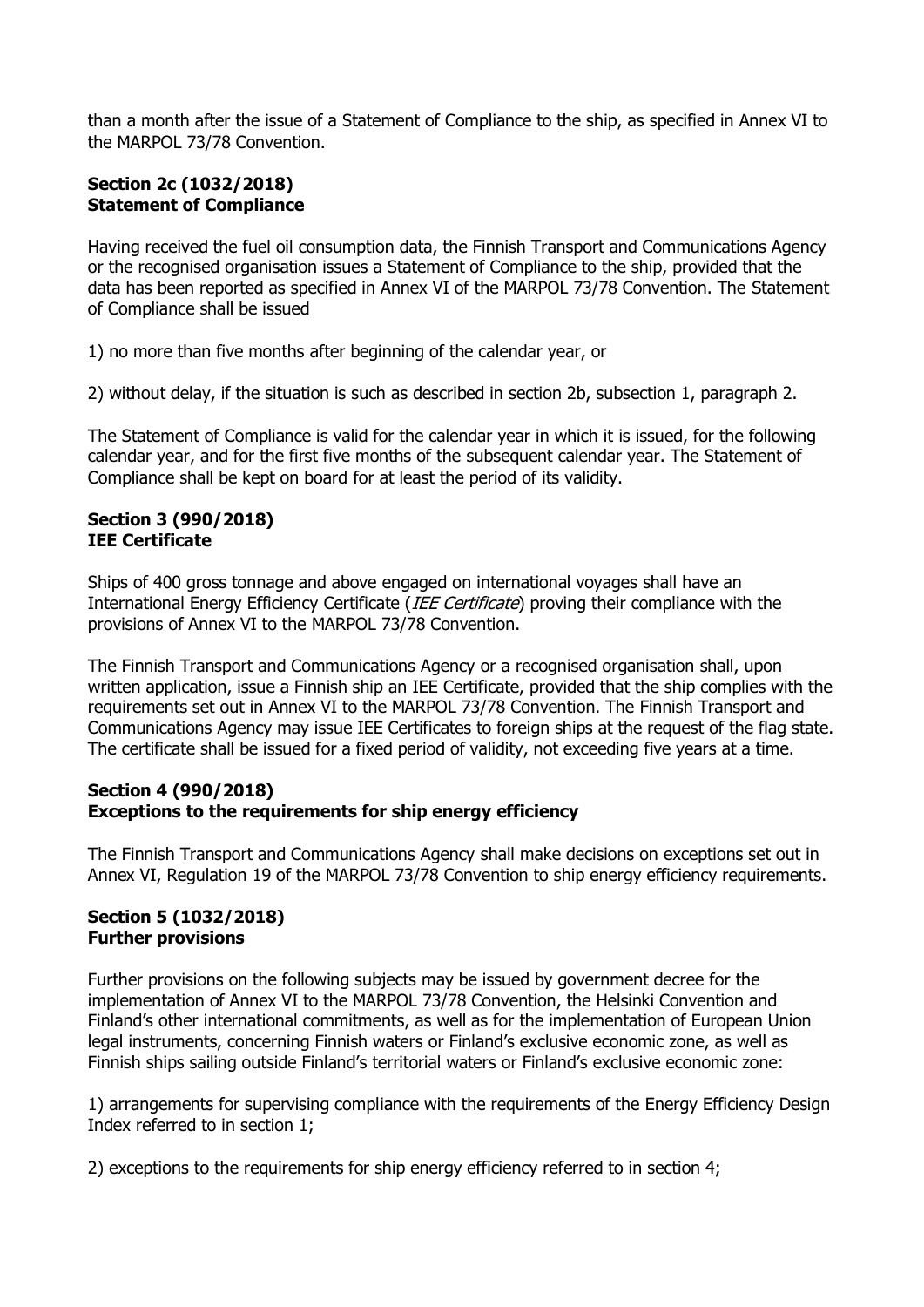Technical regulations on the following subjects may be issued by the Finnish Transport and Communications Agency for the implementation of Annex VI to the MARPOL 73/78 Convention, the Helsinki Convention, and European Union legal instruments, concerning Finland's territorial waters and Finland's exclusive economic zone, as well as Finnish ships sailing outside Finland's territorial waters or Finland's exclusive economic zone:

1) calculation of the Energy Efficiency Design Index referred to in section 1;

2) preparation of the SEEM Plan;

3) the IEE Certificate;

4) verification of the fuel oil consumption data referred to in section 2b, subsection 3 and procedures therefor.

### **Chapter 8**

### **Other international commitments binding on Finland concerning the prevention of pollution resulting from the normal operation of ships**

### **Section 1 Prohibition on harmful anti-fouling systems on ships**

Provisions concerning the prohibition on the use of harmful anti-fouling systems on ships flying the flag of a member state of the European Community and on ships flying the flag of a non-member state that call at ports or offshore terminals of a member state are laid down in the TBT Regulation banning the use of tributyltin.

The use of harmful anti-fouling systems on ships flying the flag of states that are Parties to the AFS Convention is prohibited in inland waters, in Finland's territorial waters or within Finland's exclusive economic zone, as well as on Finnish ships outside such waters, as set out in the AFS Convention.

### **Section 2 (990/2018) AFS Declaration**

AFS Declarations of Finnish ships shall be submitted to the Finnish Transport and Communications Agency.

### **Section 3 (990/2018) Submission of information in accordance with the AFS Convention**

The information required under the AFS Convention shall be submitted to the International Maritime Organization by the Finnish Transport and Communications Agency. The Finnish Environment Institute shall submit information on anti-fouling systems approved, restricted, or prohibited under national legislation to the Finnish Transport and Communications Agency.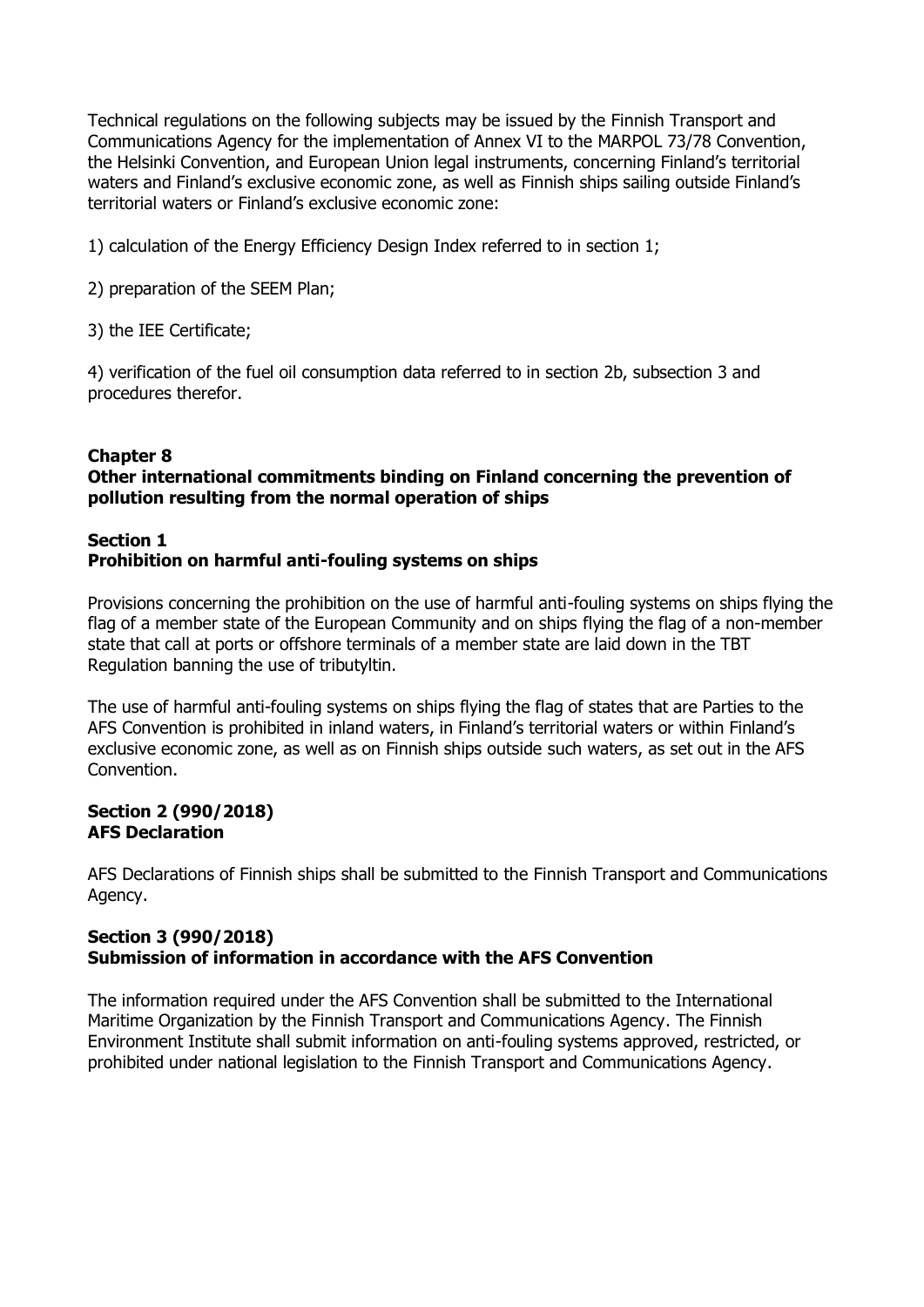#### **Section 4 (473/2016) Application of the Ballast Water Management Convention and provisions on ballast water**

The Ballast Water Management Convention and the provisions on ballast water in this chapter do not apply to

1) recreational craft with a total length of less than 50 metres and maximum volume of ballast water of eight cubic metres;

2) vessels mainly used for marine search and rescue operations with a total length of less than 50 metres and maximum volume of ballast water of eight cubic metres;

3) Border Guard vessels;

4) ships that operate exclusively in Finnish waters or Finland's exclusive economic zone.

# **Section 5 (473/2016) Prohibition on discharging untreated ballast water and sediments**

Discharge of untreated ballast water and sediments at sea from a ship subject to the Ballast Water Management Convention is prohibited in Finnish waters and Finland's exclusive economic zone and from Finnish ships outside Finland's territorial waters or exclusive economic zone, as set out in the Ballast Water Management Convention and this Act.

# **Section 6 (473/2016) Discharge of untreated ballast water and sediments in exceptional circumstances**

The provisions of section 5 shall not apply to the discharge of untreated ballast water at sea, if:

1) the discharge is necessary for ensuring the safety of the ship in an emergency situation or saving life at sea;

2) the discharge is a result of damage to the ship or its equipment, provided that all reasonable precautions have been taken before and after the occurrence or discovery of the damage for the purpose of preventing or minimising the escape of ballast water into the sea and provided that the owner or the master has not caused the damage intentionally or by negligence;

3) the purpose of the discharge is to avoid or minimise pollution from the ship;

4) the ballast water and sediments are taken up and subsequently discharged on the high seas; or

5) the ballast water and sediments are discharged from the ship at the same location where the whole of the ballast water originated, provided no mixing of unmanaged ballast water from other areas has occurred; if mixing has occurred, the ballast water taken from other areas is subject to management in accordance with the Ballast Water Management Convention.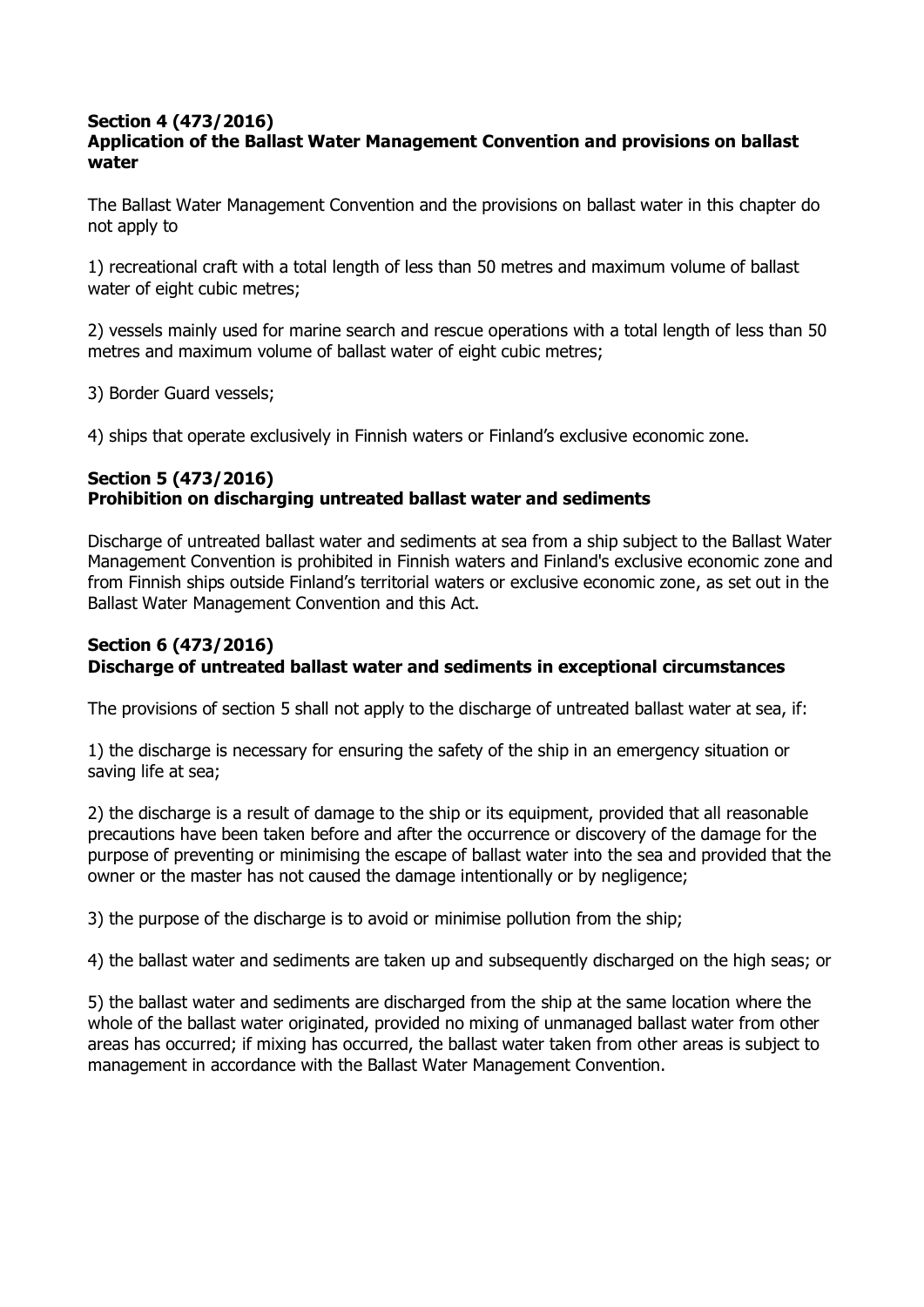### **Section 7 (990/2018) Notifications related to ballast water uptake**

The Finnish Transport and Communications Agency shall in accordance with Regulation C-2 of the Annex to the Ballast Water Management Convention notify seafarers and the relevant coastal states of area(s) where ships should not uptake ballast water.

The provisions in section 6, paragraphs 1–3 on discharging untreated ballast water and sediments in exceptional circumstances also apply to the uptake of ballast water in areas referred to in subsection 1.

### **Section 8 (473/2016) Treatment and exchange of ballast water**

The ballast water of ships subject to the Ballast Water Management Convention shall be treated and exchanged in compliance with the Convention.

### **Section 9 (990/2018) Requirements for ballast water treatment systems**

The ballast water treatment systems of ships shall be compliant with European Union legal instruments and the requirements set out in the Ballast Water Management Convention.

The Finnish Transport and Communications Agency or a recognised organisation authorised by the Finnish Transport and Communications Agency shall, upon written application, approve the ballast water treatment systems of Finnish ships, provided that they meet the requirements of European Union legal instruments and the Ballast Water Management Convention.

The Finnish Transport and Communications Agency may issue regulations on equivalents based on efficiency of a specific fitting, material, appliance, or apparatus as set out in European Union legal instruments and the Ballast Water Management Convention.

### **Section 10 (990/2018) Testing new ballast water treatment technologies**

The testing of new ballast water treatment technologies shall meet the requirements set out in the Ballast Water Management Convention and the relevant guidelines issued by the International Maritime Organization.

The Finnish Transport and Communications Agency shall, upon written application, issue testing permits, provided that the requirements referred to in subsection 1 are met. To a ship participating in a programme for testing and assessing promising ballast water treatment technologies approved by the Finnish Transport and Communications Agency before the ballast water performance standard set out to in Regulation D-2 of the Annex to the Ballast Water Management Convention is applicable to the ship in question, the standard in Regulation D-2 shall only be applied five years after the date on which the ship would otherwise have been required to comply with the standard.

To a ship for which the ballast water performance standard set out in Regulation D-2 of the Annex to the Ballast Water Management Convention has already entered into force and which is participating in a programme for testing and assessing promising ballast water treatment technologies approved by the Finnish Transport and Communications Agency with preconditions for reaching higher standards than those under Regulation D-2, the standard under Regulation D-2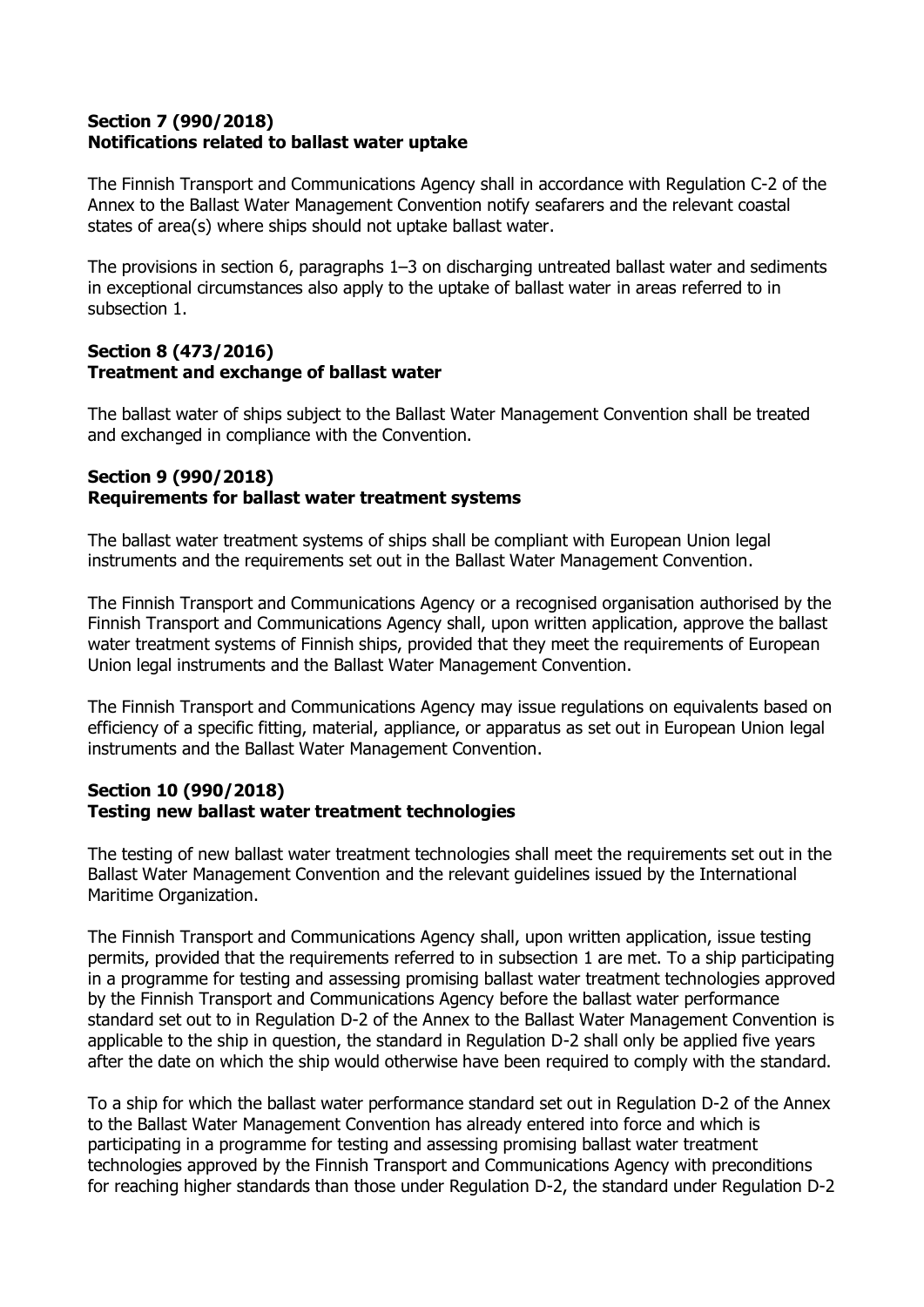shall only apply five years after the date on which such technologies have been installed on the ship.

#### **Section 11 (990/2018) Ballast Water Management Plan**

A ship subject to the Ballast Water Management Convention shall have a Ballast Water Management Plan compliant with the Convention.

The Ballast Water Management Plan of a Finnish ship shall be approved by the Finnish Transport and Communications Agency or a recognised organisation.

#### **Section 12 (990/2018) Ballast Water Record Book**

A ship subject to the Ballast Water Management Convention shall have a Ballast Water Record Book compliant with the Convention.

The Finnish Transport and Communications Agency has the right to inspect the Ballast Water Record Book and, on request, obtain an extract of it certified by the master. The actions undertaken by the Finnish Transport and Communications Agency in accordance with this subsection shall be carried out as expeditiously as possible, without causing the ship to be unduly delayed.

### **Section 13 (990/2018) Ballast Water Management Certificate**

Ships of 400 gross tonnage and above engaged on international voyages that are subject to the Ballast Water Management Convention, excluding floating platforms and other floating units referred to in Regulation E-1 of the Annex to the Ballast Water Management Convention, shall have a certificate referred to in the Ballast Water Management Convention.

The Finnish Transport and Communications Agency or a recognised organisation shall, upon written application, issue Finnish ships Ballast Water Management Certificates, provided that the ships meet the requirements of the Ballast Water Management Convention. The Finnish Transport and Communications Agency may also issue a certificate to a foreign ship at the request of the flag state.

The certificate shall be issued for a fixed period of validity, not exceeding five years at a time.

### **Section 14 (990/2018) Granting exemptions from mandatory ballast water treatment and exchange**

The Finnish Transport and Communications Agency may, upon written application, grant a ship an exemption from mandatory ballast water treatment and exchange, referred to in section 8, in Finnish waters and Finland's exclusive economic zone if the exemption will not impair or damage the environment, human health, property or resources.

An exemption may be granted to a ship that operates exclusively between specified ports or locations. The conditions for granting an exemption include that the ship does not mix ballast water or sediments other than between the ports or locations specified in the exemption.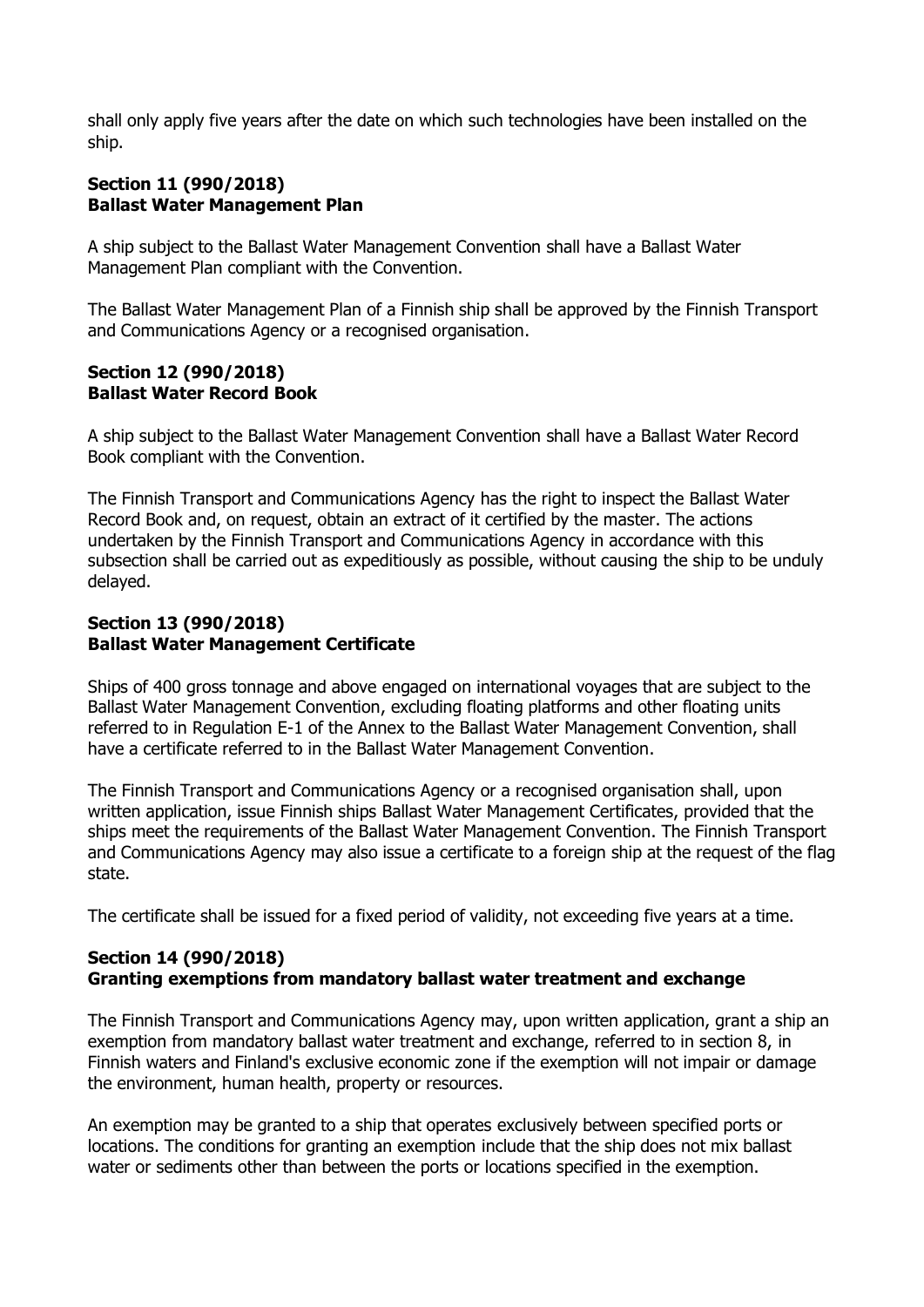An adequate assessment of the risks that the exemption could cause to the environment, human health, property, and resources shall be attached to the application. The instructions issued by the International Maritime Organization and the Baltic Marine Environment Protection Commission on this matter shall be complied with in the preparation of the risk assessment. The Finnish Transport and Communications Agency may request a statement on the risk assessment from the Finnish Environment Institute.

The Finnish Transport and Communications Agency shall consult states that may be adversely affected by the exemption with a view to resolving any identified concerns.

The exemption shall be valid for no more than five years. During the period of validity of the exemption, the Finnish Transport and Communications Agency has the right to carry out an interim inspection to ensure that the preconditions for granting the exemption still exist. If, during an interim inspection or otherwise, it is found that the conditions for granting the exemption no longer are met, the Finnish Transport and Communications Agency may cancel the exemption.

An exemption shall only enter into force after the Finnish Transport and Communications Agency has informed the International Maritime Organization of it, and the relevant information has been circulated to the parties to the Ballast Water Management Convention.

The exemption shall be noted in the Ballast Water Management Plan referred to in section 11 and the Ballast Water Record Book referred to in section 12.

### **Section 15 (990/2018) Submission of information referred to in the Ballast Water Management Convention**

The information required under the Ballast Water Management Convention shall be submitted to the International Maritime Organization by the Finnish Transport and Communications Agency.

#### **Section 16 (990/2018) Further provisions**

Further provisions on the following subjects may be issued by government decree for the implementation of the Ballast Water Management Convention in Finnish waters or Finland's exclusive economic zone, as well as on board Finnish ships sailing outside Finland's territorial waters or Finland's exclusive economic zone:

1) the prohibition on discharges referred to in section 5;

2) the discharge of untreated ballast water and sediments in exceptional circumstances referred to in section 6;

- 3) notifications of the uptake of ballast water referred to in section 7;
- 4) the treatment and exchange of ballast water referred to in section 8;
- 5) requirements for ballast water treatment systems referred to in section 9;
- 6) testing of new ballast water treatment technologies referred to in section 10; and
- 7) the granting of exemptions referred to in section 14.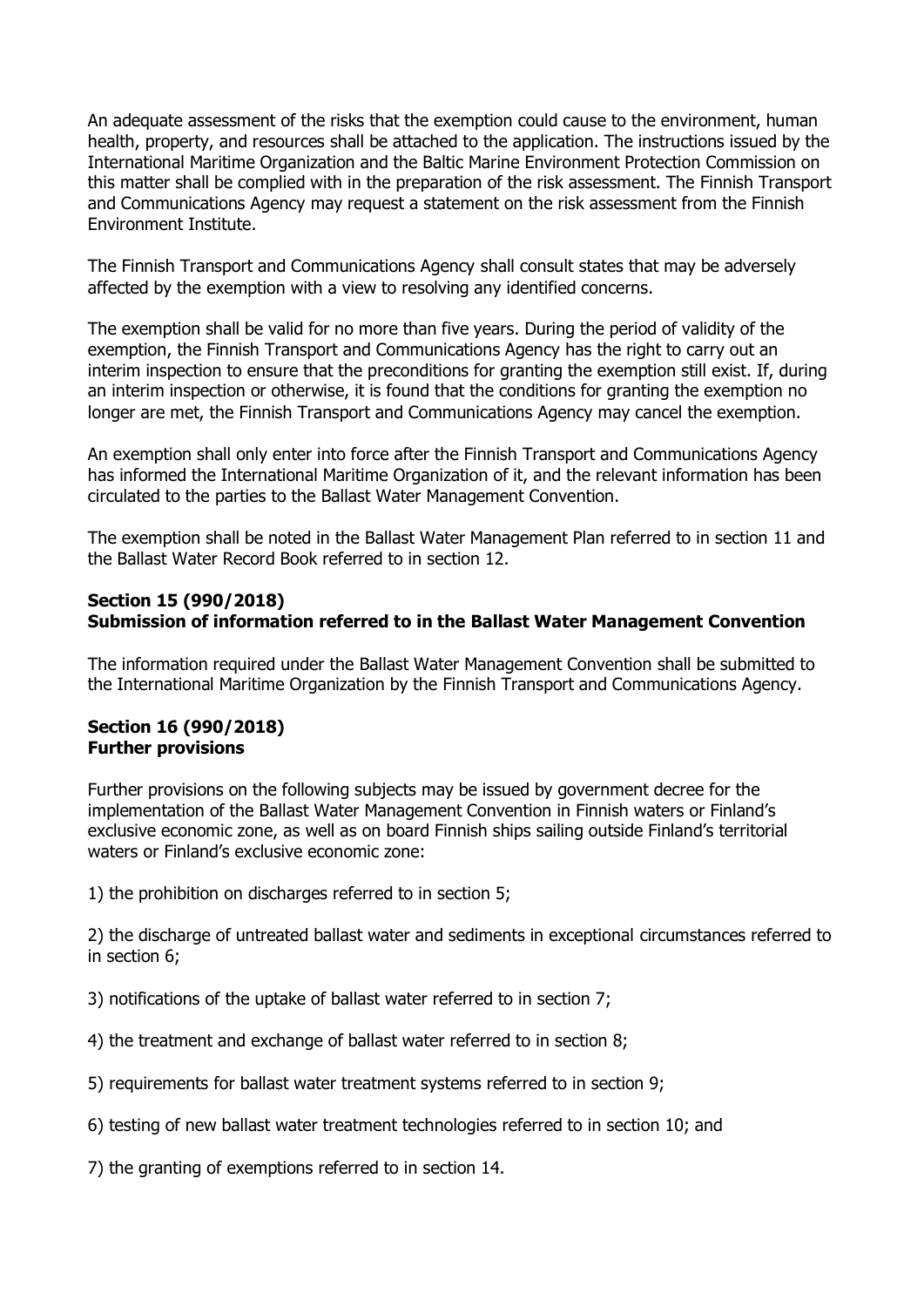Technical regulations on the following subjects may be issued by the Finnish Transport and Communications Agency for the implementation the Ballast Water Management Convention in Finland's territorial waters and Finland's exclusive economic zone, as well as Finnish ships sailing outside Finland's territorial waters or Finland's exclusive economic zone:

1) requirements concerning ballast water treatment systems referred to in section 9;

2) testing of new ballast water treatment technologies referred to in section 10;

3) the contents and structure of the Ballast Water Management Plan referred to in section 11;

4) the form of the Ballast Water Record Book referred to in section 12;

5) the form of the Ballast Water Management Certificate referred to in section 13; and

6) the method of preparing and contents of the risk assessment referred to in section 14, subsection 3.

### **Chapter 8a (628/2017) Ship recycling**

#### **Section 1 (990/2018) Designation of administration**

The administration referred to in Article 3(1)(9) of the Ship Recycling Regulation in Finland is the Finnish Transport and Communications Agency.

# **Section 2 (990/2018) Reporting**

The report required under the Ship Recycling Regulation shall be sent to the European Commission by the Finnish Transport and Communications Agency.

The Finnish Transport and Communications Agency shall, on request, provide the competent authority of the state where the ship recycling facility is located with the information referred to in Article 7(4) of the Ship Recycling Regulation.

### **Section 3 (990/2018) Further provisions**

The Finnish Transport and Communications Agency shall issue regulations on the timeframe within which the owner shall notify the Finnish Transport and Communications Agency, as referred to in Article 6(1)(b) of the Ship Recycling Regulation, of their intention to recycle the ship in a specified ship recycling facility or facilities.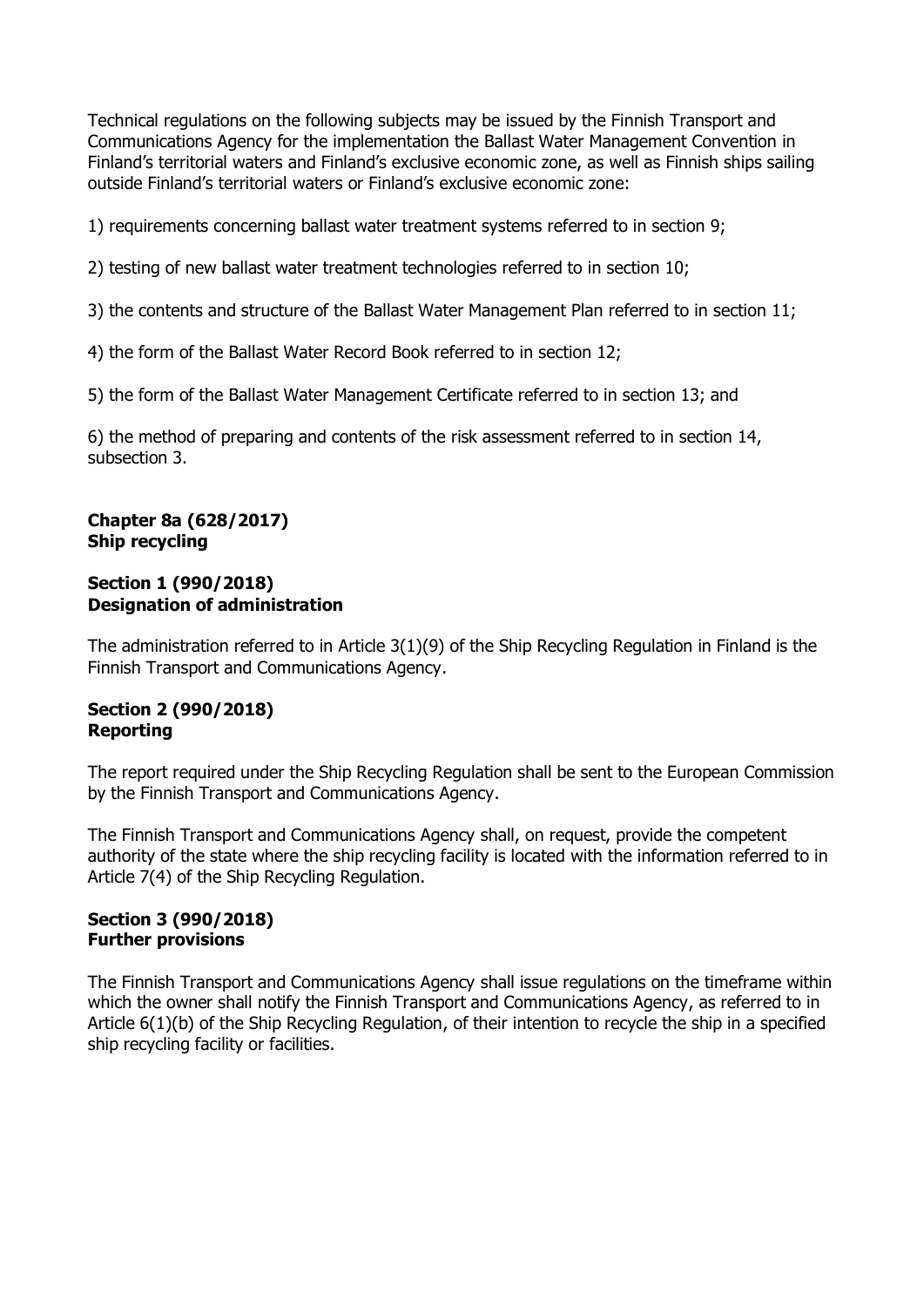### **Chapter 9 Port reception of waste**

### **Section 1 Port reception facilities**

Every port authority shall ensure that the port has adequate facilities for the reception of the following types of waste from ships using the port:

1) oily waste;

2) waste containing noxious liquid substances;

3) sewage;

4) garbage;

5) exhaust gas cleaning residues, the discharge of which is prohibited in accordance with Annex VI to the MARPOL 73/78 Convention; and

6) cargo residues.

Furthermore, oil terminals shall have adequate equipment for the reception of oily ballast water and tank washings from tankers using the terminal.

The importer or other consignee or the exporter or other consignor of the noxious liquid substances referred to in subsection 1, paragraph 2, shall be responsible for the acquisition and use of the reception facilities, as well as for the transport and treatment of waste and mixtures thereby accumulated.

The waste reception obligation of operators of harbours that mainly serve recreational craft (*marinas*) concerns harbours accommodating no less than 50 recreational craft, or harbours that can offer winter docking for no less than 50 recreational craft, and where a fee or other compensation is charged for the berth. The marina operator may agree with another harbour operator on maintaining a joint reception facility, in which case the harbours shall be deemed one harbour in this respect.

### **Section 2 (473/2016) Reception facilities in ship repair yards**

The port authority shall ensure that ports where ships are repaired (ship repair vards) are provided, in addition to the reception facilities required under section 1, with reception facilities adequate for:

1) ships using the port for the reception of ozone-depleting substances and equipment containing such substances when removed from ships;

2) ships using the port for the reception of oily ballast water and tank washings;

3) chemical tankers that dock to undergo repairs; and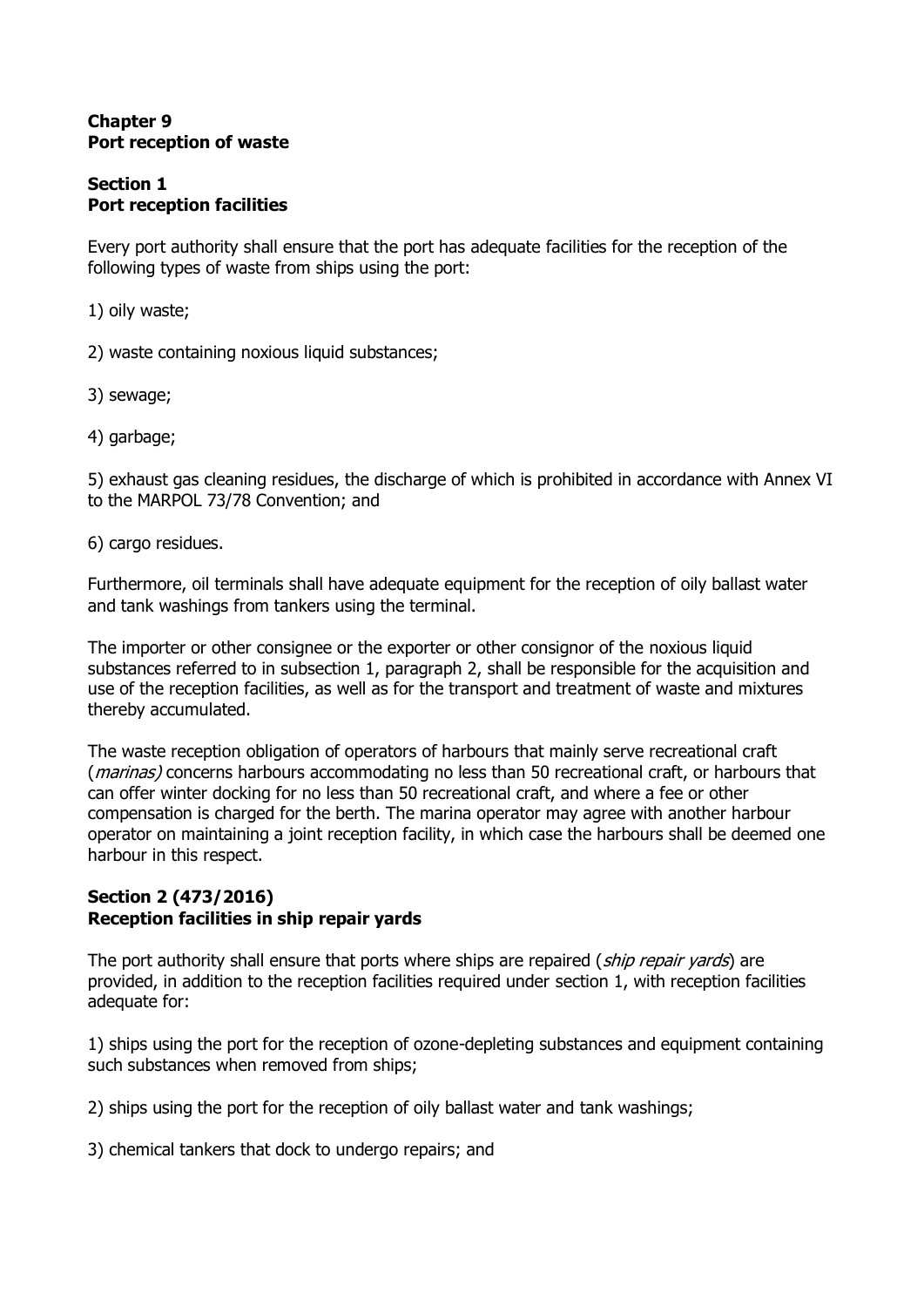4) sediments from ships' ballast water tanks.

# **Section 3 Port Waste Reception and Handling Plan**

The port authority shall draw up a Waste Reception and Handling Plan in order to organise the management of ship-generated waste referred to in section 1. A marina may prepare a joint Waste Reception and Handling Plan for one or more types of waste with another marina.

When planning activities described in the Waste Reception and Handling Plan, such as waste reception, collection, storage, treatment and recovery, the size and type of port, as well as the types of ships and vessels using the port, shall be considered. The plan shall further lay down requirements stipulating that activities necessary to implement the Waste Reception and Handling Plan must be monitored, that detected deficiencies must be remedied without delay, and that waste management activities must be continuously developed and perfected.

After the approval of the Waste Reception and Handling Plan, the port must be in compliance with it.

# **Section 4 Approval of port Waste Reception and Handling Plans**

Port Waste Reception and Handling Plans shall be submitted for approval by the Centre for Economic Development, Transport and the Environment in whose territory the port is located. However, Waste Reception and Handling Plans for marinas shall be submitted for approval by the municipal environmental protection authority in whose territory the marina is located.

The port Waste Reception and Handling Plan shall be revised if significant changes occur in the quality, amount, or management of waste delivered to the port. If no need has arisen to revise the Waste Reception and Handling Plan during a period of three years from the date of the approval of the plan, the port authority shall notify the competent supervisory authority that the Waste Reception and Handling Plan is still valid. The Waste Reception and Handling Plan must be revised if the supervisory authority so requests. In its request, the supervisory authority shall state to what extent the Waste Reception and Handling Plan is to be revised.

The port Waste Reception and Handling Plan shall be approved if the reception of waste and the reception facilities meet the requirements set out in this chapter and in chapter 10, as well as in provisions issued under them.

Upon approval of the port Waste Reception and Handling Plan, the Centre for Economic Development, Transport and the Environment and the municipal environmental protection authority shall register the plan in the environmental protection information system referred to in the Environmental Protection Act. A copy of the register entry shall be sent to the port authority.

#### **Section 5 (998/2014) Hearing of parties and provision of information concerning port Waste Reception and Handling Plans**

Prior to submitting the port Waste Reception and Handling Plan for approval by the Centre for Economic Development, Transport and the Environment or the municipal environmental protection authority, the port authority shall provide the managers of ships and vessels using the port, as well as their representatives and other parties that may be affected by the Waste Reception and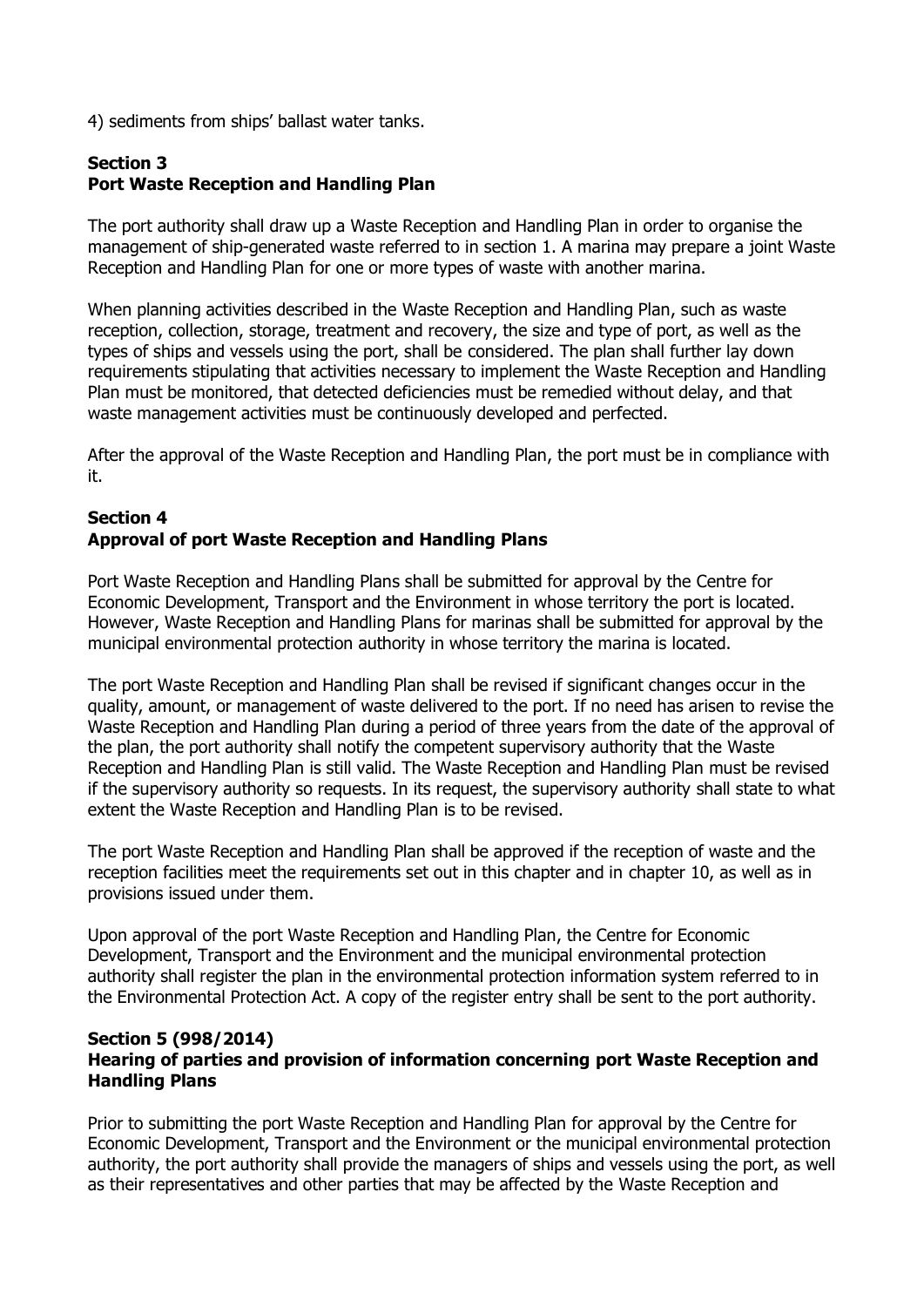Handling Plan, with the opportunity to express their opinion on the Waste Reception and Handling Plan or its revision. The draft Waste Reception and Handling Plan shall be posted in the port authority's office, and otherwise made available in a suitable manner, for no less than fourteen days during the operating hours of the port. The port operator shall inform port users and other parties of the posting of the plan on its notice board and website, using electronic communications, by letter or by some other appropriate method.

Information on the waste reception and handling arrangements and the waste management fees of the port shall be made available by the port authority to those responsible for waste management on ships using the port and their representatives in such a manner that all significant groups of port users receive the information. When approving the Waste Reception and Handling Plan, the Centre for Economic Development, Transport and the Environment or the municipal environmental protection authority may, where necessary, determine the language(s) in which the information shall be provided to those responsible for waste management on ships using the port and their representatives.

# **Section 6 Avoiding undue delays**

The reception of ship-generated waste in accordance with section 1 above shall be arranged in such a manner as not to cause ships to be unduly delayed.

# **Section 7 (990/2018) Reporting**

The Centres for Economic Development, Transport and the Environment, the Finnish Transport and Communications Agency and ports shall provide the information required under Directive 2000/59/EC of the European Parliament and of the Council on port reception facilities for shipgenerated waste and cargo residues (hereinafter PRF Directive) to the Finnish Environment Institute, which is responsible for compiling the reports to be sent to the European Commission.

# **Section 8 Further provisions**

Further provisions on the following subjects may be issued by government decree for the implementation of the MARPOL 73/78 Convention, the Helsinki Convention, and Finland's other international commitments, as well as European Community legal instruments:

1) waste reception arrangements in ports, referred to in section 1;

2) waste reception arrangements at ship repair yards, referred to in section 2; and

3) the outline and contents of the port Waste Reception and Handling Plans, referred to in section 3.

The further provisions referred to in subsection 1 may also be extended to apply to ships operating on inland waters or engaged on domestic voyages.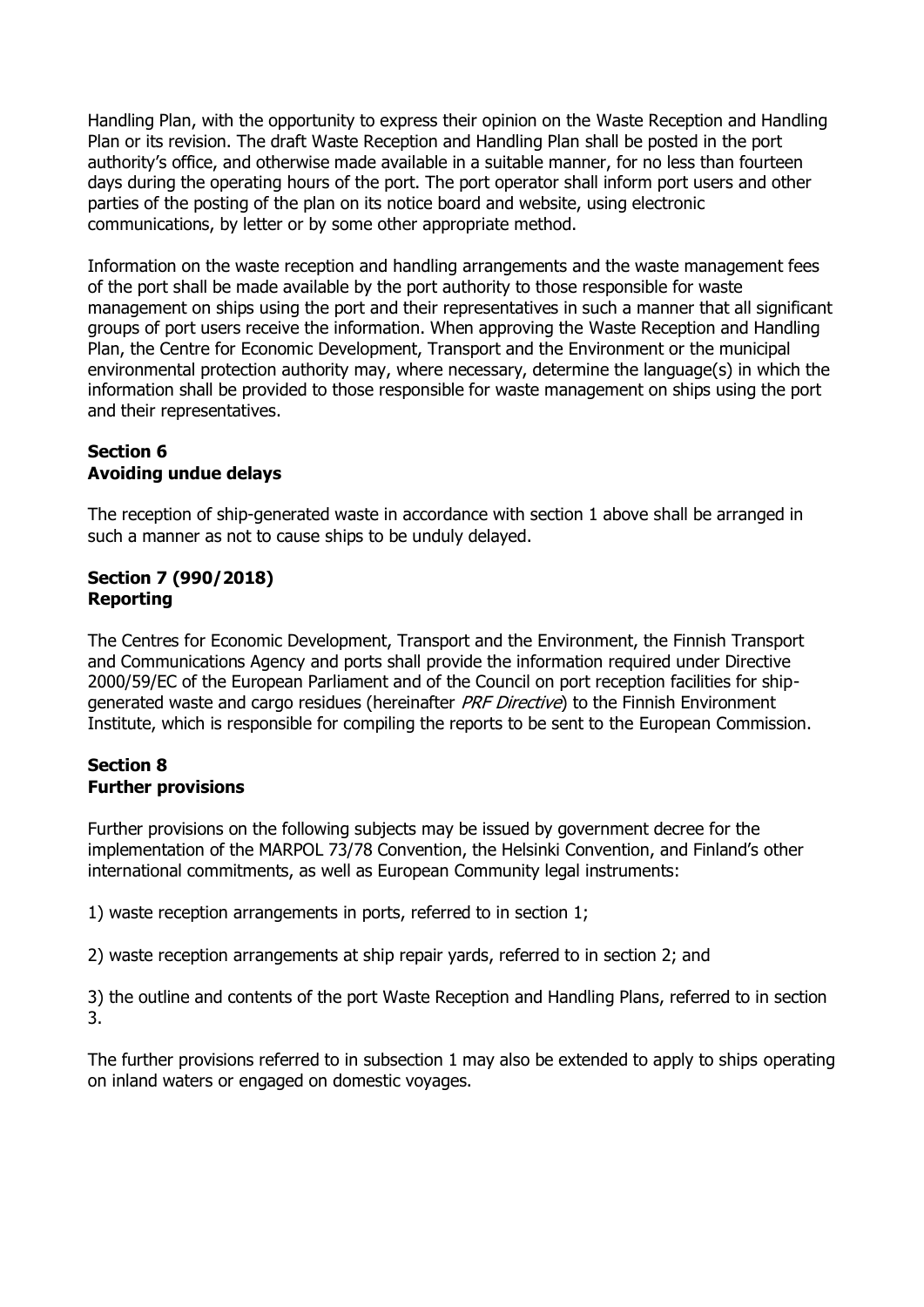### **Chapter 10 Delivery of waste to port reception facilities**

# **Section 1 (990/2018) Obligation to deliver ship-generated waste and cargo residues**

Finnish ships entering a port in the Baltic Sea area or within the European Community and non-Finnish ships entering a Finnish port shall, before leaving the port, deliver all ship-generated waste and cargo residues into the waste reception facilities of the port.

If on marina grounds no reception facilities are available, waste originating from recreational craft shall be delivered to another adequate reception facility ashore, if the waste cannot, in accordance with this Act, be retained on board.

The waste delivery obligation laid down in subsection 1 does not apply to:

1) insignificant amounts of waste, as will be provided by government decree;

2) situations where the delivery of waste in a port causes an unnecessary delay to the ship for reasons not attributable to the ship; it is further required that there be sufficiently spacious, separate storage on board the ship for all ship-generated waste and cargo residues that have accumulated and will accumulate during the intended voyage of the ship; or

3) delivery of sewage from ships, if there is capacity in the sewage tanks of the ship for the voyage to the next port of call.

Notwithstanding the provisions in subsection 3, where necessary the Finnish Transport and Communications Agency may require that ships deliver all waste to the port reception facilities prior to departure, if there is justifiable reason to presume that the waste is to be delivered to a port without adequate reception facilities or the port to which the waste will be delivered is not known, and there is therefore a risk that waste will be discharged into the sea.

The master of the ship is responsible for ensuring that the obligations laid down in, and by virtue of, this chapter are complied with on board the ship.

### **Section 2 (990/2018) Fees for ship-generated waste and cargo residues**

In order to cover waste reception and management expenses, the port authority shall charge a fee from every ship that calls at the port, regardless of whether the ship delivers any waste in the port. The fee shall cover the expenses of managing the following ship-generated waste:

- 1) oily waste;
- 2) garbage, excluding cargo residues; and
- 3) sewage.

In order to cover waste reception and management expenses, the port authority shall also charge a fee from those ships that call at the port and deliver cargo residues to the port reception facilities.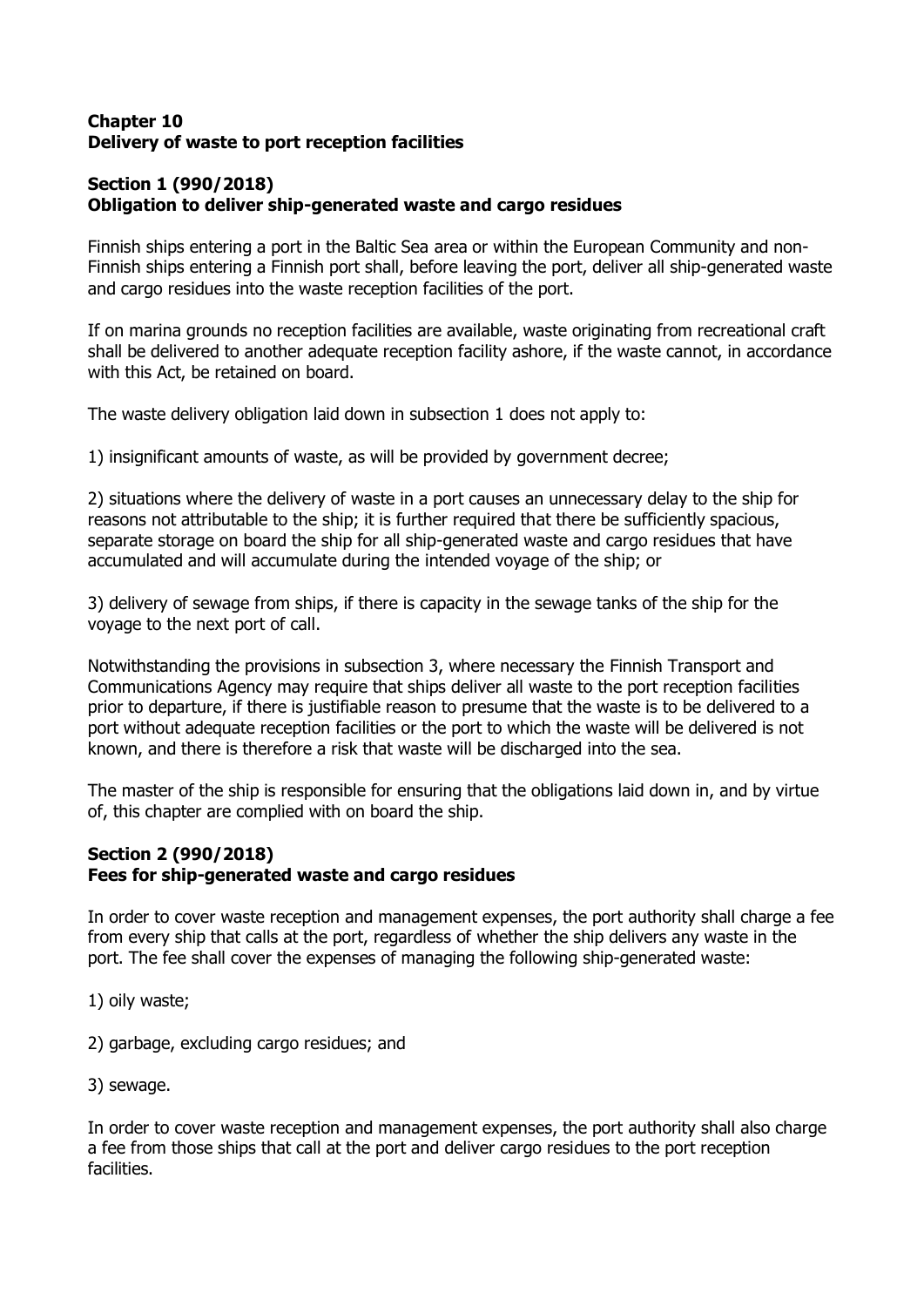The fees may be included in the port charges collected from ships. The port shall publicise the amount of and grounds for the fees. The fees may be varied according to, for example, the type or category or size of the ship, but the amount of the fees must not be dependent on how much waste the ship delivers to the port reception facilities. A rebate may be given on the fees if equipment, methods, or a benign fuel is used on board that reduces the amount of waste delivered to the port reception facilities to a lower level than usual, or that makes such waste recoverable.

The fee referred to in subsection 1 shall not, however, be charged from fishing vessels or recreational craft entitled to carry no more than 12 passengers. Furthermore, the fee shall not be charged from ships exempted by the Finnish Transport and Communications Agency from the mandatory delivery of ship-generated waste and waste residues by virtue of section 4 of this chapter.

### **Section 3 (990/2018) Notification of ship-generated waste and cargo residues**

Notification of ship-generated waste and cargo residues shall be provided to the port authority of a Finnish destination by the shipmaster or a person duly authorised by the master prior to the arrival of the ship at the port using the maritime information management system referred to in section 20a of the Vessel Traffic Service Act. The notification shall be given at least 24 hours prior to arrival at the port or, if the duration of the voyage is less than 24 hours, immediately upon departure from the previous port. If the port of call of a ship is known less than 24 hours prior to arrival at the port, the notification shall be given as soon as the port of call is known. Such information shall be kept on board the ship, at least until arrival at the next port of call, and shall be presented upon request to the authorities of EU member states.

The provisions of subsection 1 shall not apply to fishing vessels or recreational craft that are entitled to carry 12 passengers or less.

The Finnish Transport and Communications Agency shall monitor the enforcement of the PWF Directive, by reviewing notifications and inspecting ships, as provided in the Directive.

#### **Section 4 (990/2018) Exemption from the mandatory delivery of waste and the obligation to provide notification**

The Finnish Transport and Communications Agency may, upon written application, grant exemptions from the mandatory delivery of ship-generated waste and cargo residues, set out in section 1, and the obligation to provide notification of ship-generated waste and cargo residues, set out in section 3, to ships engaged in regular service, meaning that they operate on a schedule or a pre-confirmed route, between designated ports and that they call at one designated Finnish port located along the route at least once every two weeks. Furthermore, exemptions may be granted to cruise ships or ships engaged in other service, whereby the ship departs from and arrives at the same Finnish port without calling at other ports. Exemptions may be granted on the condition that the ship has concluded a waste management agreement with a qualified waste management company or port. A statement confirming that the ship is mainly using services provided for in the waste management agreement shall be submitted to the Finnish Transport and Communications Agency, as laid down in more detail in the decision. Exemptions shall be granted for a fixed period not exceeding five years at a time.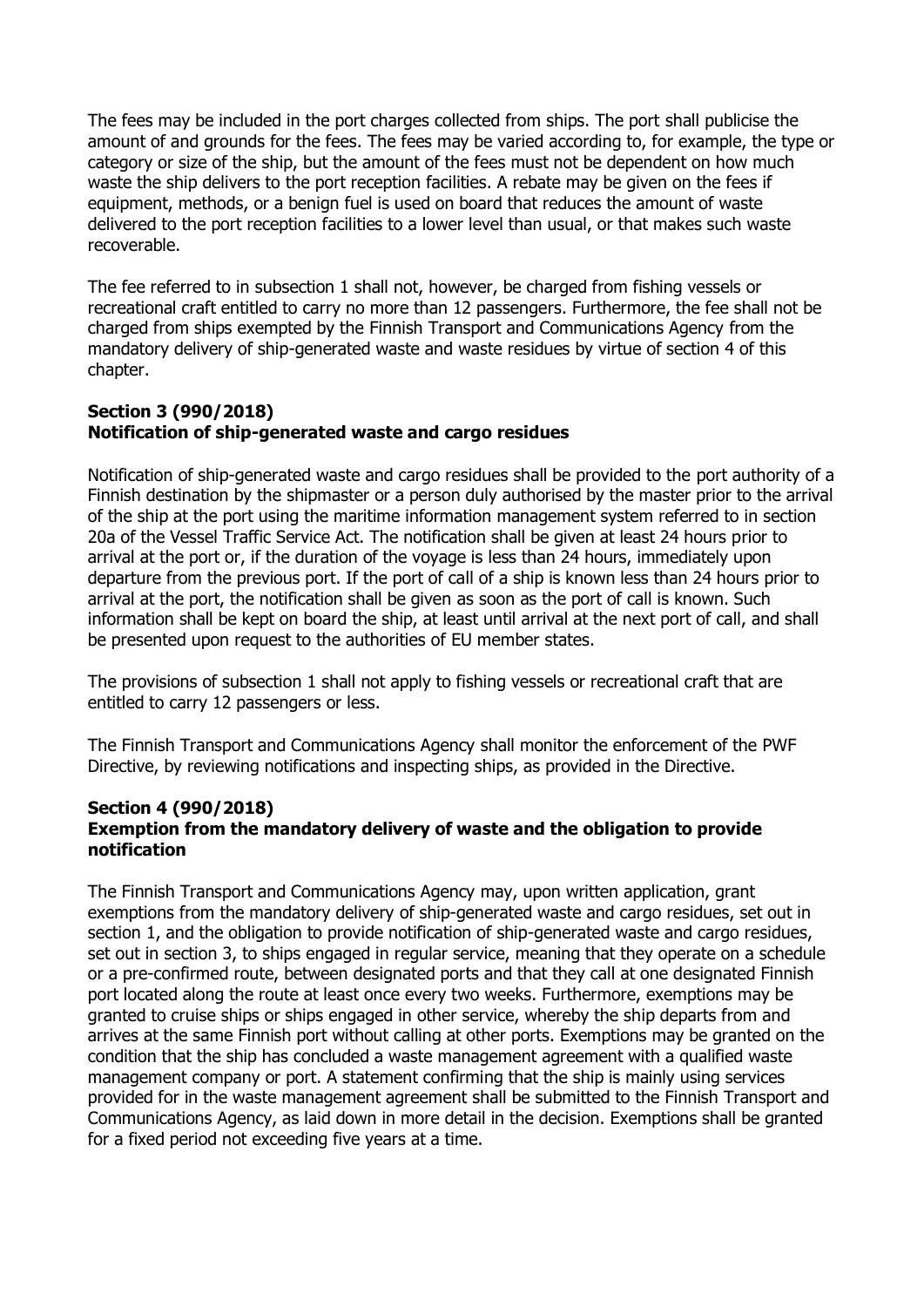The Finnish Transport and Communications Agency shall inform the relevant ports of decisions concerning them.

The Finnish Transport and Communications Agency shall regularly, and at least once a year, notify the European Commission of any exemptions granted.

### **Section 5 (275/2017) Further provisions**

Further provisions on the conditions on which ships are exempted, in accordance with section 1, subsection 3, paragraph 2, from the obligation to deliver waste at ports may be issued by government decree for the implementation of the MARPOL 73/78 Convention, the Helsinki Convention and Finland's other international commitments, as well as European Union legal instruments.

The further provisions referred to in subsection 1 may also be extended to ships operating on inland waters and engaged on domestic voyages.

# **Chapter 11 Obligations of the shipmaster in an incident at sea**

### **Section 1 (581/2018) Reporting of oil pollution or risk thereof, and prompt response**

If oil has been discharged into the sea from a ship, or if there is a risk of oil pollution due to grounding, failure or breakdown of machinery, collision, or other accident at sea, the master shall immediately report the oil pollution or risk thereof to the relevant maritime rescue co-ordination centre, maritime rescue sub-centre, emergency response centre, or VTS provider. Masters of Finnish ships sailing outside Finnish waters or Finland's exclusive economic zone shall report oil pollution or any risk thereof to the authorities of the nearest coastal state. In response to the accident, masters shall also take any immediate action that may reasonably be expected of them.

If, in Finland's territorial waters or Finland's exclusive economic zone, the master of a Finnish ship observes such an extensive amount of oil in the water that, weather and other conditions considered, there is a risk of oil pollution, he or she shall report the observation to the relevant maritime rescue co-ordination centre, maritime rescue sub-centre, emergency response centre, or VTS provider. When the master of a Finnish ship is sailing outside Finnish waters, such an observation shall be reported to the authorities of the nearest coastal state. If a crew member makes a similar observation, he or she shall report it to the master.

The master is not obliged to inform the authorities in accordance with subsection 2, if it is evident that the authorities referred to in subsection 2 have already been informed of the matter.

#### **Section 2 (581/2018) Reporting of discharges of other noxious substances or risk thereof, and prompt response**

If a noxious substance other than oil is illegally discharged from a ship in Finnish waters or within Finland's exclusive economic zone, the master shall, without delay, notify the relevant maritime rescue co-ordination centre, maritime rescue sub-centre, emergency response centre, or VTS provider of the circumstances related to the ship, its condition, location, cargo and the nature of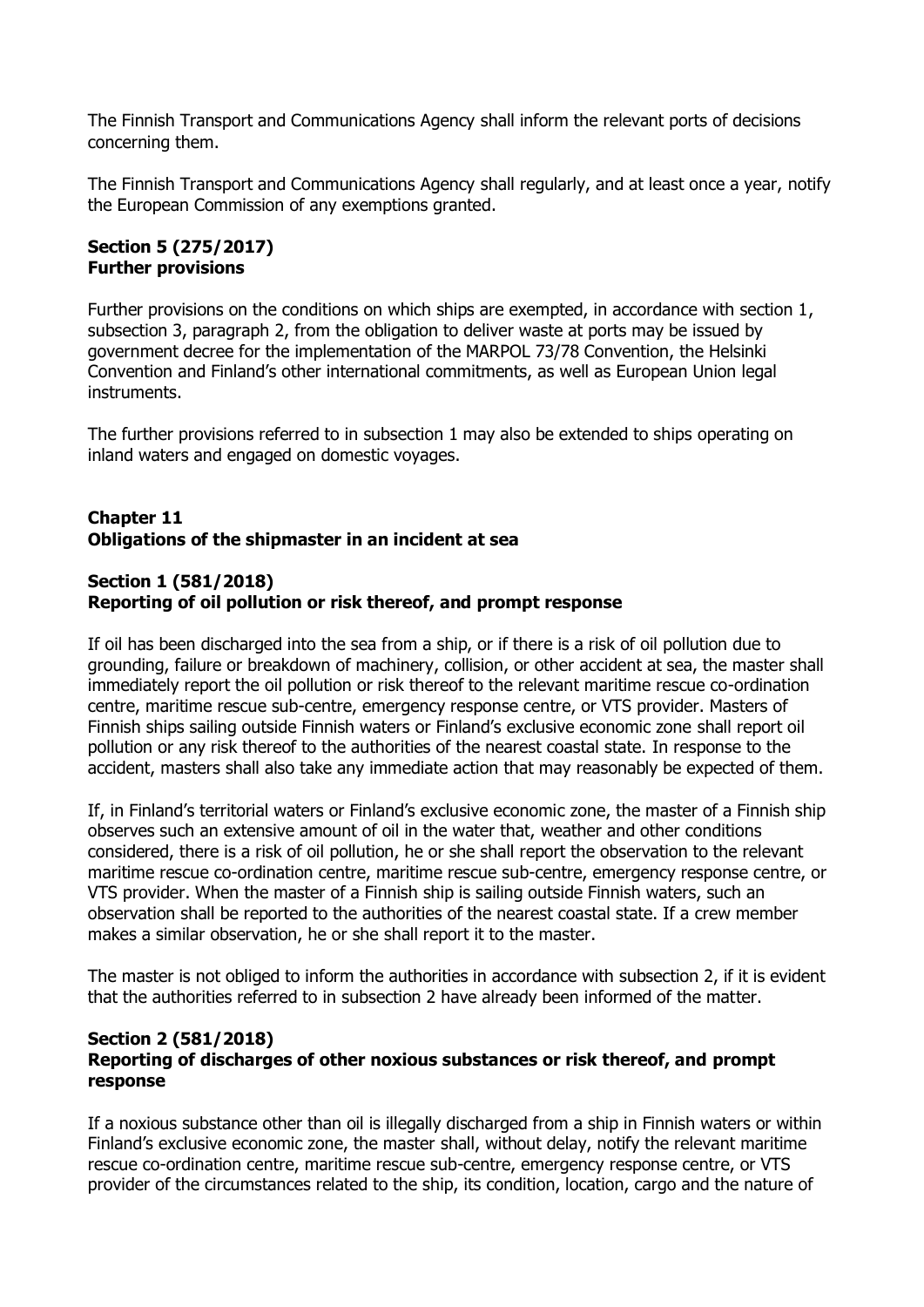the incident, and shall, in response to the incident, take any immediate action that may reasonably be expected of him or her.

With regard to ships of 15 metres in length and over, the master shall inform the relevant maritime rescue co-ordination centre, maritime rescue sub-centre, emergency response centre, or VTS centre of the circumstances referred to in subsection 1, including in a situation where no discharge has yet occurred but such an occurrence is conceivable. This applies to situations where the ship has sustained damage, the cargo has shifted, or machinery or equipment on the ship has sustained damage impairing the safety of navigation.

Masters of ships sailing outside Finnish waters or Finland's exclusive economic zone, shall report as specified in subsections 1 and 2, to the competent authorities of the nearest coastal state.

If the master is incapable of giving the report referred to in this section, the owner, the charterer, the operator, or the manager, or their representatives shall assume responsibility for discharging the master's reporting obligation.

#### **Section 3 Further provisions**

Further provisions on the following subjects may be issued by government decree for the implementation of the MARPOL 73/78 Convention, European Community legal instruments, the Helsinki Convention, and Finland's other international commitments, with respect to Finland's territorial waters or Finland's exclusive economic zone, and Finnish ships sailing outside Finland's territorial waters or Finland's exclusive economic zone:

1) the way that oil pollution and any risk thereof is reported, referred to in section 1; and

2) the way that discharges of other noxious substances and any risk thereof is reported, referred to in section 2.

The further provisions referred to in subsection 1 may also be extended to ships operating on inland waters and engaged on domestic voyages.

### **Chapter 12 Supervision and administrative enforcement**

### **Section 1 (990/2018) Supervisory authorities**

The competent supervisory authorities referred to in this Act are the Finnish Transport and Communications Agency, the Finnish Environment Institute, the Centres for Economic Development, Transport and the Environment, the Border Guard, the Customs, and the Police.

The Ministry of Transport and Communications and the Ministry of the Environment shall provide general guidance on activities carried out under this Act, follow-up of these activities and see to the development of the Act within their administrative sectors.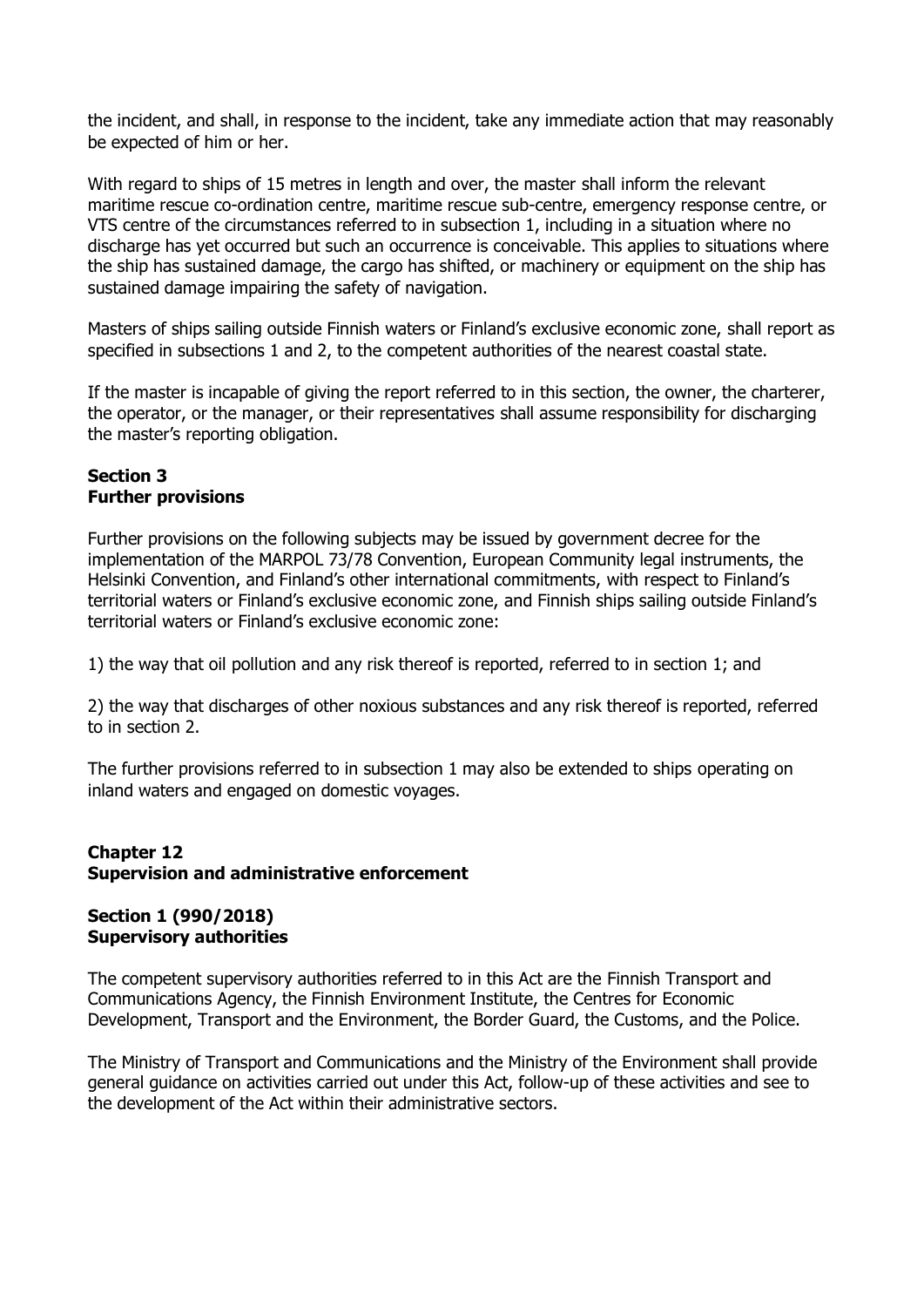# **Section 2 (990/2018) Supervisory duties of the Finnish Transport and Communications Agency**

The Finnish Transport and Communications Agency shall monitor compliance with this Act and with the provisions issued under it, insofar as the provisions relate to:

- 1) ships and their construction, as well as cargo;
- 2) fuels used by ships and their quality;
- 3) emissions and discharges from ships into the air and the sea;
- 4) harmful anti-fouling systems on ships;
- 5) shipborne equipment;
- 6) the operation of ships;
- 7) certificates and other documents of ships;
- 8) the reporting obligations of the master or other members of the crew;
- 9) the obligation to deliver ship-generated waste to port reception facilities;
- 10) the treatment and exchange of ballast water and sediments on ships.

Furthermore, the Finnish Transport and Communications Agency shall be otherwise responsible for enforcing compliance with this Act and with the provisions issued under it, unless otherwise provided in this Act.

The Finnish Transport and Communications Agency is the lead supervisory authority with respect to the monitoring of compliance with the provisions set out in or issued under this Act regarding discharges from ships within inland waters.

### **Section 3 (1357/2018) Supervisory duties of the Finnish Environment Institute**

Section 3 was repealed by Act 1357/2018.

#### **Section 4 Supervisory duties of the Centres for Economic Development, Transport and the Environment**

Each Centre for Economic Development, Transport and the Environment shall, within its territory, monitor compliance with this Act and with the provisions issued under it, insofar as the provisions relate to:

- 1) waste management planning at ports;
- 2) port reception facilities for ship-generated waste; and (473/2016)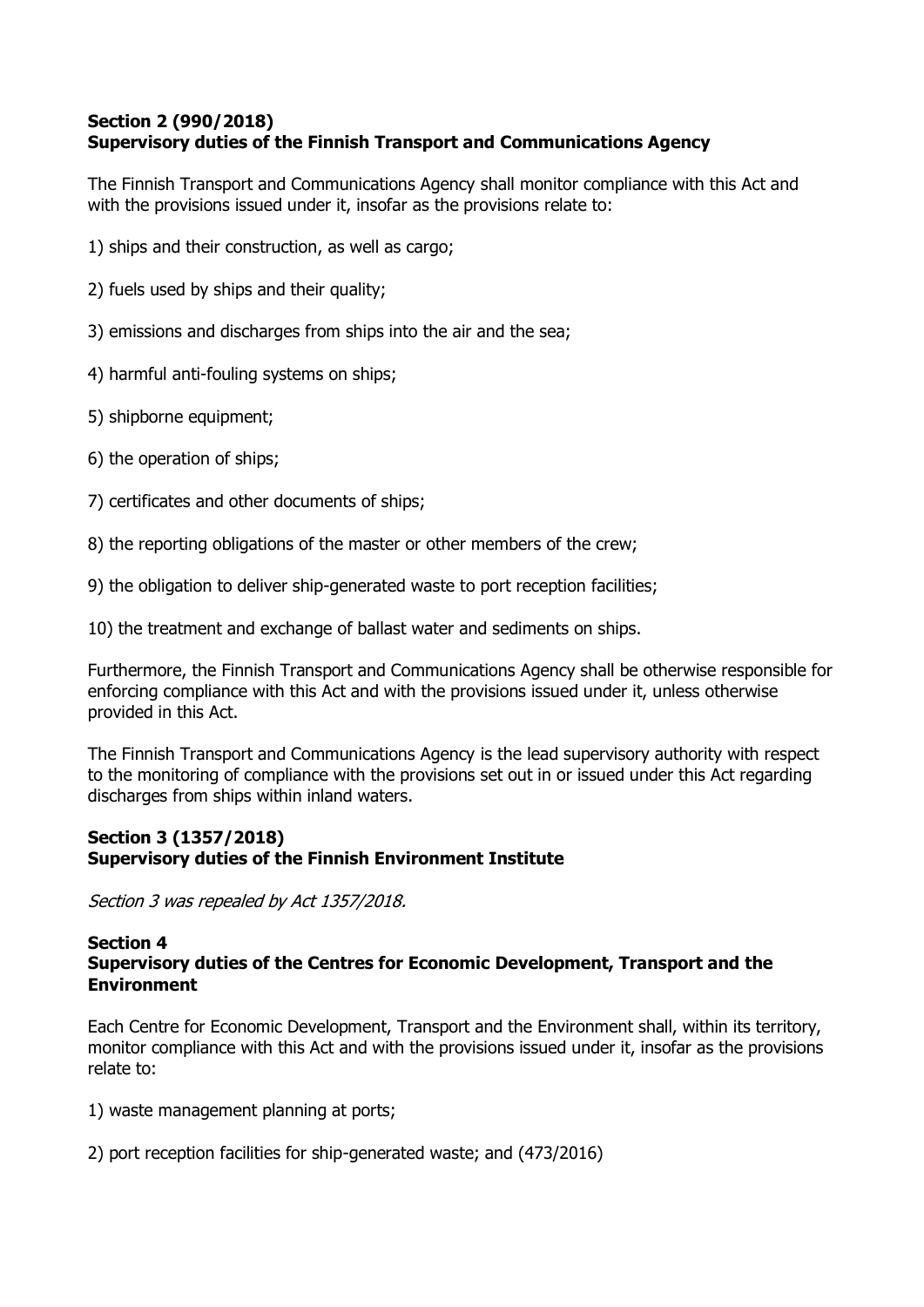3) fees relating to waste management at ports.

In particular, supervisory duties are directed at shipping ports that require an environmental permit in accordance with the Environmental Protection Act.

### **Section 5**

#### **Supervisory duties of the municipal environmental protection authority**

In particular, the municipal environmental protection authority shall monitor waste management at marinas and the reception of waste originating from recreational craft.

### **Section 6 Supervisory duties of the Border Guard**

The Border Guard is the lead supervisory authority with respect to the monitoring of compliance with the provisions set out in or issued under this Act, insofar as the provisions relate to discharges from ships in Finland's territorial waters and within Finland's exclusive economic zone.

The Border Guard shall participate in the monitoring of emissions from ships into the air, the use of harmful anti-fouling systems and the discharge of ballast water and sediments from ships in Finland's territorial waters and within Finland's exclusive economic zone, as provided in sections 11 and 12. (473/2016)

#### **Section 7 (998/2014) Supervisory duties of the Customs**

The Customs shall monitor compliance with this Act and with the provisions issued by virtue of it, insofar as the provisions relate to the quality of fuel oils placed on the Finnish market.

### **Section 8 Supervisory duties of the Police**

The Police shall monitor compliance with this Act and with the provisions issued under it, insofar as the provisions relate to discharges from ships on inland waters and in Finland's territorial waters.

The Police shall participate in the monitoring of emissions from ships into the air, the use of harmful anti-fouling systems and the discharge of ballast water and sediments from ships in inland waters and in Finland's territorial waters, as provided in sections 11 and 12. (473/2016)

### **Section 9 Executive assistance**

In order for a supervisory authority to carry out its duties prescribed under this Act, the Finnish Meteorological Institute, the Finnish Environment Institute, the Finnish Defence Forces, and the Regional State Administrative Agencies shall give the supervisory authority all necessary executive assistance that they are authorised to provide.

Provisions on executive assistance in matters relating to the oil discharge fee are laid down in chapter 3, section 8.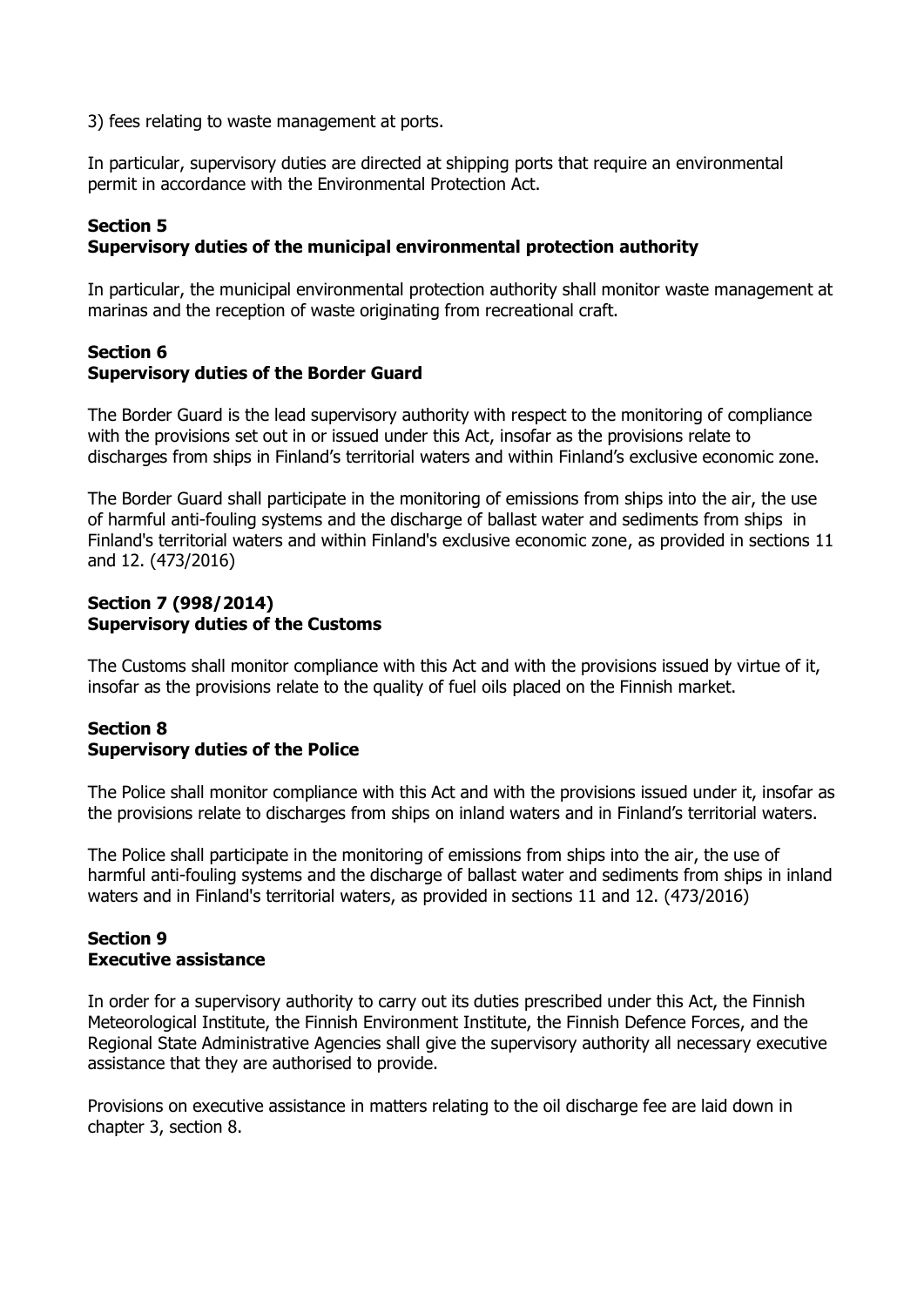### **Section 10 Supervision directed at the construction, equipment, fittings, functions and arrangements of ships**

Provisions concerning control, inspections and other measures directed at the construction, equipment, installations and fittings, routines, and arrangements on board ships within Finnish waters, as well as Finnish ships outside Finnish waters, are laid down in the Ship Safety Control Act (370/1995).

### **Section 11 (990/2018) Investigation of discharges and actions to prevent immediate risk of marine pollution**

In order to investigate discharges, the use of harmful anti-fouling systems, and the discharge of ballast water and sediments into the sea in breach of the Ballast Water Management Convention or this Act, the Finnish Transport and Communications Agency, the Border Guard and the Police are entitled to carry out inspections on board Finnish ships and to take samples for determining the origins and consistency of oil, other noxious substances or ballast water and sediments detected in the water as well as to determine the quality of the fuel used by the ship and other sources of emissions from the ship to the air. The same applies to foreign ships when in port or at anchor within Finnish waters, or when sailing in Finnish waters. Provisions on measures directed at foreign ships sailing in Finland's territorial waters are laid down in section 12.

If necessary for investigating discharges, the use of harmful anti-fouling systems or ballast water or sediments discharged into water in breach of the Ballast Water Management Convention or this Act, or if there is justified reason to suspect a risk of immediate environmental pollution or spread of invasive alien species related to the voyage of the ship for reasons other than those pertaining to its construction, equipment, installations and fittings, routines and arrangements, the Finnish Transport and Communications Agency, the Border Guard and the Police may detain the ship while in port or at anchor in Finnish waters. The same applies to Finnish ships sailing in or outside Finnish waters and foreign ships sailing in Finnish waters. Provisions on measures directed at foreign ships sailing in Finland's territorial sea are laid down in section 12.

The measures referred to in subsections 1 and 2 shall, taking into consideration the provisions of chapter 1, section 4, apply to ships of the Finnish Defence Forces and the Border Guard only where appropriate.

The right to carry out an inspection does not extend to spaces used as permanent living quarters.

### **Section 12 (990/2018)**

### **Right to carry out inspections, receive information and detain ships in Finland's territorial sea and exclusive economic zone**

When there is justified reason to suspect that a foreign ship sailing in the territorial sea of Finland has caused discharges, used a harmful anti-fouling system or discharged ballast water or sediments into the sea in breach of the Ballast Water Management Convention or this Act in the territorial sea, the Finnish Transport and Communications Agency, the Border Guard and the Police may take any and all measures referred to in section 11, subsections 1 and 2.

When there is justified reason to suspect that a violation of this Act or of provisions issued under it has been committed on board a foreign ship sailing in the territorial sea or within the exclusive economic zone of Finland, the Finnish Transport and Communications Agency, the Border Guard and the Police are entitled to receive, from the ship, information regarding the ship, its port of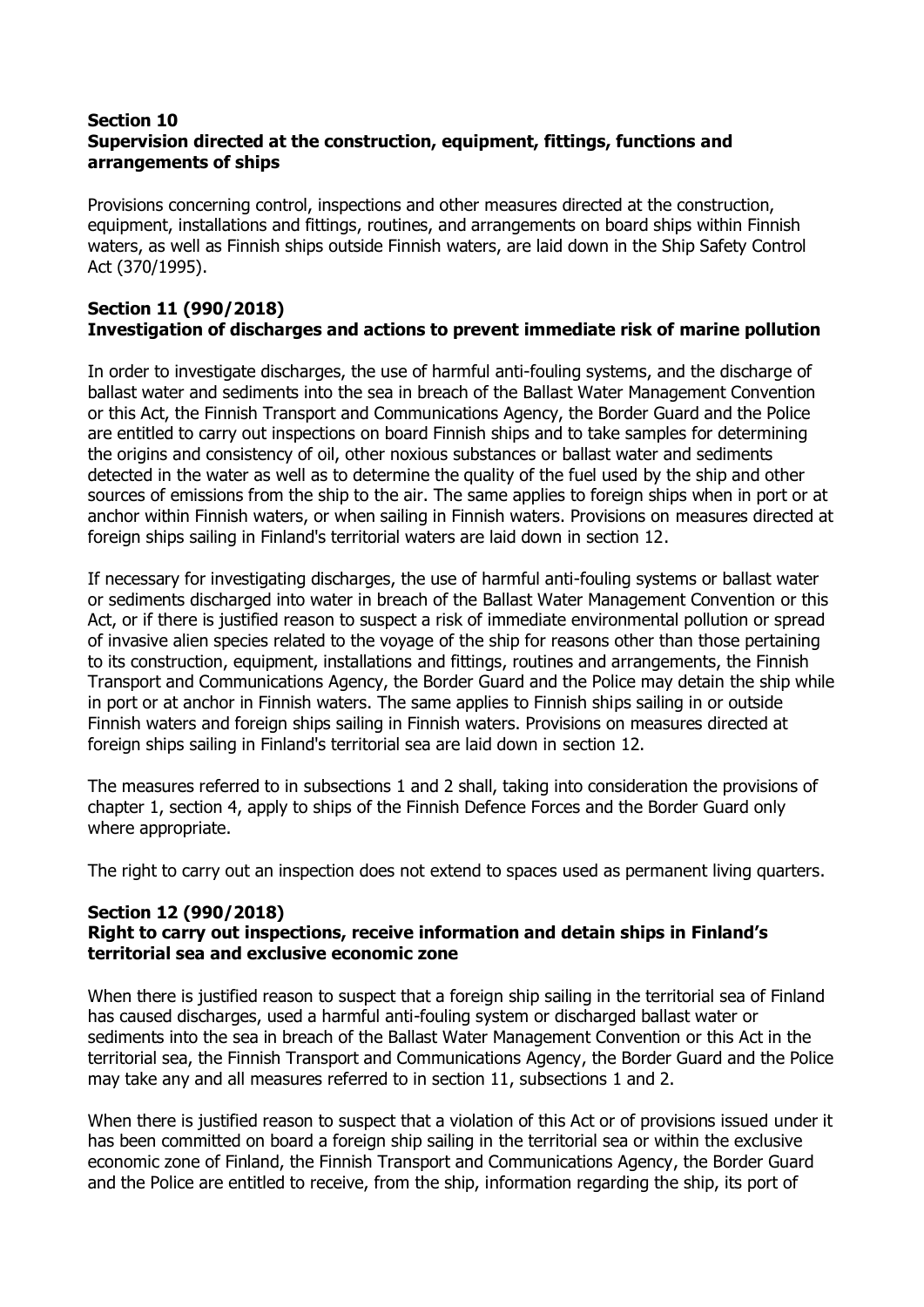registry, its latest port of call, and its port of destination, as well as other information needed to determine whether the provisions have been violated.

In a situation referred to in subsection 2, the Finnish Transport and Communications Agency, the Border Guard and the Police are entitled to inspect the ship, in the event that a violation of the provisions referred to in subsection 2 results in an extensive discharge, causing significant pollution of the marine environment or a risk thereof, and the ship has refused to submit information, or the information submitted by the ship is clearly inconsistent with the actual situation, and the circumstances call for an inspection in other respects.

If it is evident that a violation of this Act, or of the provisions issued under it, has been committed within Finland's exclusive economic zone by a foreign ship so that considerable damage or risk thereof is caused to Finland's shoreline or any interests pertaining to it, or to the natural resources of Finland's territorial sea or exclusive economic zone, the Finnish Transport and Communications Agency, the Border Guard and the Police may detain the ship when it sails in the territorial sea or in the exclusive economic zone.

The measures referred to in subsections 2–4 may also be directed, on the conditions laid down in the subsections, to foreign ships sailing within Finland's exclusive economic zone that are suspected of having violated this Act, or the provisions issued under it, when sailing in Finland's territorial sea.

The right to carry out an inspection does not extend to spaces used as permanent living quarters.

### **Section 13 (990/2018) Obligation to avoid undue delay and the principle of lesser harm**

The measures provided for in sections 11 and 12 above shall be carried out without causing the ship to be unduly delayed.

Inspections of foreign ships shall be limited to the inspection of certificates and other documents required under international conventions binding on Finland, or to the inspection of other similar documents. Ships may be inspected more thoroughly only if they have first been inspected in in the aforesaid manner and if there is justified reason to suspect that the condition of the ship or its equipment materially differs from the information contained in the documents, or if the information contained in the documents is insufficient to confirm or verify a suspected violation of regulations, or if the ship does not have valid certificates or documents in accordance with the relevant requirements.

Even when investigations carried out in accordance with sections 11 and 12 reveal that a violation of this Act or of provisions issued under it has been committed on board a foreign ship, the ship must be allowed to continue its voyage without delay.

If an unreasonably high risk of damage is caused to the marine environment by allowing a foreign ship, detained under section 12, subsection 4 when sailing within Finland's exclusive economic zone, to continue its voyage, the Finnish Transport and Communications Agency may forbid the ship from continuing its voyage, or may allow the ship to continue its voyage on condition that the ship be transferred to the nearest appropriate repair yard. The flag state of the ship shall be informed, without delay, of the decision forbidding or imposing conditions on the continuation of the voyage.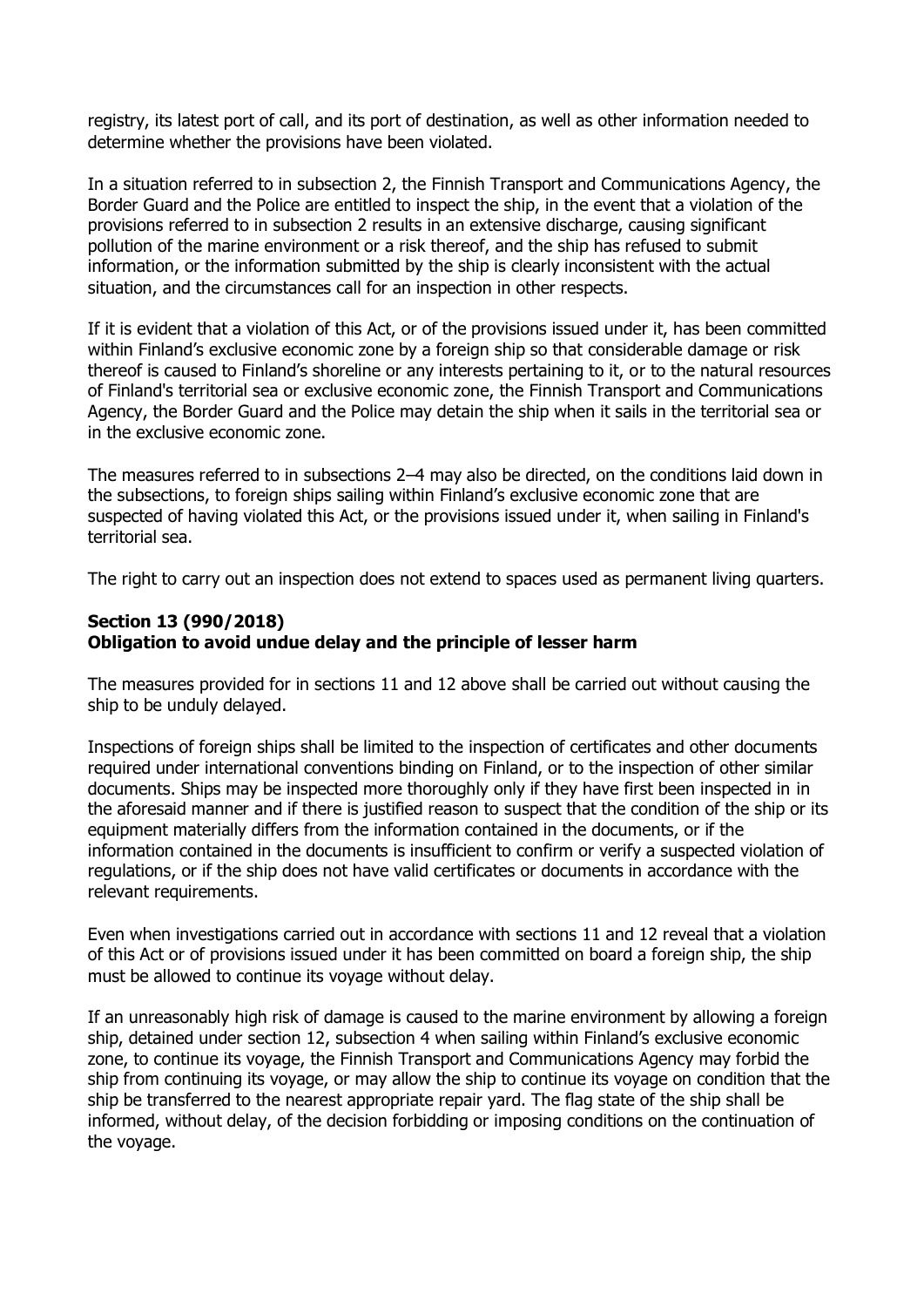The provisions of the Ship Safety Control Act shall apply to inspection and detention of foreign ships, and restrictions on their operation.

# **Section 14 (1537/2019) Depositing a payment guarantee**

If it is evident that a violation of this Act or of provisions issued under it has been committed on board a ship sailing in Finnish territorial waters or within Finland's exclusive economic zone and this causes considerable damage or risk thereof to Finland's shoreline or any interests pertaining to it, or to the natural resources of Finland's territorial sea or exclusive economic zone, the ship may be permitted to continue its voyage on condition that sufficient cash payment is deposited on behalf of the ship for the fulfilment of any potential liability for damages.

The Ministry of the Interior shall decide on the depositing and amount of the cash payment. The decision may be appealed to the Helsinki Administrative Court. Provisions on appeal to the Administrative Court are laid down in the Administrative Judicial Procedure Act (808/2019). The decision must be complied with regardless of appeal. The decision of the Administrative Court is not subject to appeal. The provisions of the Act on the Deposit of Cash, Book Entries, Securities or Instruments in Payment of Debts or for Release from Other Liabilities shall apply to the depositing of the cash payment. The cash deposit shall be refunded to the depositor once the conditions for holding it no longer exist.

The flag state shall be informed, without delay, of the conditions under which the ship may continue its voyage.

### **Section 15 (990/2018) Administrative enforcement**

The Finnish Transport and Communications Agency and the Centres for Economic Development, Transport and the Environment may, within their competence as prescribed under this Act:

1) prohibit a party acting in violation of this Act, or provisions issued under it, from continuing or repeating activities that are in violation of the provisions;

2) order a party acting in violation of this Act, or provisions issued under it, to fulfil its obligations in some other manner;

3) order a party acting in a manner referred to in paragraphs 1 and 2 to restore the environment to its original condition or to remove any damage or disadvantage caused to the environment by the said party's violation.

#### **Section 16 (990/2018) Notice of a conditional fine, notice of enforced compliance and notice of enforced suspension**

The Finnish Transport and Communications Agency and the Centres for Economic Development, Transport and the Environment may reinforce a prohibition or order issued under this Act by imposing sanctions such as notice of a conditional fine, notice of enforced compliance, or notice of enforced suspension, as provided in the Act on Conditional Fines (1113/1990).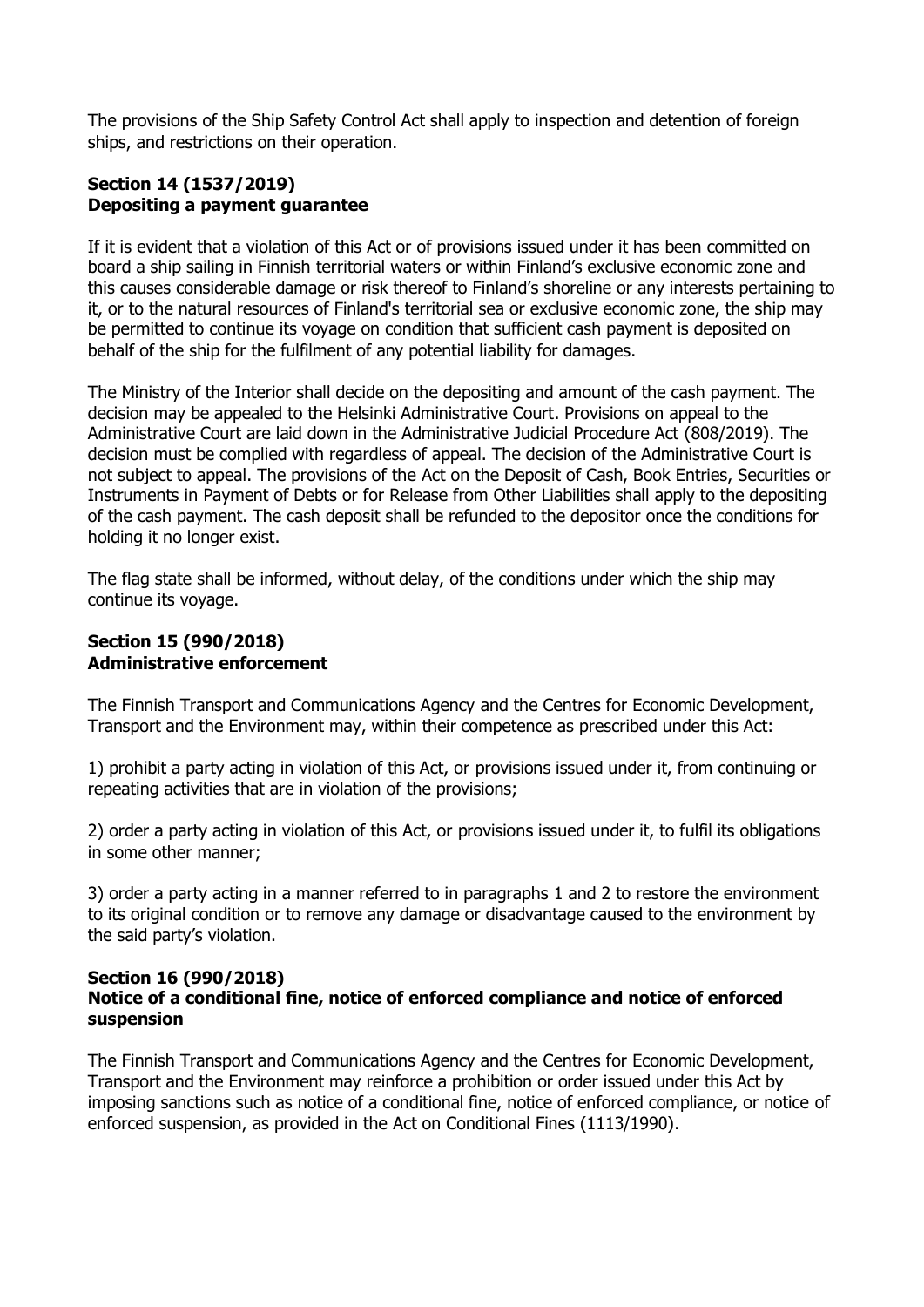### **Section 17 (990/2018)**

### **Supervisory authorities' duty to take action when a ship breaches its obligation to deliver waste to port reception facilities or when a ship discharges environmental pollutants**

If there is clear evidence that a ship has breached its obligation to deliver ship-generated waste and cargo residues to port reception facilities, the Finnish Transport and Communications Agency shall detain the ship or, if the ship's next port of call is a foreign port, inform the competent supervisory authority as provided in the PWF Directive.

If a ship has been found to have discharged oil or any noxious liquid substance in Finnish waters, within Finland's exclusive economic zone or on the high seas, the Finnish Environment Institute, the Border Guard or the Finnish Transport and Communications Agency shall inform the ship's next port of call and the flag state of the observed discharge, and shall request that action be taken due to the discharge in accordance with the provisions of the European Parliament and Council Directive 2005/35/EC on ship-source pollution and on the introduction of penalties for infringements, in its up-to-date version.

#### **Section 18 (990/2018) Further provisions**

Further provisions on the supervisory duties of the Finnish Transport and Communications Agency, the Finnish Environment Institute, the Centres for Economic Development, Transport and the Environment, the Border Guard, the Customs and the Police, or on the division of duties of these authorities, may be issued by government decree.

### **Chapter 13 Miscellaneous**

#### **Section 1 Charges, fees and reimbursement of costs**

The provisions of the Act on Criteria for Charges Payable to the State (150/1992) shall apply to charges payable for the services provided and control measures undertaken by authorities in accordance with this Act. Further provisions on charges payable to state authorities shall be issued by a decree of the Ministry of Transport and Communications. Charges can be collected for the performance of official duties of municipalities under this Act. Where appropriate, the basis of such charges must correspond to the Act on Criteria for Charges Payable to the State. The basis of charges payable to municipalities shall be determined in more detail in the rates approved by municipalities.

The party requesting an inspection of a ship shall pay a fee to the nominated inspector for actions taken in accordance with this Act or with the provisions issued under it, or for a document issued based on such action(s). The provisions of the Act on the Technical Safety and Safe Operation of Ships (1686/2009) concerning fees payable to nominated inspectors and admeasurers shall apply to the grounds determining the amount of fees. Further provisions on the amount of fees shall be issued by government decree.

The nominated inspector is entitled to receive a daily allowance and compensation for travel expenses, in accordance with the State Travel Regulations. If the ship is not at berth, the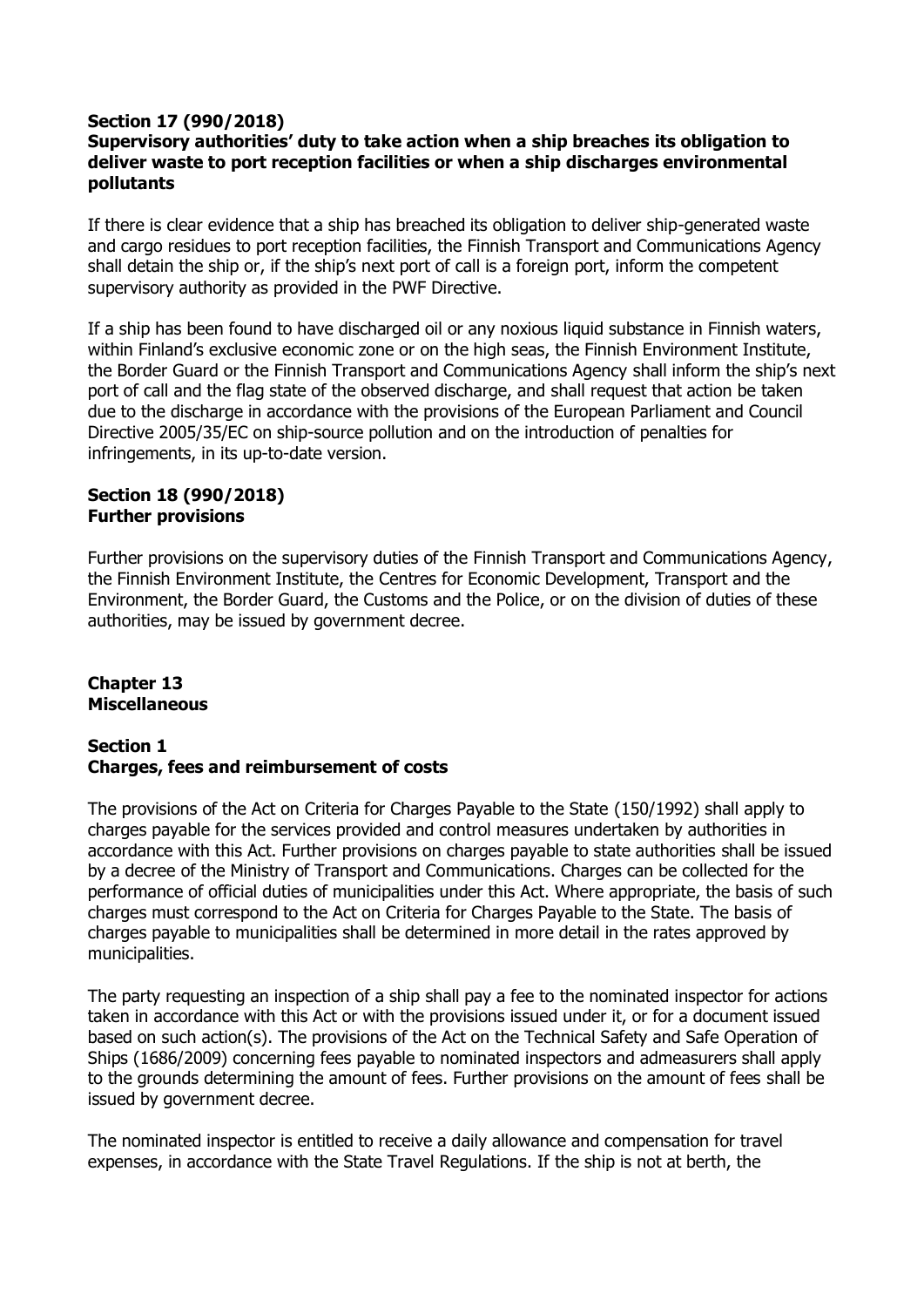nominated inspector must be transported to the ship, or he or she is entitled to receive compensation for any costs and expenses incurred for arranging the transport.

The charges, fees and reimbursements of costs referred to in this section may be collected from the party liable for payment in the order prescribed in the Act on Enforcement of Taxes and Charges (706/2007).

### **Section 2 (990/2018) Nominated inspectors and their qualifications, appointment and governance requirements**

The provisions of the Act on the Technical Safety and Safe Operation of Ships concerning nominated surveyors shall apply to the qualifications, as well as to the granting and revoking of letters of appointment, of nominated inspectors appointed by the Finnish Transport and Communications Agency. Further provisions on the qualifications of nominated inspectors shall be issued by government decree.

In the performance of their public administrative duties under this Act, nominated inspectors shall comply with the provisions of the Administrative Procedure Act (434/2003), the Language Act (423/2003), the Act on Electronic Services and Communication in the Public Sector (13/2003) and the Act on the Openness of Government Activities. The technical documents of ships shall, however, be provided on board ships in the language in which technical documents are generally drawn up on board.

In the performance of their duties under this Act, provisions on the criminal liability of public officials for the legality of their actions shall apply to inspectors nominated by the Finnish Transport and Communications Agency. Provisions on liability for damages are laid down in the Tort Liability Act (412/1974).

# **Section 2a (473/2016) Classification society employees' liability for acts in office**

The provisions on criminal liability for acts in office shall apply to employees of recognised organisations when they are performing public administration duties referred to in this Act. Provisions on liability for damages are laid down in the Tort Liability Act.

### **Section 3 Penal provisions**

Penalties for degrading the environment in violation of this Act or provisions issued under it, where such activity that caused the degradation is not due to negligence on board a foreign ship, shall be imposed in accordance with chapter 48, sections 1–4 of the Criminal Code (39/1889).

Whosoever deliberately or through gross negligence, in a manner other than referred to in subsection 1, violates:

1) the prohibition and restrictions on the discharge of oil, referred to in chapter 2, section 1;

2) the requirements concerning oil tankers, referred to in chapter 2, section 3, subsections 1, 2 and 4;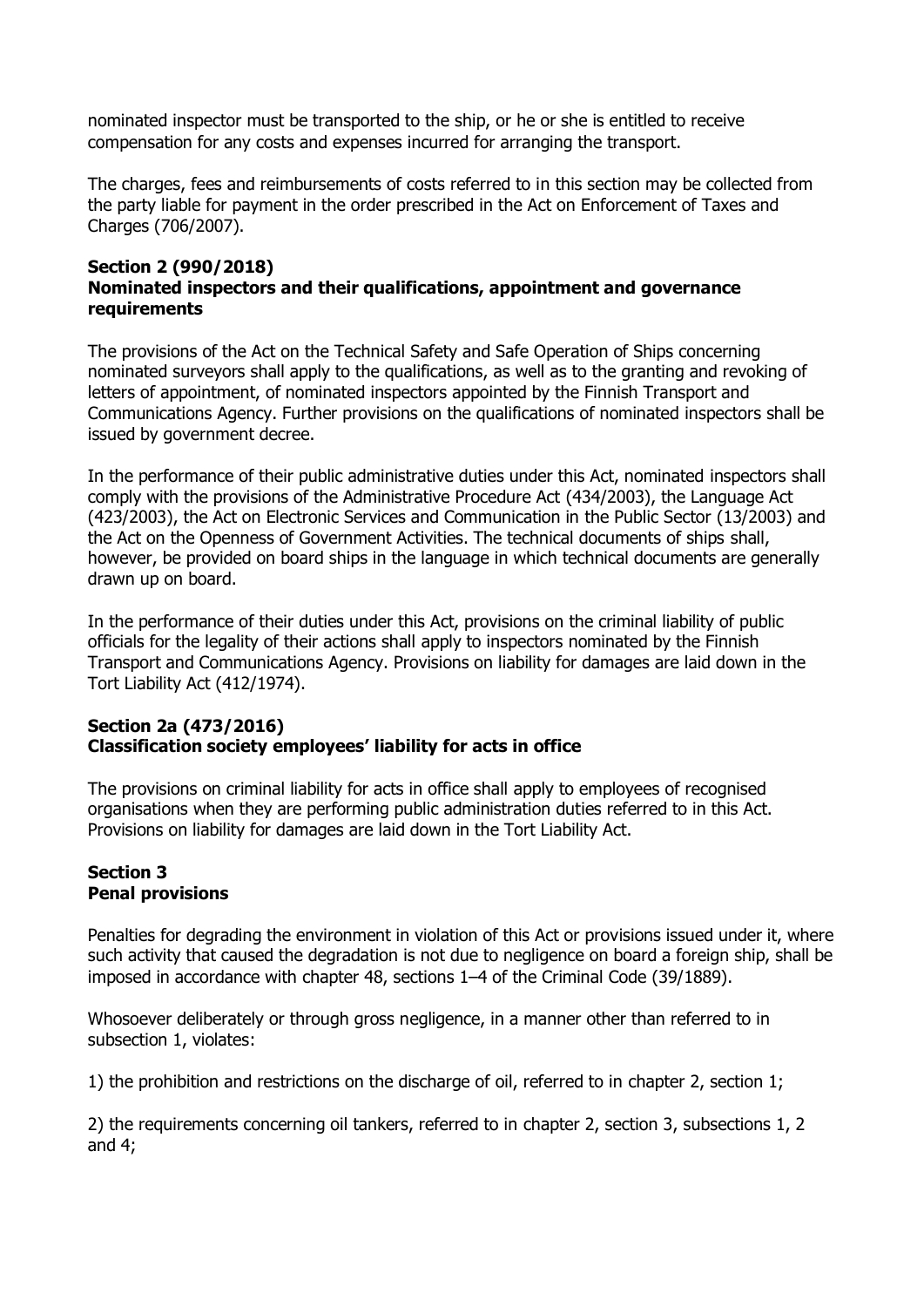3) the prohibitions on the carriage of oil, referred to in chapter 2, section 3, subsection 4 and section 8;

3 a) the areas designated for STS transfers in chapter 2a, section 1, subsection 1, the STS transfer plan in section 2, subsection 1, the duty to give advance notification in section 3, subsections 1–3 and the provisions on the qualification requirements applicable to persons with overall control of STS transfers in section 4; (275/2017)

4) the prohibition and restrictions on the discharge of noxious liquid substances, referred to in chapter 4, section 2;

5) the construction and equipment requirements for chemical tankers, referred to in chapter 4, section 4;

6) the prohibition and restrictions on the discharge of sewage, referred to in chapter 5, section 1;

7) the prohibition and restrictions on the disposal of garbage, referred to in chapter 6, section 1;

8) the requirements, such as equipment requirements, concerning diesel engines and incinerators, or requirements concerning fuel oils, laid down in order to restrict emissions, referred to in chapter Section 10c added by virtue of Act 628/2017 shall enter into force on a date provided in a decree.er 107, sections 5, 7 and section 11, subsection 3;

8a) the monitoring and reporting duties laid down in Articles 8-12 of Regulation (EU) 2015/757 of the European Parliament and of the Council on the monitoring, reporting and verification of carbon dioxide emissions from maritime transport, and amending Directive 2009/16/EC; (275/2017)

9) the prohibition on the incineration of waste and the related emission restrictions, referred to in chapter 7, section 11, subsections 1 and 2;

10) the prohibition on the use of harmful anti-fouling systems, referred to in chapter 8, section 1;

10a) the prohibition on discharging untreated ballast water and sediments referred to in chapter 8, section 5; (473/2016)

10b) the prohibition or restriction on installing or using hazardous materials on ships referred to in Article 4 or Article 12(2) of the Ship Recycling Regulation; (628/2017)

10c) the obligation related to recycling a ship or preparing to send a ship for recycling referred to in Article 6 of the Ship Recycling Regulation; (628/2017)

11) the obligation to arrange adequate port facilities for the reception of waste, referred to in chapter 9, sections 1 and 2;

12) the obligation to deliver waste to port reception facilities, referred to in chapter 10, section 1;

13) the obligation to give notifications concerning ship-generated wastes, referred to in chapter 10, section 3;

14) the obligation to report oil pollution or a risk thereof, referred to in chapter 11, section 1; or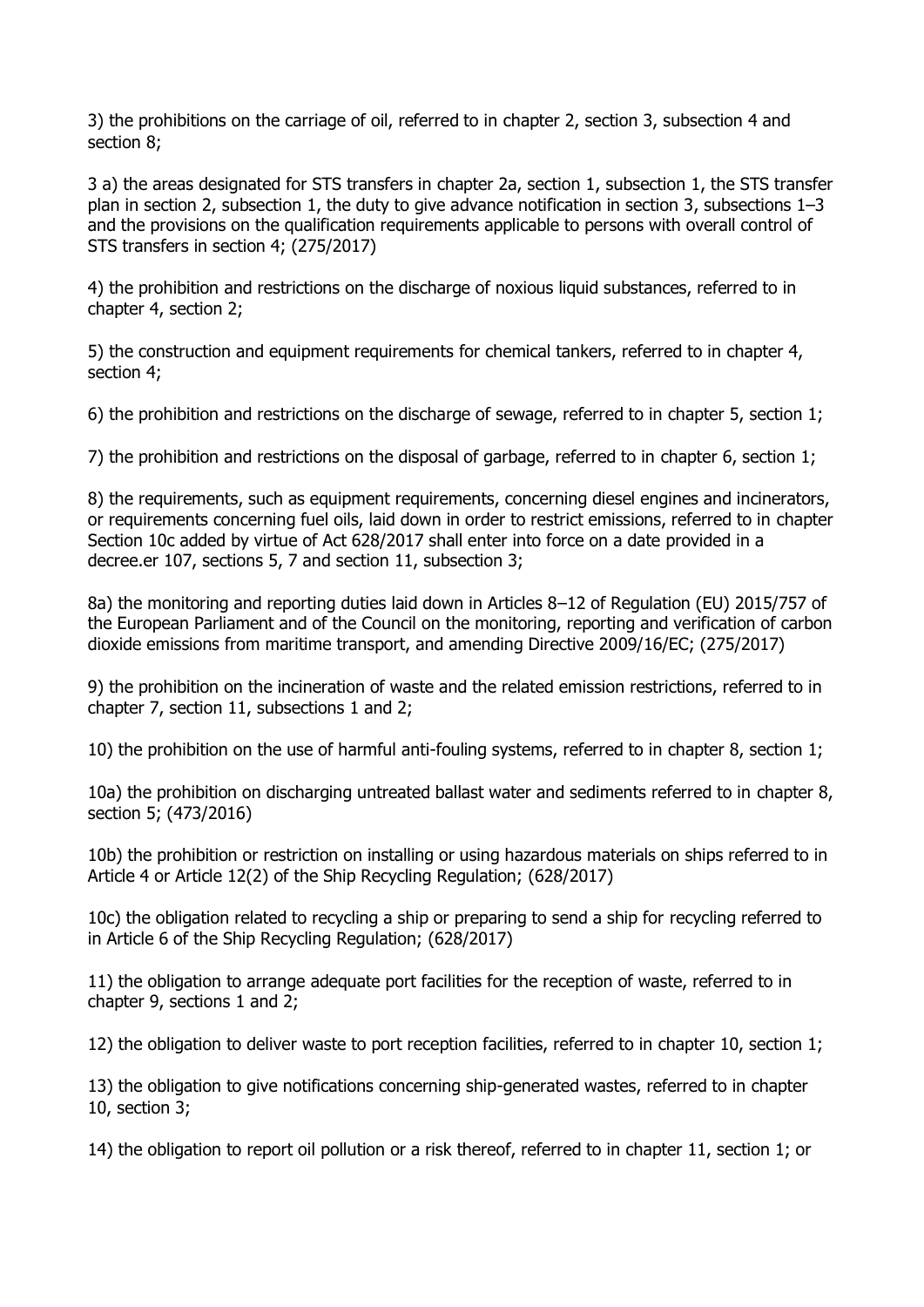15) the obligation to report discharges of noxious substances other than oil, or a risk of discharging such substances, referred to in chapter 11, section 2,

shall be fined for *infraction of the Act on Environmental Protection in Maritime Transport*, unless the offence is of a minor nature or unless a more severe punishment is provided for elsewhere under law.

A person who breaches such an obligation or violates such a prohibition, prescribed under this Act, where a sanction such as notice of a conditional fine, notice of enforced compliance, or notice of enforced suspension has been imposed to reinforce a prohibition or order, cannot be punished for the same act in accordance with subsection 2.

For conduct punishable in accordance with subsection 2 above, the person into whose sphere of responsibility the act or negligence belongs shall be sentenced. The circumstances of the party, the nature and extent of his or her duties and powers, and his or her contribution to how the illegality arose and continued, shall be taken into consideration in making the assessment.

An owner who deliberately or by negligence fails to comply with the obligation related to an inventory of hazardous materials laid down in Article 5 or 12 of the Ship Recycling Regulation shall also be sentenced for infraction of the Act on Environmental Protection in Maritime Transport. (628/2017)

### **Section 4 (990/2018) Obligation to inform the flag state of the ship**

When measures referred to in chapter 12, sections 11 and 12, are directed at a foreign ship, the Finnish Transport and Communications Agency shall, without delay, inform the flag state thereof. If the act in question was committed in Finnish waters, only information concerning the judicial proceedings shall be submitted.

#### **Section 5 Right to use coercive measures against foreign ships in Finland's exclusive economic zone**

When investigating an act referred to in section 3 which is punishable under chapter 48, sections 1-4 of the Criminal Code and which only carries a possible penalty of a fine under chapter 48, section 10 of the Criminal Code, the right to use coercive measures shall be determined in accordance with the penal sanctions laid down in chapter 48, sections 1-4 of the Criminal Code.

### **Section 6 Criminal jurisdiction regarding foreign ships**

Notwithstanding the provisions of chapter 1 of the Criminal Code concerning violations referred to herein in section 3, subsection 2, Finnish law shall also apply to offences committed on board foreign ships while sailing in Finland's exclusive economic zone.

If the offence referred to in section 3 has been committed on board a foreign ship while sailing in Finland's exclusive economic zone, the criminal case may not be investigated in Finland without a prosecution order by the Prosecutor-General, unless any of the circumstances referred to in chapter 1, section 12, subsection 2 of the Criminal Code prevail.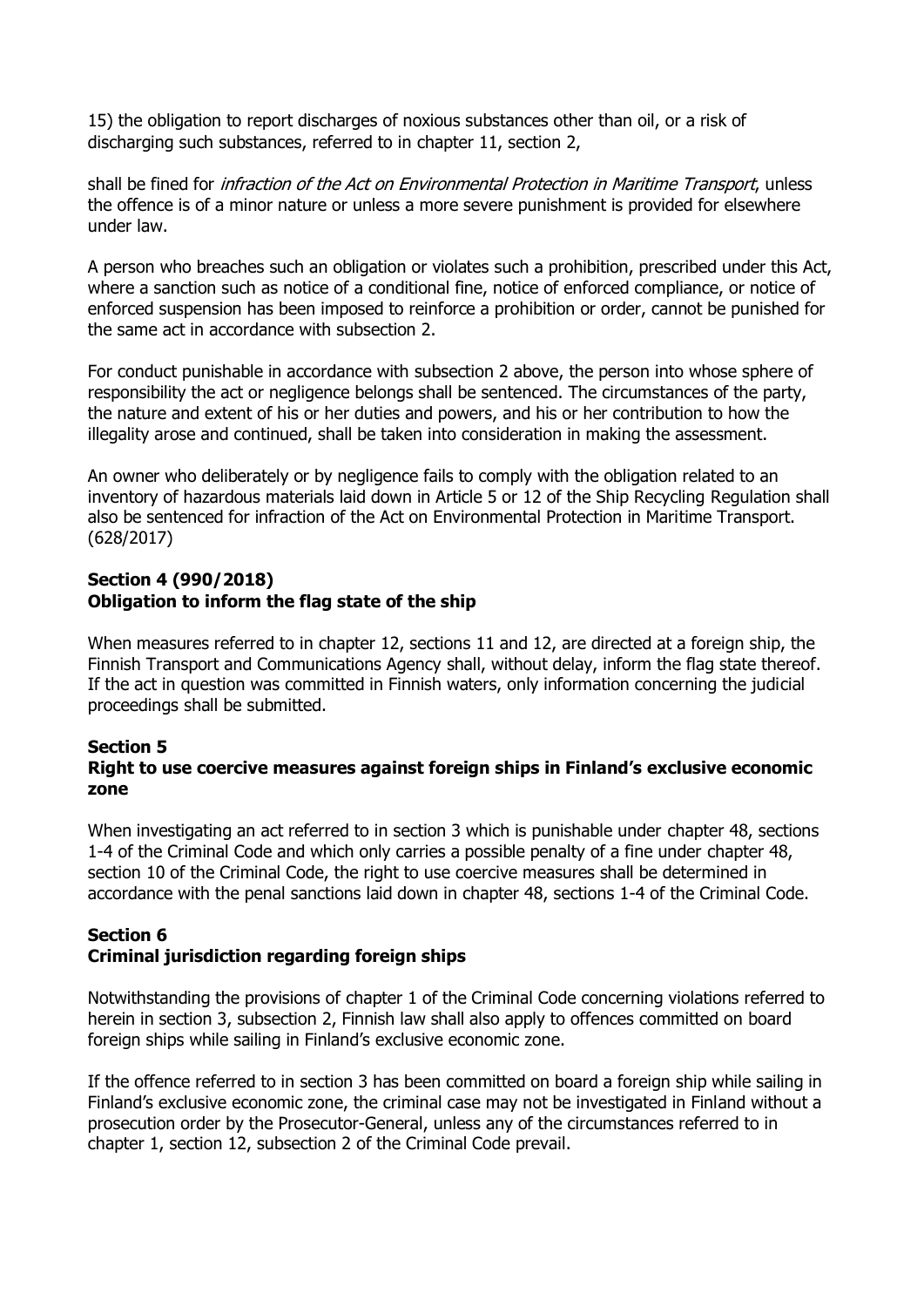If a foreign ship has not called at a Finnish port voluntarily or anchored voluntarily in Finnish waters, charges for offences referred to in subsection 2 may only be brought if the discharge has caused considerable damage or a risk thereof to Finland's shoreline or to the interests pertaining thereto, or to the natural resources in Finland's territorial sea or within Finland's exclusive economic zone.

Charges may not be brought for offences referred to in subsection 2, if the flag state of the ship takes legal action in order to impose a penalty within six months of the initiation of the preliminary investigation in Finland. Proceedings pending in Finland must be terminated upon the completion of any legal action taken by the flag state.

Notwithstanding the provisions of subsection 4, charges for offences referred to in subsection 2 may be brought if the offence has caused considerable damage to Finland as a coastal state, or if the flag state of the ship has repeatedly neglected its duty to effectively enforce obligations concerning violations of international treaties on the prevention of marine pollution from ships, committed on board ships flying its flag.

### **Section 7 (990/2018) Claim for a revised decision**

A party may submit a claim to the Finnish Transport and Communications Agency for a revised decision as provided in the Administrative Procedure Act if the decision concerns:

1) an inspection of the ship carried out by the Finnish Transport and Communications Agency or any ship document issued under this Act, or a decision issued following an inspection conducted by a recognised organisation or an inspector nominated by the Finnish Transport and Communications Agency; or

2) a fee payable for proceedings conducted, a decision or a certificate issued in accordance with this Act, imposed by an inspector nominated by the Finnish Transport and Communications Agency.

Decisions for which a revised decision may be sought are not subject to ordinary appeal. Instructions for a claim for a revised decision shall be appended to the decision. A revised decision must be sought within 30 days of the serving of the decision or of the date of issuance of a payment order.

The Finnish Transport and Communications Agency shall make a decision on the claim for a revised decision referred to in this section within two months of the beginning of lis pendens of the claim. However, if the decision is preventing the normal operation of the ship, the decision on the claim for a revised decision must be issued within 14 days of the beginning of lis pendens of the claim.

### **Section 8 (1537/2019) Appeal**

Decisions other than those referred to in chapter 3, section 5, and chapter 12, sections 14 and 16, as well as in section 7 of this chapter may be appealed. Provisions on appeal to the Administrative Court are laid down in the Administrative Judicial Procedure Act.

If the Finnish Transport and Communications Agency has not issued a decision regarding a claim for a revised decision within the time specified in section 7, subsection 3 of this chapter, the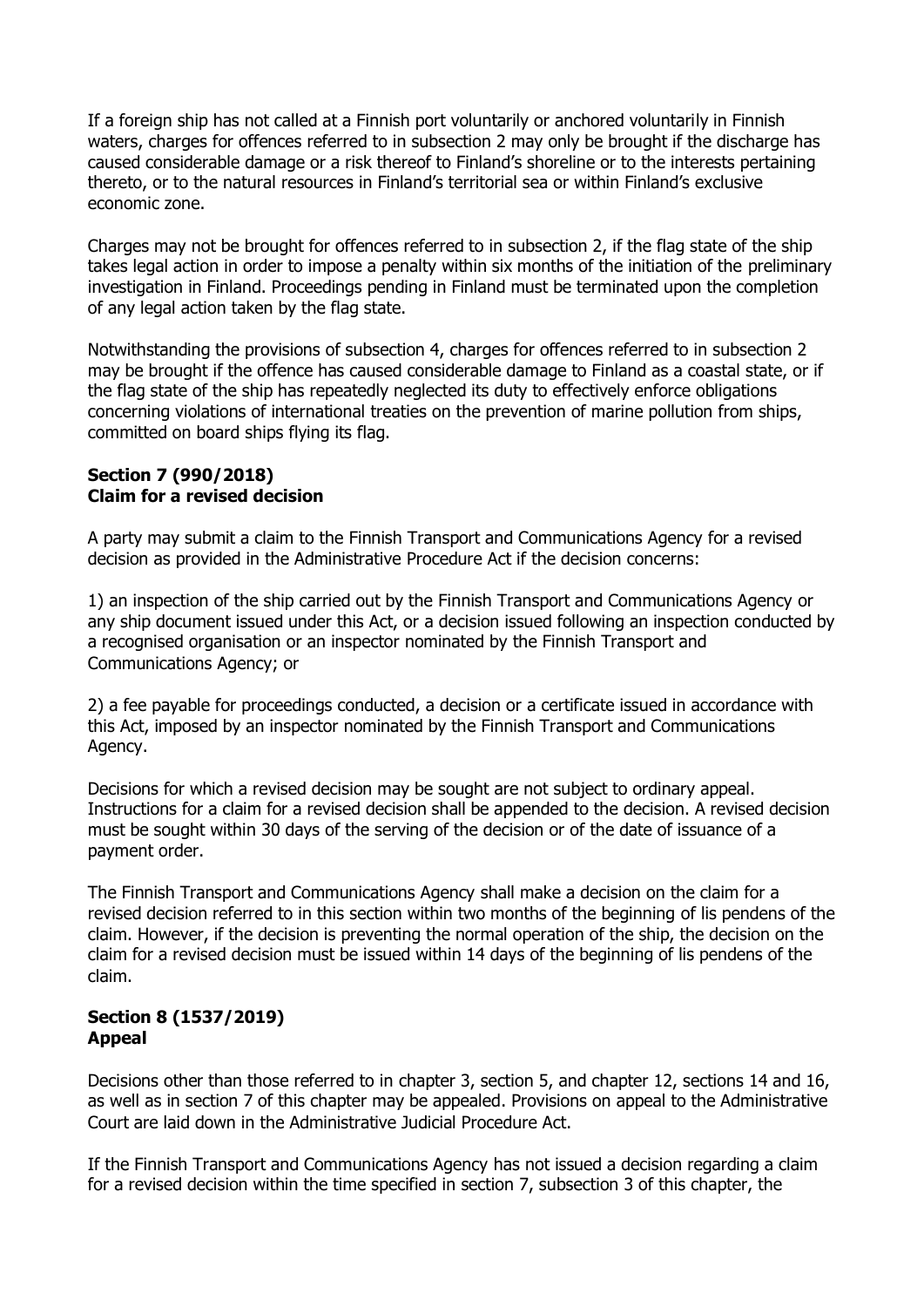deadline for filing an appeal shall be calculated from the expiry of the time limit prescribed in section 7, subsection 3 of this chapter.

If the decision is preventing the normal operation of the ship, the appeal must be processed as urgent.

# **Section 9 Enforcement of decisions**

Consideration of claims for a revised decision or appeals does not prevent the enforcement of decisions, unless otherwise ordered by the authority considering the claim for a revised decision or by the appellate authority.

Provisions on the enforcement of payment decisions concerning oil discharge fees are laid down in chapter 3, section 15.

### **Section 10 Competent court**

The competent court in matters falling within the scope of this Act and regarding specific ships, or alleged acts of environmental pollution caused by them, shall be the district court (*maritime court*) referred to in chapter 21, section 1 of the Maritime Code, in whose jurisdiction the incident that resulted in the judicial proceedings occurred. If the incident has occurred while the ship was at sea, the matter may be brought before the maritime court in whose jurisdiction the port, at which the ship first calls, is located.

When the offence referred to in section 3 of this chapter has been committed within Finland's exclusive economic zone, the criminal case shall be heard by the maritime court. The court closest to whose jurisdiction the offence can be deemed to have been committed, shall, by applying the provisions of chapter 4, section 1, subsections 1–2 of the Criminal Procedure Act (689/1997) be deemed as the competent court. When applying this section, the judicial districts of these maritime courts shall be considered to extend, without a change in direction, from the outer limit of the internal territorial waters to the outer limit of the exclusive economic zone.

When the offence referred to in section 3 of this chapter has been committed outside Finnish territory and outside Finland's exclusive economic zone, the criminal case shall be heard by the Helsinki District Court.

### **Section 11 Entry into force**

This Act shall enter into force on 1 January 2010.

This Act repeals the Act on the Prevention of Pollution from Ships issued on 16 March 1979 (300/1979), as amended.

Nonetheless, the following decrees shall remain in force:

1) the Decree on Ship Surveys, issued on 3 December 1999 (1123/1999);

Subsection 2 was repealed by Act 1503/2011.